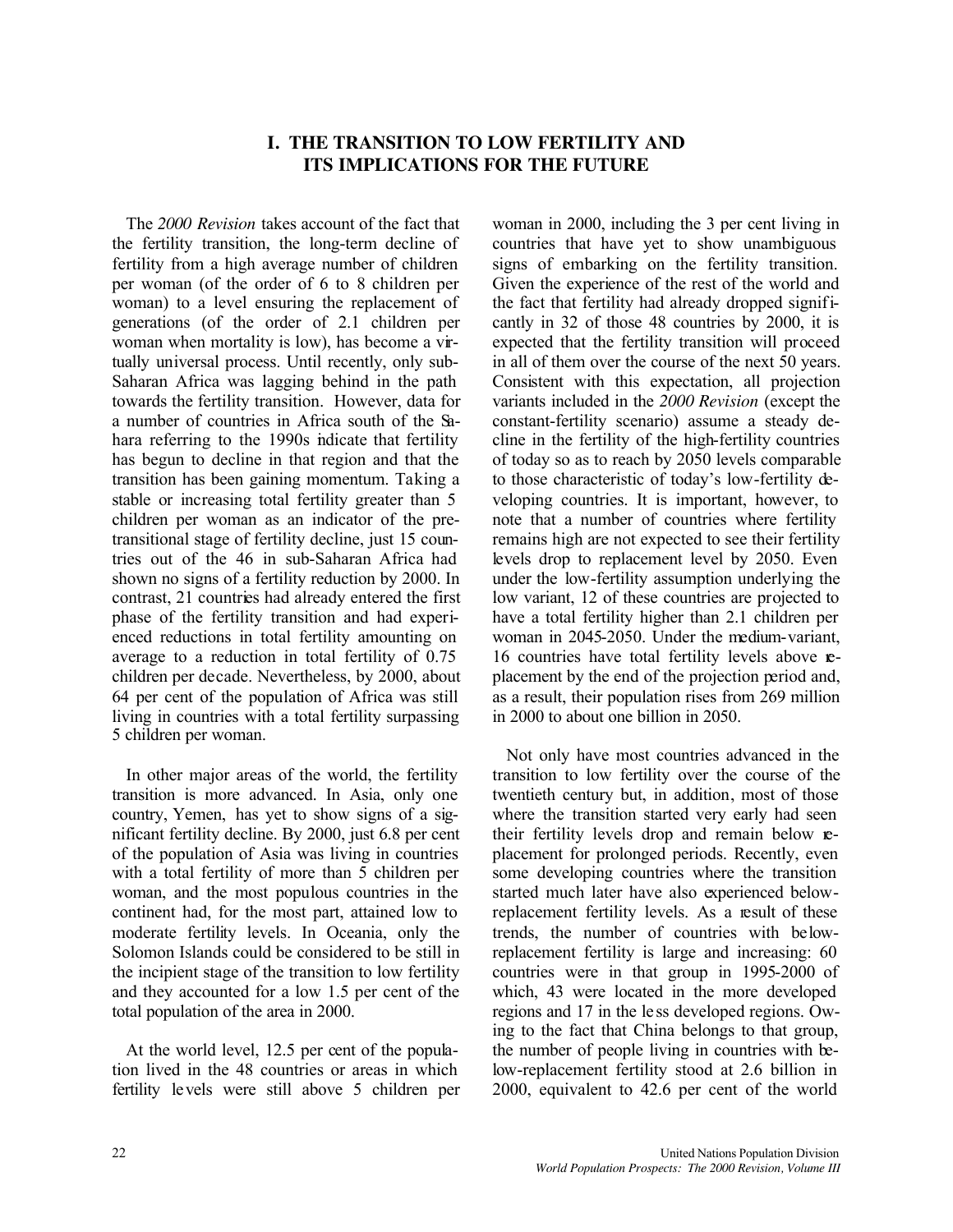population. The persistence of very bw levels of fertility is illustrated by the fact that in 20 European countries such levels have prevailed since at least 1975-1980, and by 1995-2000 fertility had plummeted below 1.5 children per woman in 21 European countries as well as in Armenia, Hong Kong and Macao (Special Administrative Regions of China), and Japan.

Despite the importance of the group of countries experiencing below-replacement fertility and that of countries that have just started to show signs of an incipient reduction of fertility, one must underscore that the majority of the developing countries are in the midst of the fertility transition, with total fertility levels ranging from just over 2.1 children per woman to under 5 children per woman in 1995-2000. The 75 countries with such fertility levels had 2.6 billion inhabitants in 2000 and accounted for over 45 per cent of the world population. Fertility levels varied considerably among the countries in this group. In 21 of them, most with relatively small populations that amounted in total to 177 million people in 2000, total fertility is still moderately high, varying from 4 children per woman to 5 children per woman in 1995- 2000. They are followed by 22 countries with a combined population of 1.6 billion people in 2000 whose total fertility ranged from 3 children per woman to 4 children per woman in 1995-2000. This group includes some fairly populous countries, such as India, Bangladesh or the Philippines. An additional 32 countries are at a more advanced stage of the fertility transition, with a total fertility ranging from just over 2.1 children per woman to just under 3 children per woman in 1995-2000. They accounted for 852 million persons in 2000, including Brazil in Latin America and Indonesia in Asia as the most populous countries in the group. Many of the countries with intermediate fertility levels in 1995-2000 have experienced marked fertility declines since they embarked on the fertility transition. In the group that had attained a total fertility ranging between 3 and 4 children per woman in 1995-2000, for instance, the reduction of fertility averaged 1.06 children per decade. Average reductions were lower among the countries whose fertility had attained a level ranging from 4 to 5 children per woman—a decline of  $0.75$  children per decade—and they amounted to 1.01 children per decade for those

countries whose fertility levels were below 3 children per woman but still above replacement level in1995-2000. These trends validate the assumption that the populations of countries that are still at the intermediate stages of the fertility transition (with total fertility levels below 5 children per woman) will very likely achieve replacement level fertility over the course of the first half of the twenty-first century. In fact, in the medium variant of the *2000 Revision*, the average pace of fertility decline projected for the countries in the groups described in this paragraph is generally lower than that estimated for the past, suggesting that the attainment of the fertility levels projected in the medium variant is well within the reach of most countries that are today experiencing moderate fertility levels.

This chapter will review fertility trends among the countries of the world from the perspective of the fertility transition and will discuss their implications for the future course of fertility according to the different projection variants in the *2000 Revision* of the official United Nations population estimates and projections.

## A. COMPARING THE FERTILITY TRANSITION IN DIFFERENT GROUPS OF COUNTRIES

The fertility transition started early in most countries that are today considered developed and that are located in the more developed regions, encompassing Australia/New Zealand, the whole of Europe (including the Russian Federation), Japan and Northern America. Although for a few of those countries reductions in fertility began as early as the late eighteenth or the early nineteenth century, they accelerated during the last quarter of the nineteenth century so that, by the first quarter of the twentieth century most of them were already experiencing relatively low fertility levels. Indeed, during the 1930s, very low fertility prevailed in many European countries and in those of Northern America. The Second World War contributed to keep fertility low during the early 1940s, but its end brought about considerable increases in fertility levels that were maintained in some countries until the late 1950s and early 1960s. Consequently, during 1950-1955, most developed countries were experiencing fertility levels well above replacement: 31 of the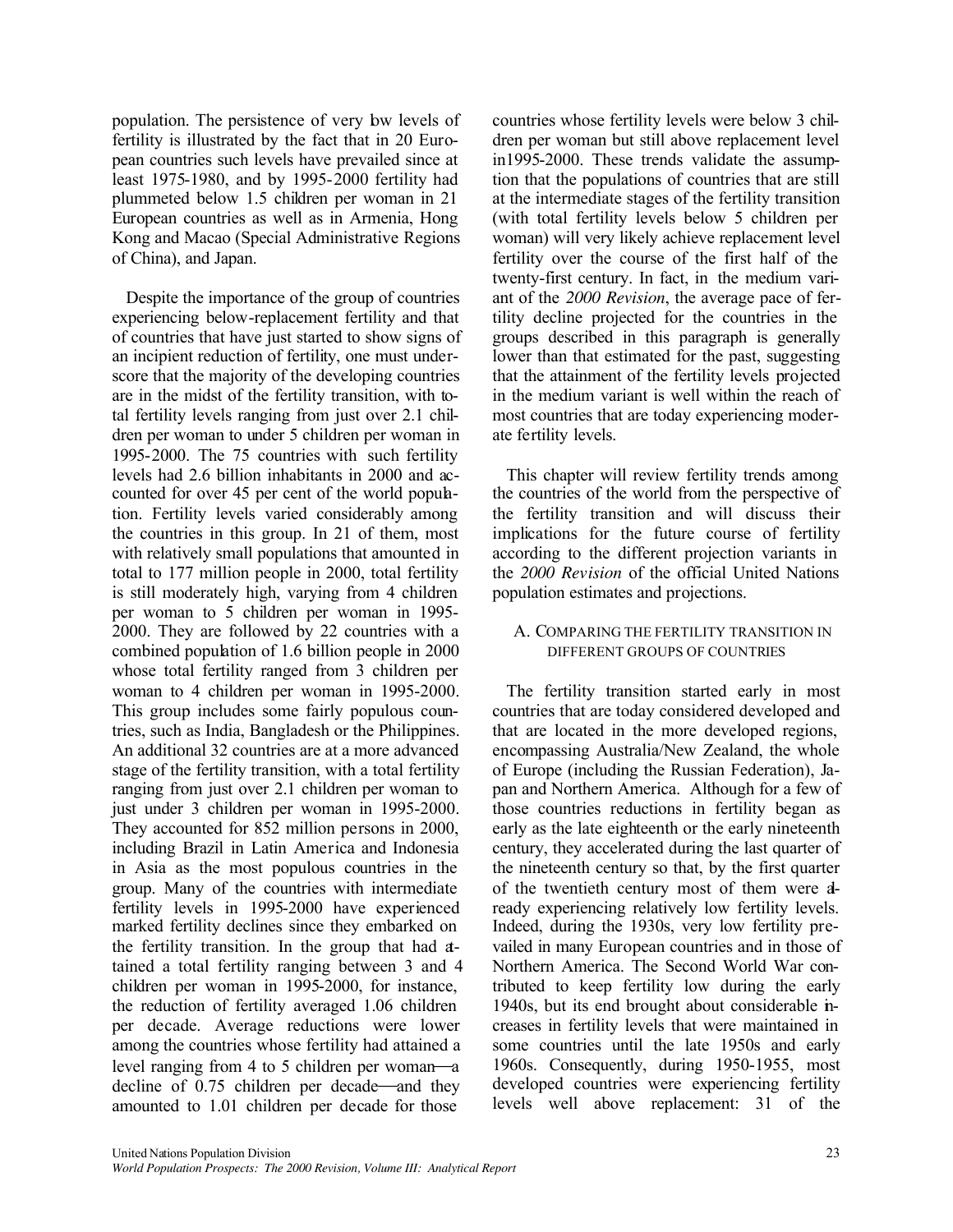44 countries in more developed regions had a total fertility of at least 2.5 children per woman. By 1955-1960, only Estonia, Japan and Latvia had a total fertility at or below replacement level and in 15 developed countries fertility was above 3 children per woman. One of them, Albania, had a total fertility close to 6 children per woman.

The situation was very different in countries within the less developed regions. In the early 1950s, a majority of them (97 out of 143) had a total fertility of at least 6 children per woman and only three had a total fertility below 3.2 children per woman (Argentina, Georgia and Uruguay). However, in the course of the second half of the twentieth century, most of the countries in the less developed regions would embark on the fertility transition, although starting at different times and experiencing varying speeds of fertility decline. For most developing countries, fertility began to decline after a long period of either stagnant or rising fertility levels.

In order to analyse the dynamics of the transition to lower fertility, it is useful to consider the situation of countries in 1995-2000, the most recent period for which estimates are available. Countries can be grouped according to the level of fertility that they had reached by that period. Five categories can be distinguished: countries with a total fertility above 5 children per woman; countries with a total fertility ranging from just over 4 children per woman to 5 children per woman; countries with total fertility between 3 and 4 children per woman; countries with total fertility above replacement level (2.1 children per woman) but no greater than 3 children per woman; and, lastly, countries with a total fertility at or below replacement level. In the first category, a further distinction can be made between countries whose total fertility has shown no signs or very weak signs of declining and those where a substantial reduction has already taken pla ce. The first group will be identified as the one where no transition has occurred as yet. Similarly, among the countries that had reached fertility levels at or below replacement by 1995-2000, a useful distinction can be made by considering separately those belonging to less developed regions that began the fertility transition after 1950 and those that belong to the more developed regions and therefore

started the transition at a much earlier date. A similar distinction is useful among developing countries with moderate to low fertility levels. Two countries belonging to the less developed regions, Argentina and Uruguay, also experienced an early transition to low fertility but had not reached levels at or below replacement by 1995- 2000. This group is characterized as having an "early transition" but with a total fertility that was still between 2.1 and 3.0 children per woman in 1995-2000.

The different categories described above pr oduce disjoint sets of countries that permit a characterization of the current state of the fertility transition by major area. Table I.1 shows the distribution of countries or areas of the world by category and by major area. It also displays the corresponding distribution of the population. It is clear that the major areas of the developing world (Africa, Asia, Latin America and the Caribbean, and Oceania) are at different stages of the transition. Africa and Asia are the only two major areas with countries where the transition has not started; a total of 16 countries, including 15 in Africa and one in Asia are in the "no transition" category. They have a total population of 182 million persons, amounting to 3.0 per cent of the world population. In Asia, the only country where the transition has not started as yet, Yemen, accounts for only 0.5 per cent of the population of that major area, whereas those in Africa represent a fifth of the population of that continent.

The countries where the fertility transition is incipient (their fertility is still above 5 children per woman) are also largely concentrated in Africa and Asia, although one of them is in Oceania. As a whole, these countries account for 9.5 per cent of the world population and have about 576 million inhabitants. However, as in the case of the no-transition countries, their weight is considerable in Africa, where they account for 43.2 per cent of the population in the continent. About 6 per cent of the population in Asia resides in countries with an incipient fertility decline, corresponding to about 233 million people. In Oceania, only the Solomon Islands with a total fertility of 5.6 children per woman in 1995-2000 belong to this group of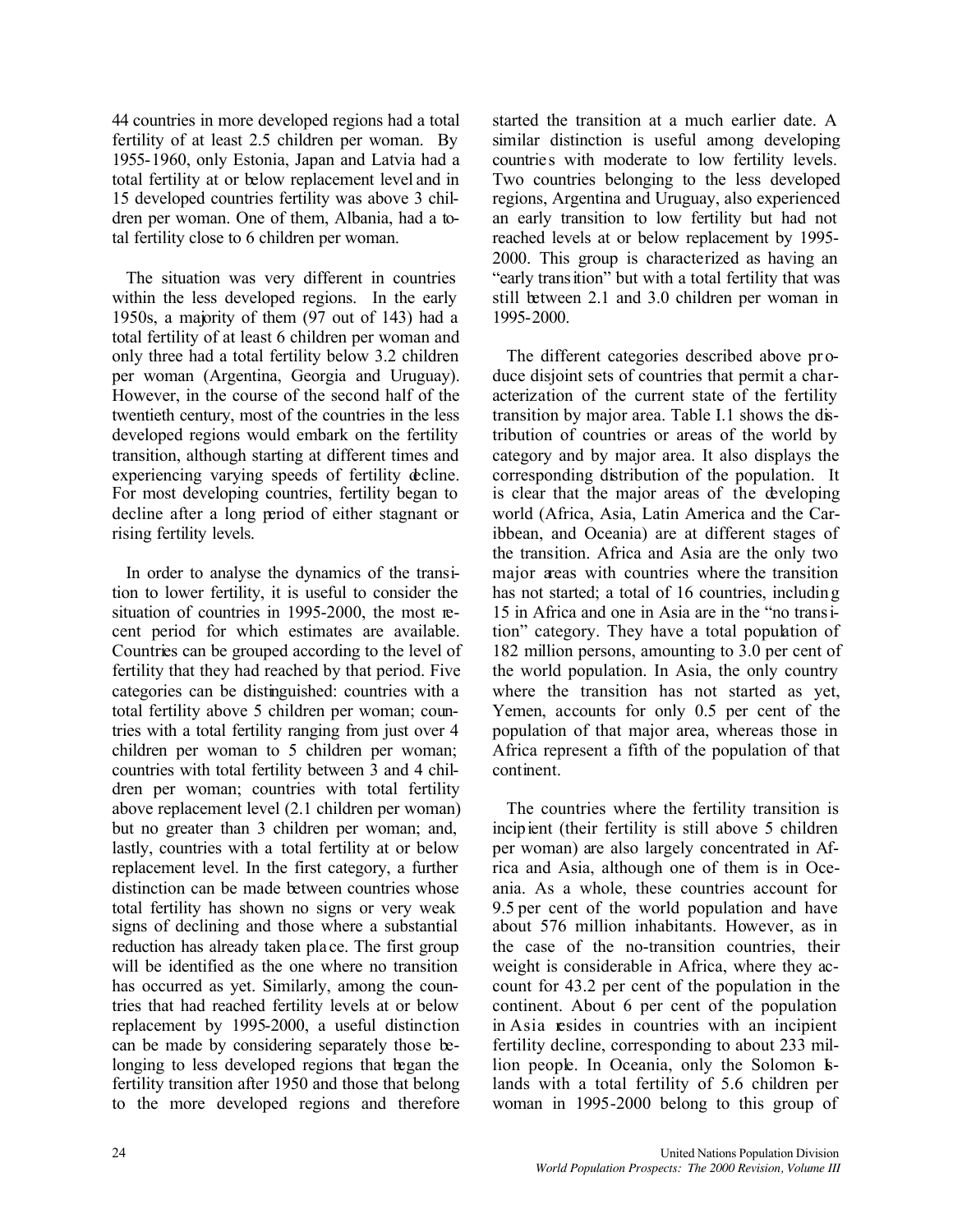|                                 | No transitio n | Decline but<br>$TF$ still $> 5$ | Decline to<br>$4 < TF < = 5$ | Decline to<br>$3 < TF < = 4$ | Decline to<br>$2.I < TF < = 3$ | Decline to<br>$TF \leq 2.1$ | Early transition,<br>with $2.1 < TF < 3$ | Early transition<br>with "baby<br>boom",<br>TF < 2.1 | Total          |
|---------------------------------|----------------|---------------------------------|------------------------------|------------------------------|--------------------------------|-----------------------------|------------------------------------------|------------------------------------------------------|----------------|
| Major area and region           |                |                                 |                              |                              | Number of countries            |                             |                                          |                                                      |                |
|                                 | 15             | 21                              | 8                            | 6                            | 2                              | -1                          | $\mathbf{0}$                             | $\theta$                                             | 53             |
|                                 |                | 10                              | 3                            | 11                           | 11                             | 12                          | $\Omega$                                 | $\overline{2}$                                       | 50             |
|                                 | $\Omega$       | $\theta$                        | $\Omega$                     | $\Omega$                     | 1                              | 3                           | $\Omega$                                 | 35                                                   | 39             |
| Latin America and the Caribbean | $\theta$       | $\Omega$                        |                              | 3                            | 14                             | 7                           | $\overline{2}$                           | $\mathbf{0}$                                         | 33             |
|                                 | $\theta$       | $\theta$                        | $\Omega$                     | $\theta$                     | $\theta$                       | $\theta$                    | $\theta$                                 | $\overline{c}$                                       | $\overline{2}$ |
|                                 | $\Omega$       |                                 | $\mathbf{3}$                 | 2                            | 2                              | $\Omega$                    | $\Omega$                                 | $\overline{2}$                                       | 10             |
|                                 | 16             | 32                              | 21                           | 22                           | 30                             | 23                          | $\overline{2}$                           | 41                                                   | 187            |
|                                 |                |                                 |                              |                              | Population (in thousands)      |                             |                                          |                                                      |                |
|                                 | 164 099        | 342 433                         | 98 449                       | 177 080                      | 10 180                         | 1 1 6 1                     | $\theta$                                 | $\theta$                                             | 793 403        |
|                                 | 18 3 49        | 232 801                         | 28 6 93                      | 1 392 512                    | 401 651                        | 1465978                     | $\theta$                                 | 132 358                                              | 3 672 342      |
|                                 | $\theta$       | $\theta$                        | $\theta$                     | $\overline{0}$               | 3 1 3 4                        | 6401                        | $\Omega$                                 | 717441                                               | 726 976        |
| Latin America and the Caribbean | $\theta$       | $\theta$                        | 45 006                       | 19 150                       | 395 884                        | 17 702                      | 40 369                                   | $\theta$                                             | 518 111        |
|                                 | $\theta$       | $\theta$                        | $\theta$                     | $\Omega$                     | $\theta$                       | $\theta$                    | $\theta$                                 | 313 987                                              | 313 987        |
|                                 | $\Omega$       | 447                             | 5 1 6 5                      | 969                          | 449                            | $\theta$                    | $\theta$                                 | 22 916                                               | 29 9 45        |
|                                 | 182 448        | 575 682                         | 177 313                      | 1 589 711                    | 811297                         | 1 491 242                   | 40 3 69                                  | 1 186 702                                            | 6 0 54 7 64    |
|                                 |                |                                 |                              |                              | Percentage                     |                             |                                          |                                                      |                |
|                                 | 20.7           | 43.2                            | 12.4                         | 22.3                         | 1.3                            | 0.1                         | 0.0                                      | 0.0                                                  | 100.0          |
|                                 | 0.5            | 6.3                             | 0.8                          | 37.9                         | 10.9                           | 39.9                        | 0.0                                      | 3.6                                                  | 100.0          |
|                                 | 0.0            | 0.0                             | 0.0                          | 0.0                          | 0.4                            | 0.9                         | 0.0                                      | 98.7                                                 | 100.0          |
| Latin America and the Caribbean | 0.0            | 0.0                             | 8.7                          | 3.7                          | 76.4                           | 3.4                         | 7.8                                      | 0.0                                                  | 100.0          |
|                                 | 0.0            | 0.0                             | 0.0                          | 0.0                          | 0.0                            | 0.0                         | 0.0                                      | 100.0                                                | 100.0          |
|                                 | 0.0            | 1.5                             | 17.2                         | 3.2                          | 1.5                            | 0.0                         | 0.0                                      | 76.5                                                 | 100.0          |
|                                 | 3.0            | 9.5                             | 2.9                          | 26.3                         | 13.4                           | 24.6                        | 0.7                                      | 19.6                                                 | 100.0          |

TABLE I.1. STAGES OF THE TRANSIT ION TO LOW FERTILITY IN THE MAJOR AREAS OF THE WORLD BY 2000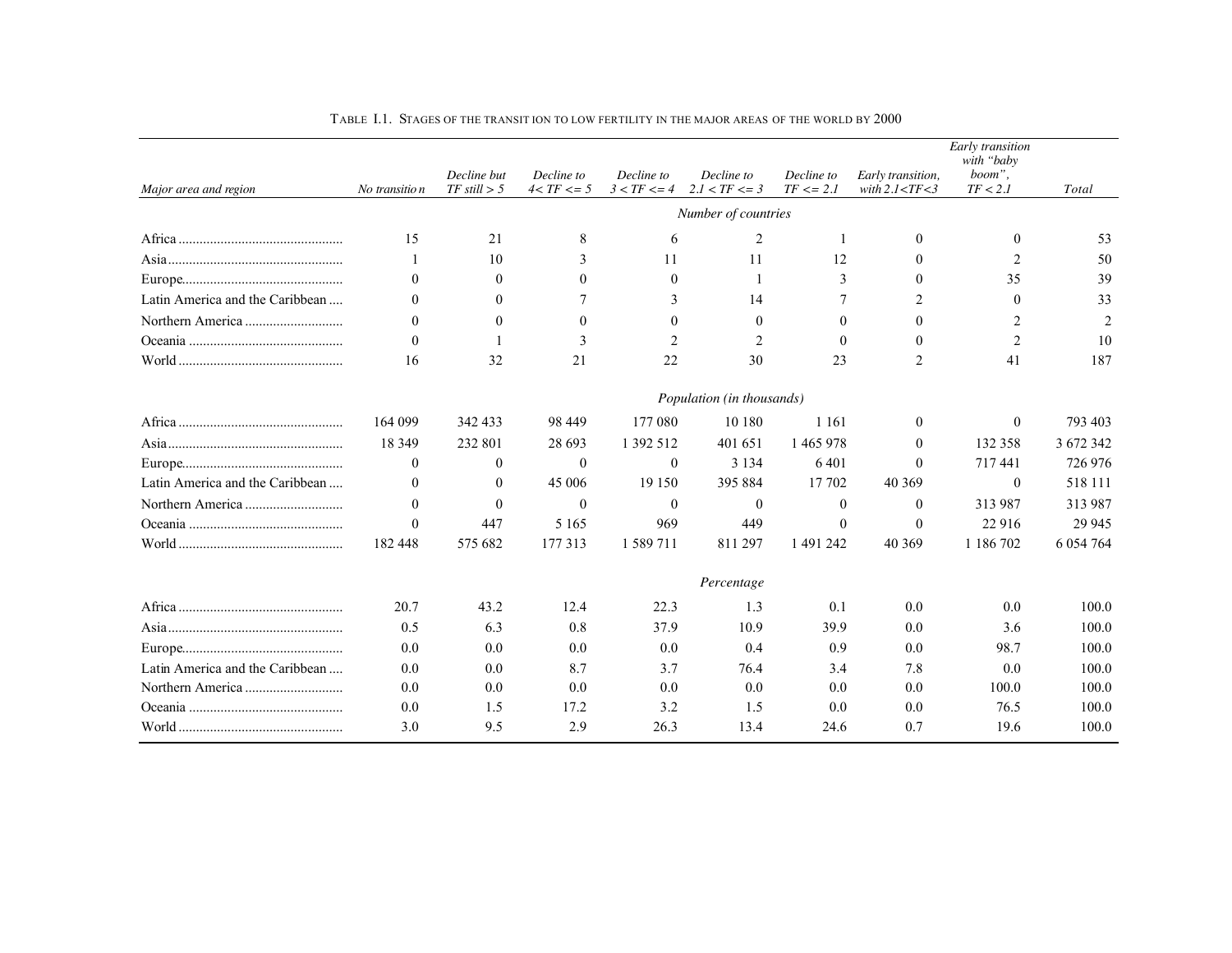countries and account for 1.5 per cent of the population in that major area.

Countries at a more advanced stage of the fertility transition, where total fertility has attained the range of 4 to 5 children per woman, account for a relatively low proportion of the world population (2.9 per cent). These countries constitute 17.2 per cent of the population in Oceania, 12.4 per cent of the population in Africa, almost 9 per cent in Latin America and the Caribbean, and 0.8 per cent of that in Asia. Of greater importance for all major areas is the category of countries that are already fairly advanced in the fertility transition and whose total fertility ranges from 3 to 4 children per woman. These countries account for 37.9 per cent of the population of Asia, 22.3 per cent of that of Africa, 3.7 per cent of that of Latin America and the Caribbean and 3.2 per cent of that of Oceania. At the world level, their population amounts to 26.3 per cent of the total and they include several populous countries that have experienced a rapid reduction of fertility levels.

The next three categories correspond to advanced stages of the transition to low fertility. Countries for which fertility is above replacement level but not above 3 children per woman account, at the world level, for 14.1 per cent of the population. They are numerous in both Latin America and the Caribbean and Asia and represent the majority of the population in Latin America and the Caribbean (84.2 per cent of all inhabitants in this major area). In Latin America they include the two developing countries that had an early transition to low fertility but whose total fertility remained close to 3 children per women during 1950-1980, namely, Argentina and Uruguay. That is, among all major areas in the developing world, Latin America and the Caribbean is the most advanced in the transition to low fertility.

Asia could almost be characterized in the same way were it not for the heterogeneity evident in the transition experience of the countries on this continent. In the developing world, the Asian continent has the highest proportion of persons living in countries with below-replacement fertility (close to 40 per cent); it also has almost the same proportion of persons living in countries

where the fertility transition is still at an intermediate stage (38 per cent of its population lives in countries with a total fertility ranging from 3 to 4 children per woman). Furthermore, China, where total fertility dropped to 1.8 children per woman in 1995-2000, accounts almost entirely for the high proportion of the population of Asia that is in the most advanced stage of the transition, and low fertility in Asia remains largely confined to countries of Eastern Asia and Southeastern Asia.

Very low fertility also characterizes most of the developed countries. Having started the fertility transition earlier than almost any developing country, the developed countries have advanced to a stage that some have characterized as "posttransitional" since their total fertility, after increasing moderately because of the baby boom of the 1950s and early 1960s, has tended to decline steadily before reaching and maintaining levels well below replacement. By 2000, the population of the more developed countries with belowreplacement fertility accounted for almost 20 per cent of the world population and amounted to nearly 1.2 billion persons, 717 million of whom lived in Europe and 314 million in Northern America.

In order to illustrate better the characteristics of countries that find themselves in the different stages of the fertility transition in 1995-2000, each group will be considered separately. The countries that have yet to embark on the transition are presented in table I.2, together with some indicators of their fertility levels in 1950-2000. In particular, the initial and final total fertility levels during that period are presented, together with the maximum level attained during the period. For a majority of countries in this category the maximum level attained is the same as the most recent level recorded, indicating that fertility has been increasing or stagnant. When the two levels differ, the difference is minimal. Among the countries in this group all except the Congo and Gabon are least developed countries. Several of them, including Angola, Burundi, the Democratic Republic of the Congo, Liberia, Mozambique, Sierra Leone and Somalia, have recently experienced or are still experiencing civil strife as a result of conflict. Partly for this reason,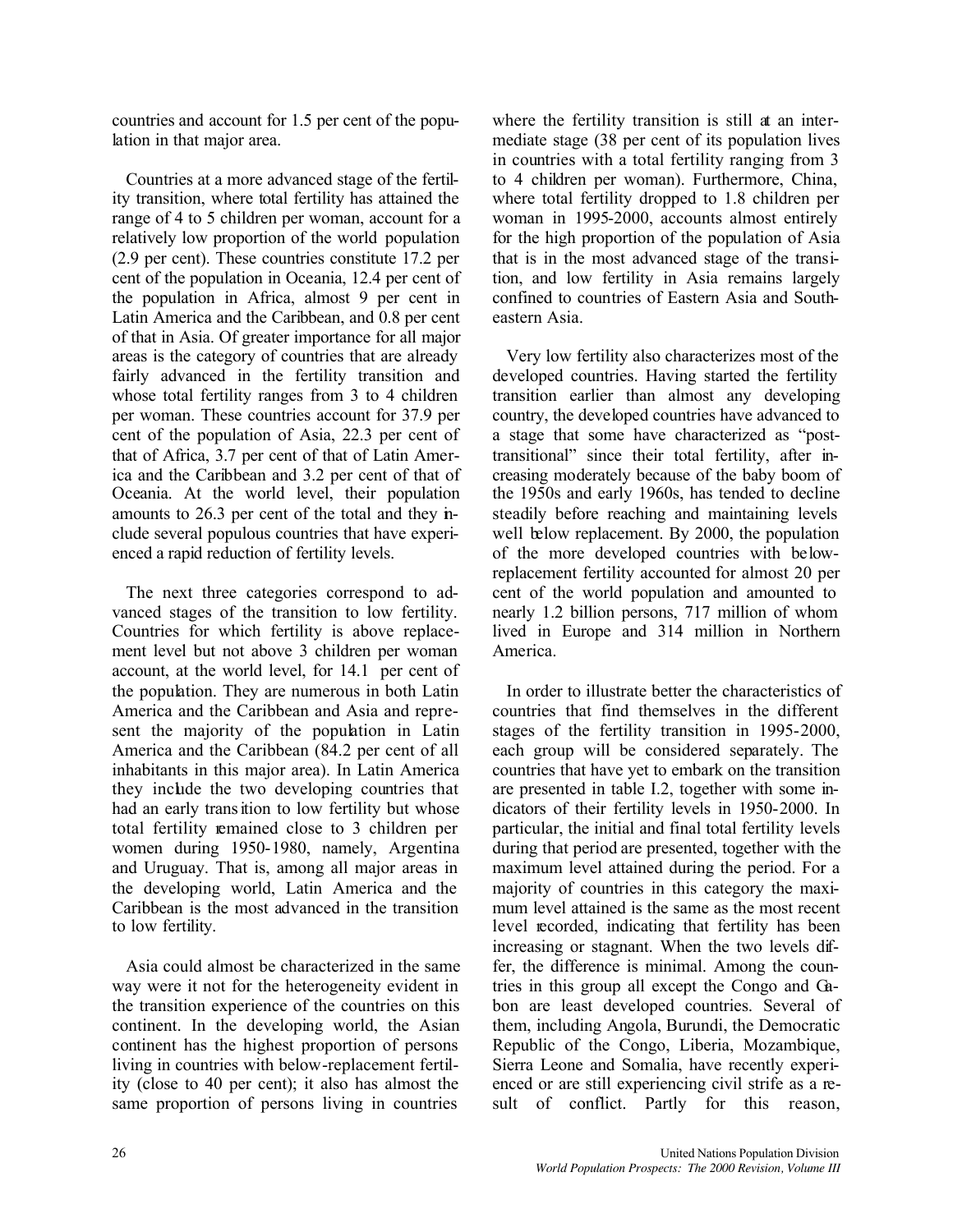|                        |                                         |           | Total fertility<br>(children per woman) |                                             |
|------------------------|-----------------------------------------|-----------|-----------------------------------------|---------------------------------------------|
| Country                | Population in<br>2000<br>(in thousands) | 1950-1955 | 1995-2000                               | <b>Maximum</b><br>level during<br>1950-2000 |
| Africa                 |                                         |           |                                         |                                             |
|                        | 13 134                                  | 6.39      | 7.20                                    | 7.20                                        |
| Burundi                | 6356                                    | 6.80      | 6.80                                    | 6.80                                        |
|                        | 7885                                    | 5.77      | 6.65                                    | 6.66                                        |
|                        | 3018                                    | 5.68      | 6.29                                    | 6.29                                        |
| Dem. Rep. of the Congo | 50 948                                  | 6.00      | 6.70                                    | 6.70                                        |
| Equatorial Guinea      | 457                                     | 5.50      | 5.89                                    | 5.89                                        |
|                        | 1 2 3 0                                 | 4.06      | 5.40                                    | 5.40                                        |
| Guinea-Bissau          | 1 1 9 9                                 | 5.58      | 5.99                                    | 5.99                                        |
|                        | 2913                                    | 6.29      | 6.80                                    | 6.80                                        |
|                        | 11 351                                  | 7.11      | 7.00                                    | 7.11                                        |
|                        | 18 29 2                                 | 6.19      | 6.30                                    | 6.70                                        |
|                        | 10832                                   | 7.70      | 8.00                                    | 8.20                                        |
|                        | 4 4 0 5                                 | 6.09      | 6.50                                    | 6.50                                        |
| Somalia                | 8 7 7 8                                 | 7.25      | 7.25                                    | 7.25                                        |
|                        | 23 300                                  | 6.90      | 7.10                                    | 7.10                                        |
| Asia                   |                                         |           |                                         |                                             |
|                        | 18 3 49                                 | 7.61      | 7.10                                    | 7.10                                        |

TABLE I.2. COUNTRIES WHERE THE FERTILITY TRANSITION HAD NOT BEGUN BY 2000

a number of these countries lack recent data on fertility trends, and the estimates available may provide an imperfect refle ction of actual trends. In no case, however, is there evidence of a sizeable fertility reduction.

The countries that already find themselves in the incipient stages of the transition are listed in table I.3. For each of them the information provided includes not only the earliest and the most recent fertility estimates over the period 1950-2000, but also the maximum and the minimum levels over the period and the reference dates when the maximum level was last observed and when the minimum was attained. Reference dates indicate the mid-point of the relevant five-year period. The difference between the reference dates provides a measure of the length of the period over which fertility has declined. Although such estimates are not free from problems (estimates of fertility trajectories for African countries are particularly uncertain given the paucity of data), they nevertheless provide some indication of the timing of the transition. In particular, for most of the countries

of Africa listed in table I.3, the estimates of total fertility available indicate that a decline started in the late 1970s or in the 1980s, meaning that it is very recent. On average, the countries belonging to this group saw their fertility decline by 0.62 children per decade.

Countries at the next stage of the fertility transition, with a total fertility between 4 and 5 children per woman in 1995-2000, are presented in table I.4. Only 8 countries in Africa fall into this category; most are located in Northern, Southern, and Eastern Africa. In Asia, the three countries in this group are in Western, South-central, and South-eastern Asia. In Latin America and the Caribbean, this category includes three Central American countries plus Bolivia, Haiti, Paraguay, and French Guiana, all among the poorer countries in the region. In general, fertility started declining earlier in Latin American countries than in the countries in Western Asia and Northern Africa, where the decline was more rapid. On average, all countries at this stage of the transition had seen their fertility decline by 0.75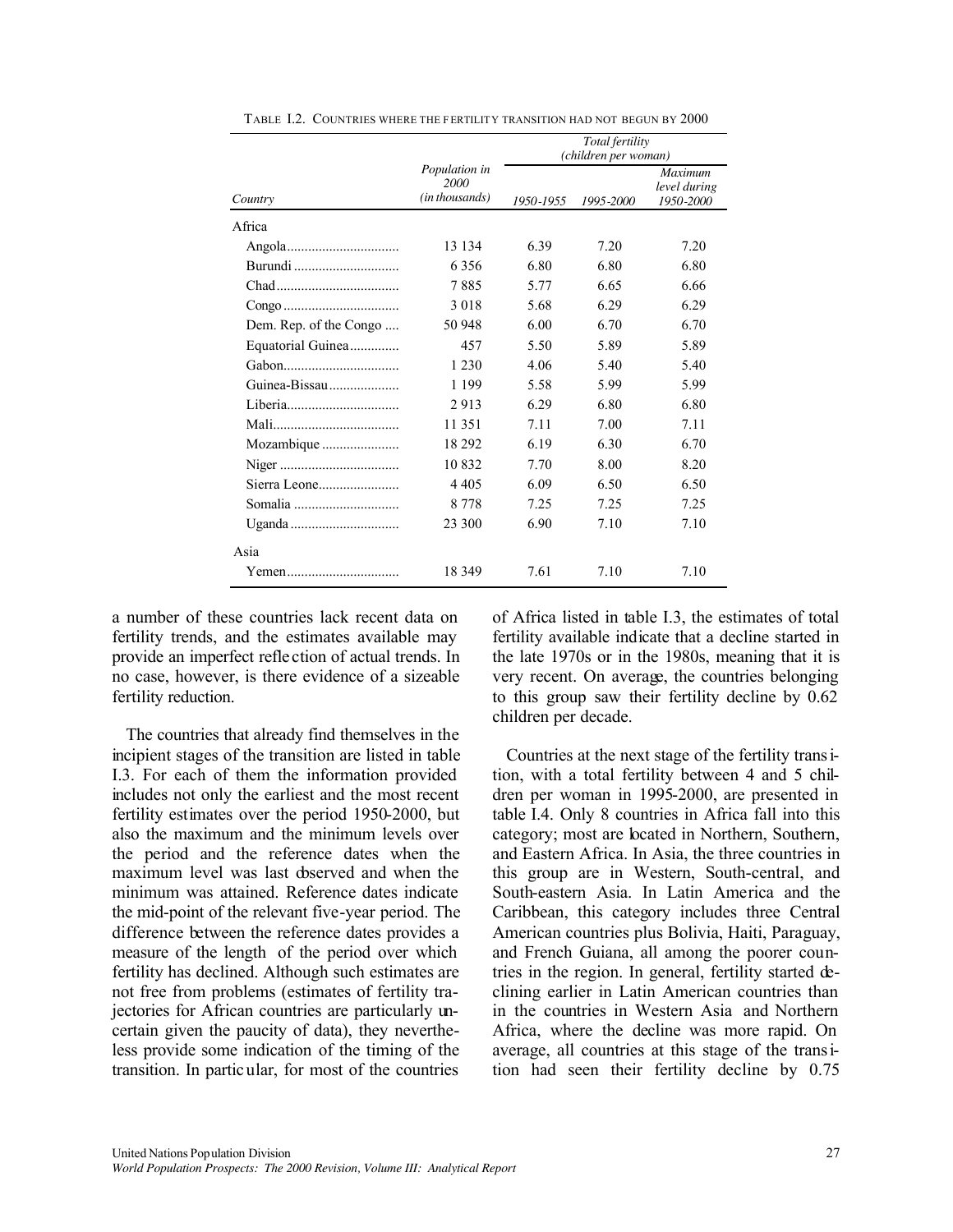|                                |                       |           |           | Total fertility (children per woman) |                       | CHEDRENTER WOMEN IN 1993 2000, ORDERED BY MEDOR HREETING TOTAL LERTIER THE 1950<br>Reference date Reference date | Number of years | Difference            |                       |             |
|--------------------------------|-----------------------|-----------|-----------|--------------------------------------|-----------------------|------------------------------------------------------------------------------------------------------------------|-----------------|-----------------------|-----------------------|-------------|
|                                | Population<br>in 2000 |           |           | Maximum                              | Minimum               | of maximum                                                                                                       | of minimum      | to pass from          | between maximum       | Decline per |
| Major area and country or area | (in thousands)        | 1950-1955 | 1995-2000 | level in<br>1950-2000                | level in<br>1950-2000 | level                                                                                                            | level           | maximum to<br>minimum | and minimum<br>levels | decade      |
| Africa                         |                       |           |           |                                      |                       |                                                                                                                  |                 |                       |                       |             |
|                                | 62 908                | 7.15      | 6.75      | 7.15                                 | 6.75                  | 1953                                                                                                             | 1998            | 45                    | 0.40                  | 0.09        |
|                                | 632                   | 7.10      | 6.10      | 7.10                                 | 6.10                  | 1953                                                                                                             | 1998            | 45                    | 1.00                  | 0.22        |
|                                | 4527                  | 7.10      | 5.80      | 7.10                                 | 5.80                  | 1978                                                                                                             | 1998            | 20                    | 1.30                  | 0.65        |
|                                | 7609                  | 7.08      | 6.20      | 8.49                                 | 6.20                  | 1978                                                                                                             | 1998            | 20                    | 2.29                  | 1.15        |
|                                | 8 1 5 4               | 7.00      | 6.27      | 7.00                                 | 6.27                  | 1983                                                                                                             | 1998            | 15                    | 0.73                  | 0.49        |
|                                | 3659                  | 6.97      | 5.70      | 6.97                                 | 5.70                  | 1958                                                                                                             | 1998            | $40\,$                | 1.27                  | 0.32        |
|                                | 16013                 | 6.90      | 5.10      | 7.41                                 | 5.10                  | 1983                                                                                                             | 1998            | 15                    | 2.31                  | 1.54        |
|                                | 15970                 | 6.90      | 6.10      | 6.90                                 | 6.10                  | 1958                                                                                                             | 1998            | 40                    | 0.80                  | 0.20        |
|                                | 113 862               | 6.90      | 5.92      | 6.90                                 | 5.92                  | 1983                                                                                                             | 1998            | 15                    | 0.98                  | 0.65        |
|                                | 6272                  | 6.80      | 6.10      | 7.10                                 | 6.10                  | 1983                                                                                                             | 1998            | 15                    | 1.00                  | 0.67        |
|                                | 11 308                | 6.78      | 6.75      | 7.60                                 | 6.75                  | 1983                                                                                                             | 1998            | 15                    | 0.85                  | 0.57        |
| United Republic of Tanzania    | 35 1 19               | 6.74      | 5.48      | 6.80                                 | 5.48                  | 1963                                                                                                             | 1998            | 35                    | 1.32                  | 0.38        |
|                                | 9421                  | 6.70      | 5.57      | 7.00                                 | 5.57                  | 1978                                                                                                             | 1998            | 20                    | 1.43                  | 0.72        |
|                                | 10421                 | 6.59      | 6.05      | 7.75                                 | 6.05                  | 1973                                                                                                             | 1998            | 25                    | 1.70                  | 0.68        |
|                                | 2665                  | 6.50      | 6.00      | 6.50                                 | 6.00                  | 1978                                                                                                             | 1998            | 20                    | 0.50                  | 0.25        |
| Burkina Faso                   | 11 5 35               | 6.33      | 6.89      | 7.80                                 | 6.89                  | 1983                                                                                                             | 1998            | 15                    | 0.91                  | 0.61        |
|                                | 706                   | 6.33      | 5.40      | 7.05                                 | 5.40                  | 1983                                                                                                             | 1998            | 15                    | 1.65                  | 1.10        |
|                                | 1 3 0 3               | 6.09      | 5.20      | 6.50                                 | 5.20                  | 1983                                                                                                             | 1998            | 15                    | 1.30                  | 0.86        |
|                                | 1757                  | 6.00      | 5.30      | 6.50                                 | 5.30                  | 1973                                                                                                             | 1998            | 25                    | 1.20                  | 0.48        |
|                                | 14876                 | 5.68      | 5.10      | 6.40                                 | 5.10                  | 1983                                                                                                             | 1998            | 15                    | 1.30                  | 0.87        |
| Central African Republic       | 3 7 1 7               | 5.52      | 5.30      | 5.89                                 | 5.30                  | 1978                                                                                                             | 1998            | 20                    | 0.59                  | 0.29        |
| Asia                           |                       |           |           |                                      |                       |                                                                                                                  |                 |                       |                       |             |
|                                | 21 765                | 7.70      | 6.90      | 7.70                                 | 6.90                  | 1958                                                                                                             | 1998            | 40                    | 0.80                  | 0.20        |
| Occupied Palestinian Territory | 3 1 9 1               | 7.38      | 5.99      | 8.00                                 | 5.99                  | 1968                                                                                                             | 1998            | 30                    | 2.01                  | 0.67        |
|                                | 2538                  | 7.20      | 5.85      | 7.20                                 | 5.85                  | 1988                                                                                                             | 1998            | 10                    | 1.35                  | 1.35        |
|                                | 22 946                | 7.18      | 5.25      | 7.18                                 | 5.25                  | 1968                                                                                                             | 1998            | 30                    | 1.93                  | 0.64        |
|                                | 20 34 6               | 7.18      | 6.15      | 7.30                                 | 6.15                  | 1973                                                                                                             | 1998            | 25                    | 1.15                  | 0.46        |
|                                | 291                   | 7.00      | 5.80      | 7.00                                 | 5.80                  | 1978                                                                                                             | 1998            | 20                    | 1.20                  | 0.60        |
|                                | 13 1 04               | 6.29      | 5.25      | 6.40                                 | 5.25                  | 1983                                                                                                             | 1998            | 15                    | 1.15                  | 0.77        |
|                                | 141 256               | 6.28      | 5.48      | 6.28                                 | 5.48                  | 1978                                                                                                             | 1998            | $20\,$                | 0.80                  | 0.40        |
| Lao People's Dem. Republic     | 5 2 7 9               | 6.15      | 5.30      | 6.69                                 | 5.30                  | 1983                                                                                                             | 1998            | 15                    | 1.39                  | 0.93        |
|                                | 2085                  | 5.90      | 5.50      | 5.90                                 | 5.50                  | 1983                                                                                                             | 1998            | 15                    | 0.40                  | 0.27        |
| Oceania                        |                       |           |           |                                      |                       |                                                                                                                  |                 |                       |                       |             |
|                                | 447                   | 6.40      | 5.60      | 7.23                                 | 5.60                  | 1973                                                                                                             | 1998            | 25                    | 1.63                  | 0.65        |

TABLE I.3. INDICATORS OF THE DYNAMICS OF THE FERTILITY TRANSITION IN COUNTRIES THAT HAD JUST STARTED TO EXPERIENCE A FERTILITY DECLINE AND WHOSE TOTAL FERTILIT Y WAS STILL ABOVE 5 CHILDREN PER WOMAN IN 1995-2000, ORDERED BY MAJOR AREA AND TOTAL FERTILITY IN 1950-1955

NOTE: The minimum level of the total fertility for Burkina Faso and Cambodia given in the table refers to the period 1995-2000. In fact, another minimum value was reached earlier, but was not taken into consideration for this analysis.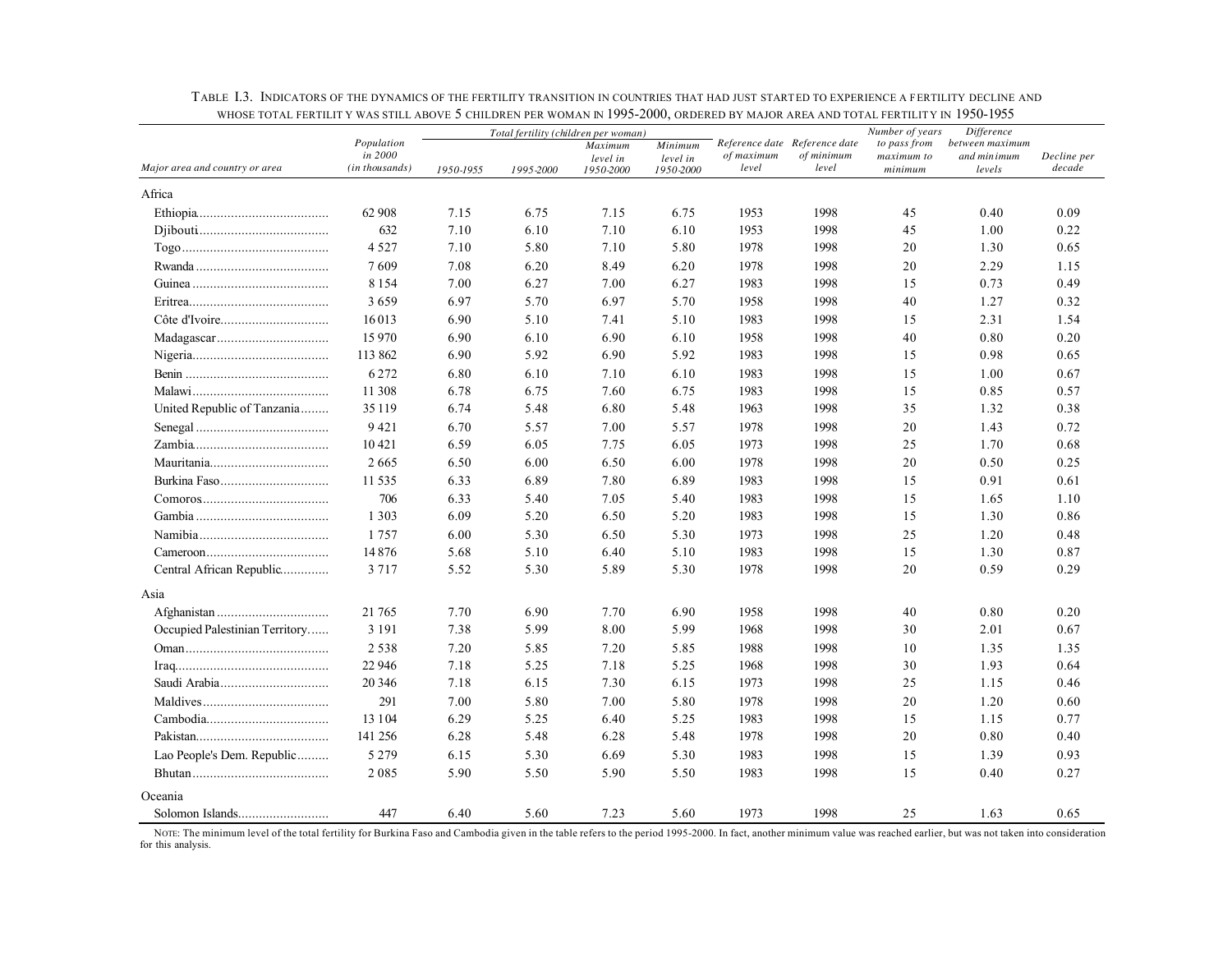|                                 |                                         | Total fertility (children per woman) |           |                                         | Reference                        | Reference                   | Number of                    | <i>Difference</i>                           |                                           |                       |
|---------------------------------|-----------------------------------------|--------------------------------------|-----------|-----------------------------------------|----------------------------------|-----------------------------|------------------------------|---------------------------------------------|-------------------------------------------|-----------------------|
| Major area and country          | Population<br>in 2000<br>(in thousands) | 1950-1955                            | 1995-2000 | <b>Maximum</b><br>level in<br>1950-2000 | Minimum<br>level in<br>1950-2000 | date of<br>maximum<br>level | date of<br>min imum<br>level | years to pass<br>from maximum<br>to minimum | between<br>maximum and<br>min imum levels | Decline per<br>decade |
| Africa                          |                                         |                                      |           |                                         |                                  |                             |                              |                                             |                                           |                       |
|                                 | 30 669                                  | 7.51                                 | 4.60      | 8.12                                    | 4.60                             | 1973                        | 1998                         | 25                                          | 3.52                                      | 1.41                  |
|                                 | 19 30 6                                 | 6.90                                 | 4.60      | 6.90                                    | 4.60                             | 1978                        | 1998                         | 20                                          | 2.30                                      | 1.15                  |
|                                 | 12 627                                  | 6.70                                 | 5.00      | 7.50                                    | 5.00                             | 1968                        | 1998                         | 30                                          | 2.50                                      | 0.83                  |
| Western Sahara                  | 252                                     | 6.53                                 | 4.40      | 6.53                                    | 4.40                             | 1973                        | 1998                         | 25                                          | 2.13                                      | 0.85                  |
|                                 | 1 5 4 1                                 | 6.50                                 | 4.35      | 6.90                                    | 4.35                             | 1963                        | 1998                         | 35                                          | 2.55                                      | 0.73                  |
|                                 | 31 095                                  | 6.50                                 | 4.90      | 6.67                                    | 4.90                             | 1973                        | 1998                         | 25                                          | 1.77                                      | 0.71                  |
|                                 | 925                                     | 6.50                                 | 4.80      | 6.50                                    | 4.80                             | 1968                        | 1998                         | 30                                          | 1.70                                      | 0.57                  |
|                                 | 2 0 3 5                                 | 5.84                                 | 4.75      | 5.86                                    | 4.75                             | 1958                        | 1998                         | 40                                          | 1.11                                      | 0.28                  |
| Asia                            |                                         |                                      |           |                                         |                                  |                             |                              |                                             |                                           |                       |
|                                 | 4913                                    | 7.38                                 | 4.69      | 8.00                                    | 4.69                             | 1968                        | 1998                         | 30                                          | 3.31                                      | 1.10                  |
|                                 | 737                                     | 6.44                                 | 4.35      | 6.44                                    | 4.31                             | 1953                        | 1978                         | 25                                          | 2.14                                      | 0.85                  |
|                                 | 23 043                                  | 5.75                                 | 4.83      | 6.06                                    | 4.83                             | 1963                        | 1998                         | 35                                          | 1.23                                      | 0.35                  |
| Latin America and the Caribbean |                                         |                                      |           |                                         |                                  |                             |                              |                                             |                                           |                       |
|                                 | 6417                                    | 7.50                                 | 4.30      | 7.50                                    | 4.30                             | 1958                        | 1998                         | 40                                          | 3.20                                      | 0.80                  |
|                                 | 5 0 7 1                                 | 7.33                                 | 4.32      | 7.33                                    | 4.32                             | 1963                        | 1998                         | 35                                          | 3.01                                      | 0.86                  |
|                                 | 11 385                                  | 7.09                                 | 4.93      | 7.09                                    | 4.93                             | 1953                        | 1998                         | 45                                          | 2.16                                      | 0.48                  |
|                                 | 8 3 2 9                                 | 6.75                                 | 4.36      | 6.75                                    | 4.36                             | 1953                        | 1998                         | 45                                          | 2.39                                      | 0.53                  |
|                                 | 5496                                    | 6.50                                 | 4.17      | 6.55                                    | 4.17                             | 1963                        | 1998                         | 35                                          | 2.38                                      | 0.68                  |
|                                 | 8 1 4 2                                 | 6.30                                 | 4.38      | 6.30                                    | 4.38                             | 1963                        | 1998                         | 35                                          | 1.92                                      | 0.55                  |
|                                 | 165                                     | 5.00                                 | 4.05      | 5.02                                    | 3.30                             | 1963                        | 1978                         | 15                                          | 1.72                                      | 1.15                  |
| Oceania                         |                                         |                                      |           |                                         |                                  |                             |                              |                                             |                                           |                       |
|                                 | 197                                     | 7.60                                 | 4.59      | 7.60                                    | 4.59                             | 1953                        | 1998                         | 45                                          | 3.01                                      | 0.67                  |
|                                 | 159                                     | 7.30                                 | 4.51      | 7.30                                    | 4.51                             | 1963                        | 1998                         | 35                                          | 2.79                                      | 0.80                  |
| Papua New Guinea                | 4 8 0 9                                 | 6.24                                 | 4.60      | 6.29                                    | 4.60                             | 1963                        | 1998                         | 35                                          | 1.69                                      | 0.48                  |

TABLE I.4. INDICATORS OF THE DYNAMICS OF THE FERTILITY TRANSITION IN COUNTRIES WHOSE TOTAL FERTILITY HAD DECLINED TO A LEVEL BETWEEN 4 AND 5 CHILDREN PER WOMAN IN 1995-2000, ORDERED BY MAJOR AREA AND TOTAL FERTILITY IN 1950-1955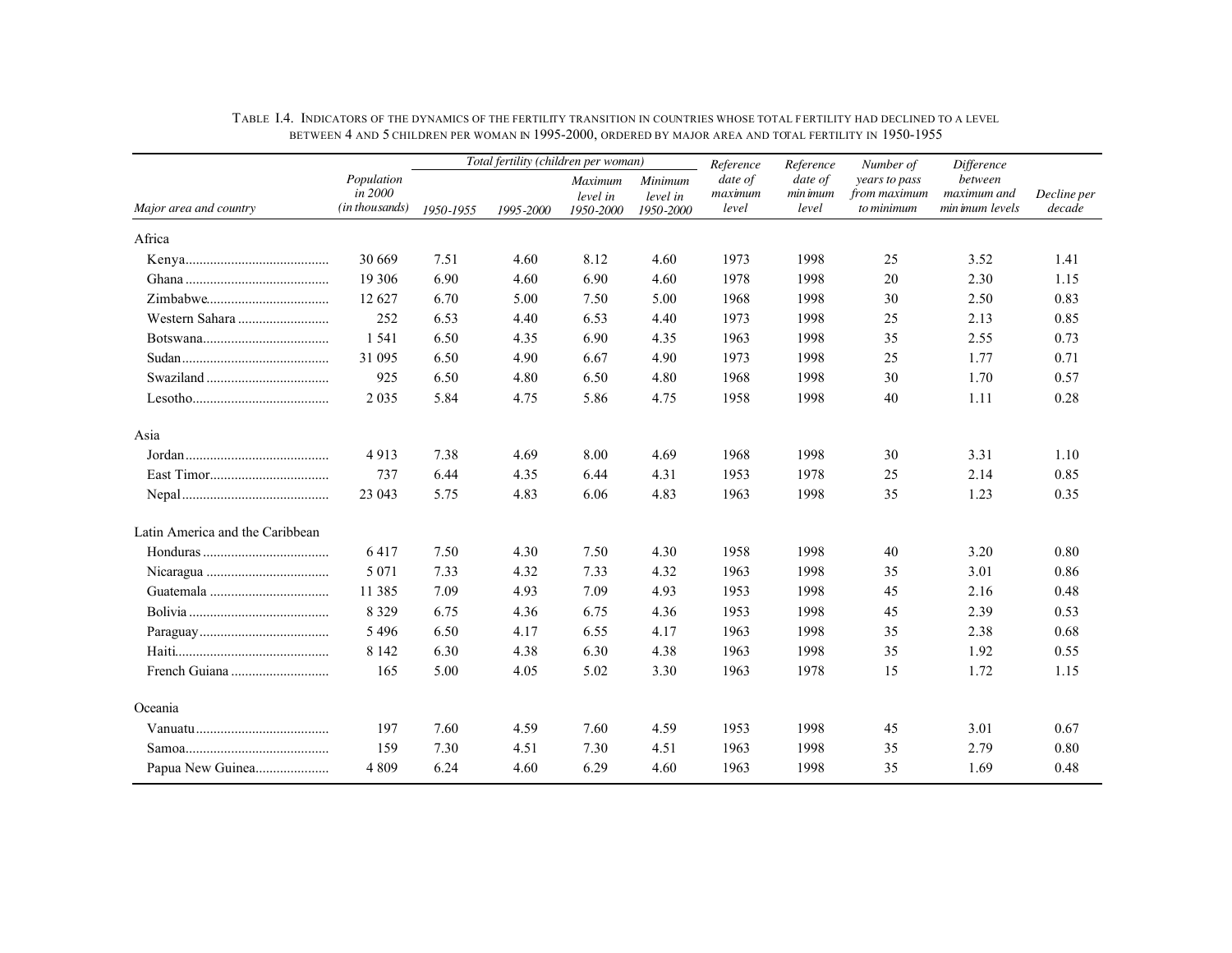children per decade, with countries in Africa recording an average decline of 0.82 children per decade.

As already noted, a 26 per cent of the world population finds itself in the intermediate stage of the fertility transition, in which fertility had dropped to values between 3 and 4 children per woman by 1995-2000. Table I.5 displays the set of countries in this stage. The most populous countries in this group by major area are: Egypt and South Africa in Africa; India, Bangladesh, the Philippines, and Iran in Asia; and Ecuador in Latin America and the Caribbean. For the Latin American countries in this group, fertility started to decline in the 1950s (Belize) or in the early 1960s. Similarly the countries in Afric a and Asia in this category include both early starters (in the 1950s) and those where fertility began to decline more recently (mostly in the early 1960s in Asian countries and in the early 1970s in countries of Northern Africa). The average reductions of fertility in all countries of this group amounted to 1.06 children per decade, with the 6 countries in Africa, four of which are located in Northern Africa, experiencing the most rapid decline at 1.25 children per decade.

The countries that were already in the advanced stage of the fertility transition in 1995- 2000, having attained a total fertility ranging between 2.1 and 3 children per woman, are shown in table I.6. The group includes a number of populous countries, such as Indonesia, Brazil, Mexico, and Turkey, in order of population size. Most countries in this group, except Jamaica, Kuwait, Mongolia and Viet Nam, began the fertility transition before 1965. As the countries in the previous group, these countries also experienced an average decline in their total fertility of 1.06 children per decade. Because of the more rapid reductions in fertility in some of the Asian countries belonging to this group—Kuwait, Mongolia, and Viet Nam—the Asian countries in this category experienced, on average, a sharper decline in total fertility—1.12 children per decade—than the rest.

A slightly slower decline in total fertility, at 0.9 children per decade, was registered by the 23 countries whose total fertility had dropped below replacement level by 1995-2000 after displaying moderate to high levels in the 1950s (see table I.7). Most of the countries in this group are  $\mathbf{b}$ cated in the developing regions and had embarked on the fertility transition during the 1950s. Although the reduction of fertility in most of them was slow at first, the decline accelerated in recent decades. Countries in Asia dominate this group with China alone accounting for 85 per cent of the total population of countries in the group. The speed of fertility decline in this group can be compared to the average decrease experienced by the countries that had undergone an early transition, having relatively low levels of fertility in the 1950s, but whose total fertility continued to decline further during 1950-2000 (see table I.8). Among the latter group, the decline of fertility, that in most cases came after a short-lived baby boom, proceeded at an average pace of 0.47 children per decade. In comparison, the pace of fertility reduction experienced so far by the majority of developing countries has been quite rapid.

## B. THE FUTURE OF THE FERTILITY TRANSITION

Given the current status of countries with respect to the fertility transition and the fast reductions of fertility that have been experienced by numerous countries in the developing world, the transition toward lower fertility levels is expected to continue and expand in the future. For that reason, the main projection variants of the *2000 Revision* are made under the assumption of a continued fertility decline in the majority of developing countries. Thus, the medium-fertility variant assumes that the countries with a total fertility of 5 children per woman or more and no major reduction during 1950-2000 will see their fertility decline at an average pace of nearly one child per decade starting in 2005. Since the total fertility levels of the majority of these countries range between 6 and 8 children per woman, replacement-level fertility is not likely to be reached by the end of the projection period. Countries with total fertility above 5 children per woman in 1995- 2000 and an incipient decline will also experience a reduction of their fertility by approximately one child per decade but starting in 2000. Because fertility levels in a number of these countries continue to be high, some of them will also fail to reach a total fertility of 2.1 children per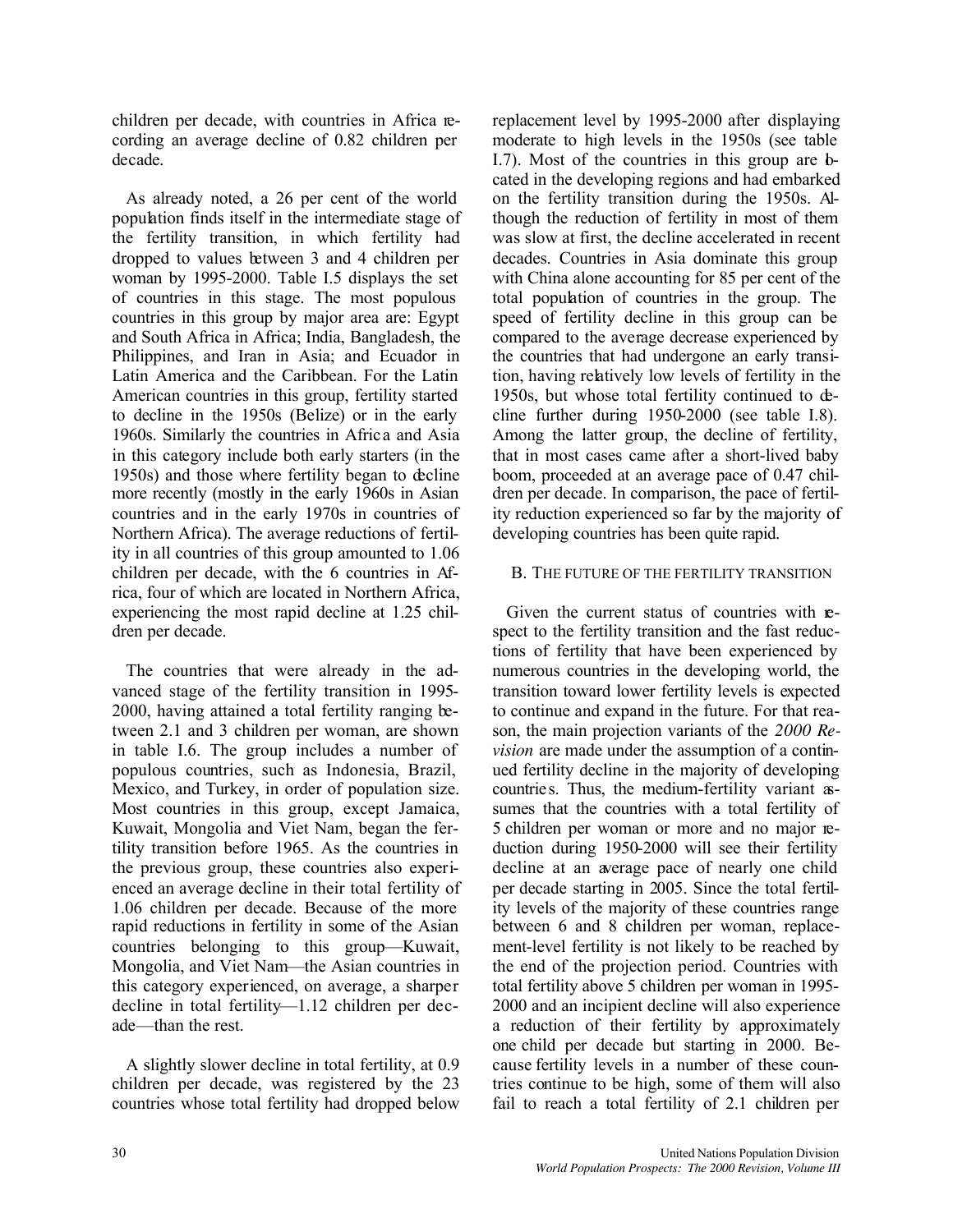|                                 |                                         |           | Total fertility (children per woman) |                                  |                                  | Reference                   | Reference                    | Number of                                   | Difference                                |                       |
|---------------------------------|-----------------------------------------|-----------|--------------------------------------|----------------------------------|----------------------------------|-----------------------------|------------------------------|---------------------------------------------|-------------------------------------------|-----------------------|
| Major area and country          | Population<br>in 2000<br>(in thousands) | 1950-1955 | 1995-2000                            | Maximum<br>level in<br>1950-2000 | Minimum<br>level in<br>1950-2000 | date of<br>maximum<br>level | date of<br>min imum<br>level | years to pass<br>from maximum<br>to minimum | between<br>maximum and<br>min imum levels | Decline per<br>decade |
| Africa                          |                                         |           |                                      |                                  |                                  |                             |                              |                                             |                                           |                       |
|                                 | 30 291                                  | 7.28      | 3.25                                 | 7.38                             | 3.25                             | 1973                        | 1998                         | 25                                          | 4.13                                      | 1.65                  |
|                                 | 29 878                                  | 7.18      | 3.40                                 | 7.18                             | 3.40                             | 1958                        | 1998                         | 40                                          | 3.78                                      | 0.95                  |
| Libyan Arab Jamahiriya          | 5 2 9 0                                 | 6.87      | 3.80                                 | 7.59                             | 3.80                             | 1973                        | 1998                         | 25                                          | 3.79                                      | 1.51                  |
|                                 | 427                                     | 6.60      | 3.56                                 | 7.00                             | 3.56                             | 1973                        | 1998                         | 25                                          | 3.44                                      | 1.38                  |
|                                 | 67884                                   | 6.56      | 3.40                                 | 7.07                             | 3.40                             | 1963                        | 1998                         | 35                                          | 3.67                                      | 1.05                  |
|                                 | 43 309                                  | 6.50      | 3.10                                 | 6.50                             | 3.10                             | 1963                        | 1998                         | 35                                          | 3.40                                      | 0.97                  |
| Asia                            |                                         |           |                                      |                                  |                                  |                             |                              |                                             |                                           |                       |
|                                 | 75 653                                  | 7.29      | 3.64                                 | 7.29                             | 3.64                             | 1953                        | 1998                         | 45                                          | 3.65                                      | 0.81                  |
| Syrian Arab Republic            | 16 189                                  | 7.09      | 4.00                                 | 7.79                             | 4.00                             | 1968                        | 1998                         | 30                                          | 3.79                                      | 1.26                  |
| Iran (Islamic Republic of)      | 70 330                                  | 7.00      | 3.20                                 | 7.00                             | 3.20                             | 1963                        | 1998                         | 35                                          | 3.80                                      | 1.09                  |
|                                 | 565                                     | 6.97      | 3.70                                 | 6.97                             | 3.70                             | 1968                        | 1998                         | 30                                          | 3.27                                      | 1.09                  |
| United Arab Emirates            | 2606                                    | 6.97      | 3.17                                 | 6.97                             | 3.17                             | 1958                        | 1998                         | 40                                          | 3.80                                      | 0.95                  |
|                                 | 22 218                                  | 6.83      | 3.26                                 | 6.94                             | 3.26                             | 1958                        | 1998                         | 40                                          | 3.69                                      | 0.92                  |
|                                 | 137439                                  | 6.70      | 3.80                                 | 7.10                             | 3.80                             | 1963                        | 1998                         | 35                                          | 3.30                                      | 0.94                  |
|                                 | 47 749                                  | 6.00      | 3.30                                 | 6.00                             | 3.30                             | 1968                        | 1998                         | 30                                          | 2.70                                      | 0.90                  |
|                                 | 6 0 8 7                                 | 6.00      | 3.72                                 | 6.83                             | 3.72                             | 1973                        | 1998                         | 25                                          | 3.11                                      | 1.25                  |
|                                 | 4 7 3 7                                 | 6.00      | 3.60                                 | 6.75                             | 3.60                             | 1963                        | 1998                         | 35                                          | 3.15                                      | 0.90                  |
|                                 | 1 008 937                               | 5.97      | 3.32                                 | 5.97                             | 3.32                             | 1953                        | 1998                         | 45                                          | 2.65                                      | 0.59                  |
| Latin America and the Caribbean |                                         |           |                                      |                                  |                                  |                             |                              |                                             |                                           |                       |
|                                 | 12 646                                  | 6.70      | 3.10                                 | 6.70                             | 3.10                             | 1963                        | 1998                         | 35                                          | 3.60                                      | 1.03                  |
|                                 | 226                                     | 6.65      | 3.41                                 | 6.65                             | 3.41                             | 1953                        | 1998                         | 45                                          | 3.24                                      | 0.72                  |
|                                 | 6 2 7 8                                 | 6.46      | 3.17                                 | 6.85                             | 3.17                             | 1963                        | 1998                         | 35                                          | 3.68                                      | 1.05                  |
| Oceania                         |                                         |           |                                      |                                  |                                  |                             |                              |                                             |                                           |                       |
|                                 | 814                                     | 6.63      | 3.20                                 | 6.79                             | 3.20                             | 1958                        | 1998                         | 40                                          | 3.59                                      | 0.90                  |
|                                 | 155                                     | 5.53      | 3.95                                 | 6.03                             | 3.08                             | 1963                        | 1983                         | 20                                          | 2.95                                      | 1.48                  |

TABLE I.5. INDICATORS OF THE DYNAMICS OF THE FERTILITY TRANSITION IN COUNTRIES THAT HAD ATTAINED FERTILITY LEVELS BETWEEN 3 AND 4 CHILDREN PER WOMAN IN 1995-2000, ORDERED BY MAJOR AREA AND TOTAL FERTILITY IN 1950-1955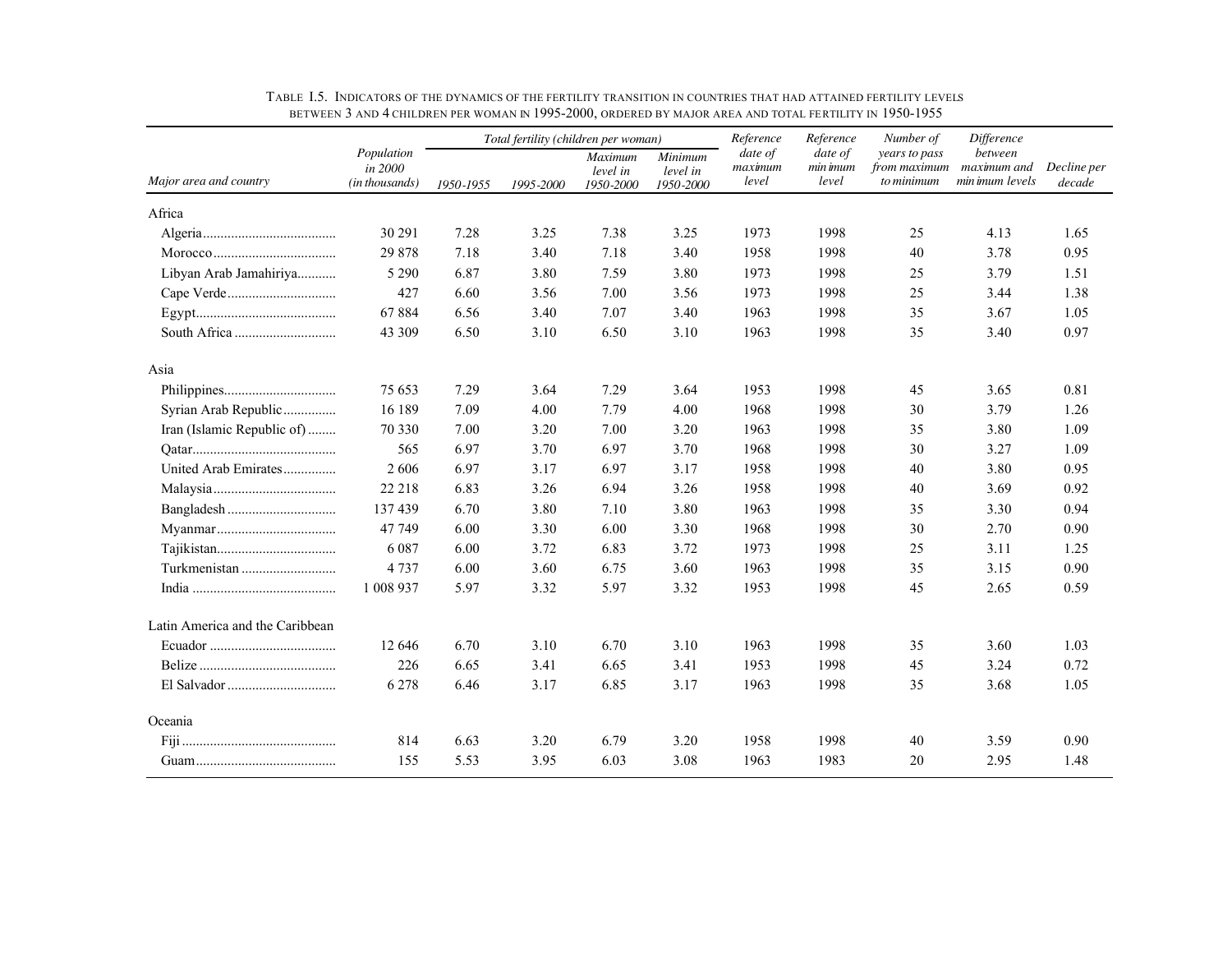|                                 | <u>DUI ADUVE NEFLAUEMENI LEVEL IN 1770-2000, UNDENED DI MAJUN ANEA AND TUTAL FENTILIT I IN 1700-1700</u> |           |           | Total fertility (children per woman) |                                  |                     |                                                      | Number of years                       | Difference                               |                       |
|---------------------------------|----------------------------------------------------------------------------------------------------------|-----------|-----------|--------------------------------------|----------------------------------|---------------------|------------------------------------------------------|---------------------------------------|------------------------------------------|-----------------------|
| Major area and country          | Population<br>in 2000<br>(in thousands)                                                                  | 1950-1955 | 1995-2000 | Maximum<br>level in<br>1950-2000     | Minimum<br>level in<br>1950-2000 | of maximum<br>level | Reference date Reference date<br>of minimum<br>level | to pass from<br>maximum to<br>minimum | between<br>maximum and<br>minimum levels | Decline per<br>decade |
| Africa                          |                                                                                                          |           |           |                                      |                                  |                     |                                                      |                                       |                                          |                       |
|                                 | 9459                                                                                                     | 6.93      | 2.31      | 7.25                                 | 2.31                             | 1963                | 1998                                                 | 35                                    | 4.94                                     | 1.41                  |
|                                 | 721                                                                                                      | 5.65      | 2.30      | 5.85                                 | 2.30                             | 1958                | 1998                                                 | 40                                    | 3.55                                     | 0.89                  |
| Asia                            |                                                                                                          |           |           |                                      |                                  |                     |                                                      |                                       |                                          |                       |
|                                 | 1914                                                                                                     | 7.21      | 2.89      | 7.41                                 | 2.89                             | 1968                | 1998                                                 | 30                                    | 4.52                                     | 1.51                  |
| Brunei Darussalam               | 328                                                                                                      | 7.00      | 2.80      | 7.00                                 | 2.80                             | 1958                | 1998                                                 | 40                                    | 4.20                                     | 1.05                  |
|                                 | 640                                                                                                      | 6.97      | 2.63      | 7.18                                 | 2.63                             | 1963                | 1998                                                 | 35                                    | 4.55                                     | 1.30                  |
|                                 | 66 668                                                                                                   | 6.90      | 2.70      | 6.90                                 | 2.70                             | 1953                | 1998                                                 | 45                                    | 4.20                                     | 0.93                  |
|                                 | 2 5 3 3                                                                                                  | 6.00      | 2.70      | 7.33                                 | 2.70                             | 1973                | 1998                                                 | 25                                    | 4.63                                     | 1.85                  |
|                                 | 24 881                                                                                                   | 5.97      | 2.85      | 6.80                                 | 2.85                             | 1963                | 1998                                                 | 35                                    | 3.95                                     | 1.13                  |
|                                 | 78 137                                                                                                   | 5.75      | 2.50      | 7.25                                 | 2.50                             | 1968                | 1998                                                 | 30                                    | 4.75                                     | 1.58                  |
|                                 | 3 4 9 6                                                                                                  | 5.74      | 2.29      | 6.36                                 | 2.29                             | 1963                | 1998                                                 | 35                                    | 4.07                                     | 1.16                  |
|                                 | 212 092                                                                                                  | 5.49      | 2.60      | 5.67                                 | 2.60                             | 1958                | 1998                                                 | 40                                    | 3.07                                     | 0.77                  |
|                                 | 4921                                                                                                     | 4.51      | 2.89      | 5.39                                 | 2.89                             | 1963                | 1998                                                 | 35                                    | 2.50                                     | 0.71                  |
|                                 | 6 0 4 0                                                                                                  | 4.16      | 2.93      | 4.16                                 | 2.93                             | 1953                | 1993                                                 | 40                                    | 1.23                                     | 0.31                  |
| Latin America and the Caribbean |                                                                                                          |           |           |                                      |                                  |                     |                                                      |                                       |                                          |                       |
| Dominican Republic              | 8 3 7 3                                                                                                  | 7.40      | 2.88      | 7.40                                 | 2.88                             | 1958                | 1998                                                 | 40                                    | 4.52                                     | 1.13                  |
|                                 | 98 872                                                                                                   | 6.87      | 2.75      | 6.96                                 | 2.75                             | 1958                | 1998                                                 | 40                                    | 4.21                                     | 1.05                  |
|                                 | 25 662                                                                                                   | 6.85      | 2.98      | 6.85                                 | 2.98                             | 1963                | 1998                                                 | 35                                    | 3.87                                     | 1.11                  |
|                                 | 42 105                                                                                                   | 6.76      | 2.80      | 6.76                                 | 2.80                             | 1963                | 1998                                                 | 35                                    | 3.96                                     | 1.13                  |
|                                 | 4 0 2 4                                                                                                  | 6.72      | 2.83      | 7.11                                 | 2.83                             | 1958                | 1998                                                 | 40                                    | 4.28                                     | 1.07                  |
|                                 | 761                                                                                                      | 6.68      | 2.45      | 6.77                                 | 2.45                             | 1958                | 1998                                                 | 40                                    | 4.32                                     | 1.08                  |
|                                 | 417                                                                                                      | 6.56      | 2.21      | 6.56                                 | 2.21                             | 1963                | 1998                                                 | 35                                    | 4.35                                     | 1.24                  |
|                                 | 24 170                                                                                                   | 6.46      | 2.98      | 6.66                                 | 2.98                             | 1963                | 1998                                                 | 35                                    | 3.67                                     | 1.05                  |
|                                 | 170 406                                                                                                  | 6.15      | 2.27      | 6.15                                 | 2.27                             | 1963                | 1998                                                 | 35                                    | 3.88                                     | 1.11                  |
|                                 | 148                                                                                                      | 6.00      | 2.70      | 6.94                                 | 2.70                             | 1958                | 1998                                                 | 40                                    | 4.24                                     | 1.06                  |
|                                 | 2856                                                                                                     | 5.68      | 2.63      | 5.92                                 | 2.63                             | 1963                | 1998                                                 | 35                                    | 3.29                                     | 0.94                  |
|                                 | 15 211                                                                                                   | 4.95      | 2.44      | 5.33                                 | 2.44                             | 1958                | 1998                                                 | 40                                    | 2.89                                     | 0.72                  |
|                                 | 2576                                                                                                     | 4.22      | 2.50      | 5.78                                 | 2.50                             | 1968                | 1998                                                 | 30                                    | 3.28                                     | 1.09                  |
|                                 | 304                                                                                                      | 4.05      | 2.40      | 4.50                                 | 2.40                             | 1963                | 1998                                                 | 35                                    | 2.10                                     | 0.60                  |
| Europe                          |                                                                                                          |           |           |                                      |                                  |                     |                                                      |                                       |                                          |                       |
|                                 | 3 1 3 4                                                                                                  | 5.60      | 2.60      | 5.98                                 | 2.60                             | 1958                | 1998                                                 | 40                                    | 3.38                                     | 0.84                  |
| Oceania                         |                                                                                                          |           |           |                                      |                                  |                     |                                                      |                                       |                                          |                       |
|                                 | 233                                                                                                      | 6.00      | 2.60      | 6.50                                 | 2.60                             | 1963                | 1998                                                 | 35                                    | 3.90                                     | 1.11                  |
|                                 | 215                                                                                                      | 5.00      | 2.60      | 5.30                                 | 2.60                             | 1963                | 1998                                                 | 35                                    | 2.70                                     | 0.77                  |

TABLE I.6. INDICATORS OF THE DYNAMICS OF THE FERTILITY TRANSITION IN COUNTRIES THAT HAD ATTAINED FERTILITY LEVELS BELOW 3 CHILDREN PER WOMAN BUT ABOVE REPLACEMENT LEVEL IN 1995-2000, ORDERED BY MAJOR AREA AND TOTAL FERTILITY IN 1950-1955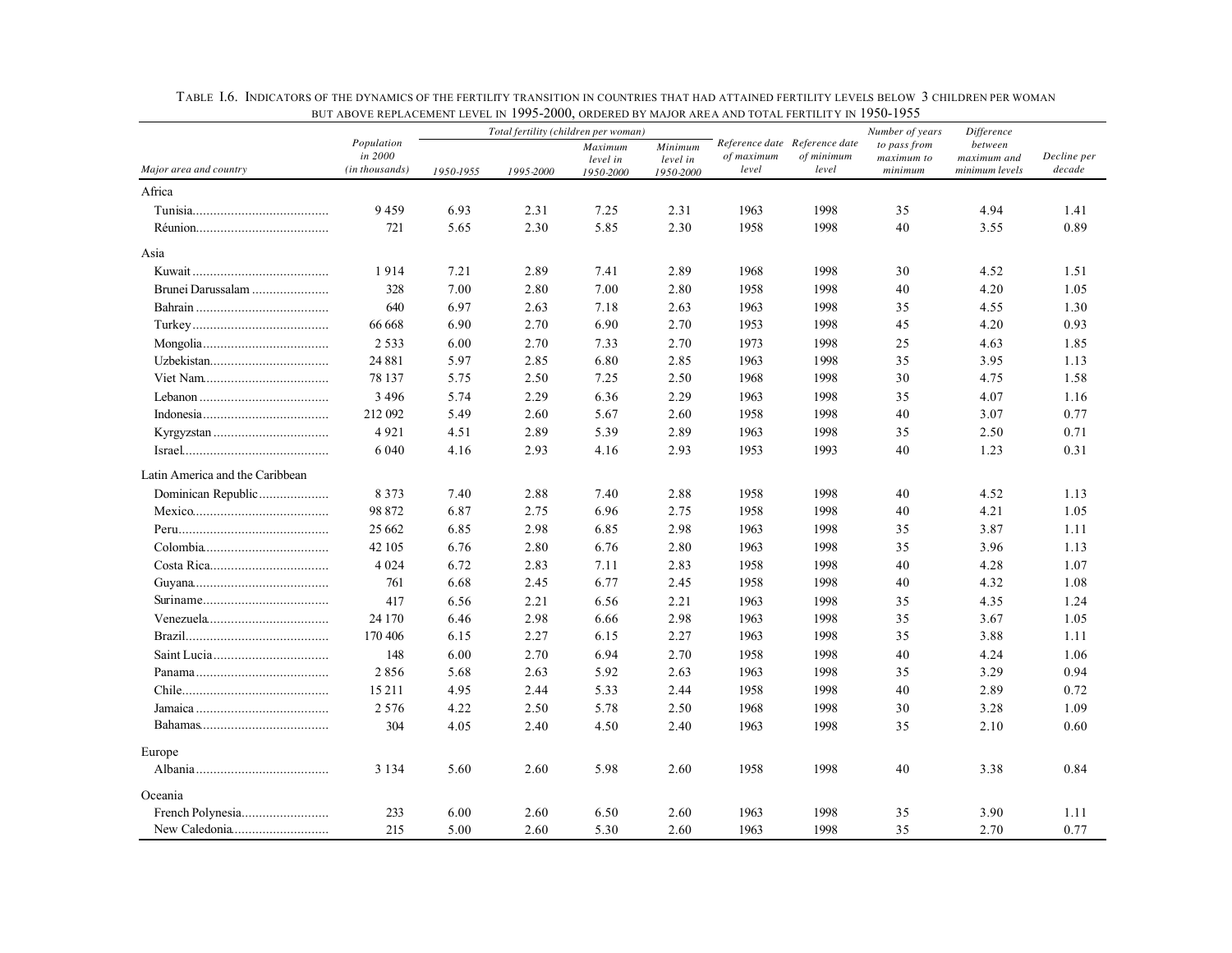|                                 |                                         |           |           | Total fertility (children per woman) |                                  | Reference<br>date of<br>date of | Reference         | Number of                                   | <b>Difference</b>                        |                       |
|---------------------------------|-----------------------------------------|-----------|-----------|--------------------------------------|----------------------------------|---------------------------------|-------------------|---------------------------------------------|------------------------------------------|-----------------------|
| Major area and country or area  | Population<br>in 2000<br>(in thousands) | 1950-1955 | 1995-2000 | Maximum<br>level in<br>1950-2000     | Minimum<br>level in<br>1950-2000 | maximum<br>level                | min imum<br>level | years to pass<br>from maximum<br>to minimum | between<br>maximum and<br>minimum levels | Decline per<br>decade |
| Africa                          |                                         |           |           |                                      |                                  |                                 |                   |                                             |                                          |                       |
|                                 | 1 1 6 1                                 | 6.27      | 2.00      | 6.27                                 | 2.00                             | 1953                            | 1998              | 45                                          | 4.27                                     | 0.95                  |
| Asia                            |                                         |           |           |                                      |                                  |                                 |                   |                                             |                                          |                       |
|                                 | 62 806                                  | 6.40      | 2.10      | 6.40                                 | 2.10                             | 1963                            | 1993              | 30                                          | 4.30                                     | 1.43                  |
|                                 | 4 0 1 8                                 | 6.40      | 1.60      | 6.40                                 | 1.60                             | 1953                            | 1998              | 45                                          | 4.80                                     | 1.07                  |
|                                 | 1 275 133                               | 6.22      | 1.80      | 6.22                                 | 1.80                             | 1953                            | 1998              | 45                                          | 4.42                                     | 0.98                  |
|                                 | 18 9 24                                 | 5.94      | 2.10      | 5.98                                 | 2.10                             | 1958                            | 1998              | 40                                          | 3.88                                     | 0.97                  |
|                                 | 8 0 4 1                                 | 5.49      | 1.94      | 5.64                                 | 1.94                             | 1963                            | 1998              | 35                                          | 3.70                                     | 1.06                  |
|                                 | 46 740                                  | 5.40      | 1.51      | 6.33                                 | 1.51                             | 1958                            | 1998              | 40                                          | 4.82                                     | 1.21                  |
| China, Macao SAR                | 444                                     | 5.03      | 1.15      | 5.10                                 | 1.15                             | 1963                            | 1998              | 35                                          | 3.95                                     | 1.13                  |
|                                 | 3 7 8 7                                 | 4.49      | 1.39      | 4.49                                 | 1.39                             | 1958                            | 1998              | 40                                          | 3.11                                     | 0.78                  |
| China, Hong Kong SAR            | 6860                                    | 4.44      | 1.17      | 5.31                                 | 1.17                             | 1963                            | 1998              | 35                                          | 4.14                                     | 1.18                  |
|                                 | 16 172                                  | 4.41      | 2.10      | 4.56                                 | 2.10                             | 1958                            | 1998              | 40                                          | 2.46                                     | 0.61                  |
|                                 | 784                                     | 3.71      | 1.98      | 3.71                                 | 1.98                             | 1953                            | 1998              | 45                                          | 1.73                                     | 0.38                  |
| Dem. People's Rep. of Korea     | 22 268                                  | 3.35      | 2.05      | 4.62                                 | 2.05                             | 1958                            | 1998              | 40                                          | 2.57                                     | 0.64                  |
| Latin America and the Caribbean |                                         |           |           |                                      |                                  |                                 |                   |                                             |                                          |                       |
|                                 | 383                                     | 5.71      | 1.75      | 5.71                                 | 1.75                             | 1958                            | 1998              | 40                                          | 3.96                                     | 0.99                  |
|                                 | 215                                     | 5.65      | 2.10      | 5.65                                 | 2.10                             | 1953                            | 1998              | 45                                          | 3.55                                     | 0.79                  |
|                                 | 428                                     | 5.61      | 2.06      | 5.61                                 | 2.06                             | 1963                            | 1998              | 35                                          | 3.55                                     | 1.02                  |
| Trinidad and Tobago             | 1 2 9 4                                 | 5.30      | 1.65      | 5.30                                 | 1.65                             | 1958                            | 1998              | 40                                          | 3.65                                     | 0.91                  |
|                                 | 3 9 1 5                                 | 4.97      | 1.97      | 4.97                                 | 1.97                             | 1953                            | 1998              | 45                                          | 3.00                                     | 0.67                  |
|                                 | 267                                     | 4.67      | 1.50      | 4.67                                 | 1.50                             | 1958                            | 1998              | 40                                          | 3.17                                     | 0.79                  |
|                                 | 11 199                                  | 4.10      | 1.55      | 4.67                                 | 1.55                             | 1963                            | 1998              | 35                                          | 3.12                                     | 0.89                  |
| Europe                          |                                         |           |           |                                      |                                  |                                 |                   |                                             |                                          |                       |
|                                 | 2 0 3 4                                 | 5.32      | 1.92      | 5.32                                 | 1.76                             | 1953                            | 1993              | 40                                          | 3.56                                     | 0.89                  |
| Bosnia and Herzegovina          | 3977                                    | 4.82      | 1.35      | 4.82                                 | 1.35                             | 1953                            | 1998              | 45                                          | 3.47                                     | 0.77                  |
|                                 | 390                                     | 4.14      | 1.91      | 4.14                                 | 1.91                             | 1953                            | 1998              | 45                                          | 2.23                                     | 0.50                  |

#### TABLE I.7. INDICATORS OF THE DYNAMICS OF THE FERTILITY TRANSITION IN COUNTRIES THAT HAD ATTAINED FERTILITY LEVELS AT OR BELOW REPLACEMENT LEVEL BY 1995-2000, ORDERED BY MAJOR AREA AND TOTAL FERTILITY IN 1950-1955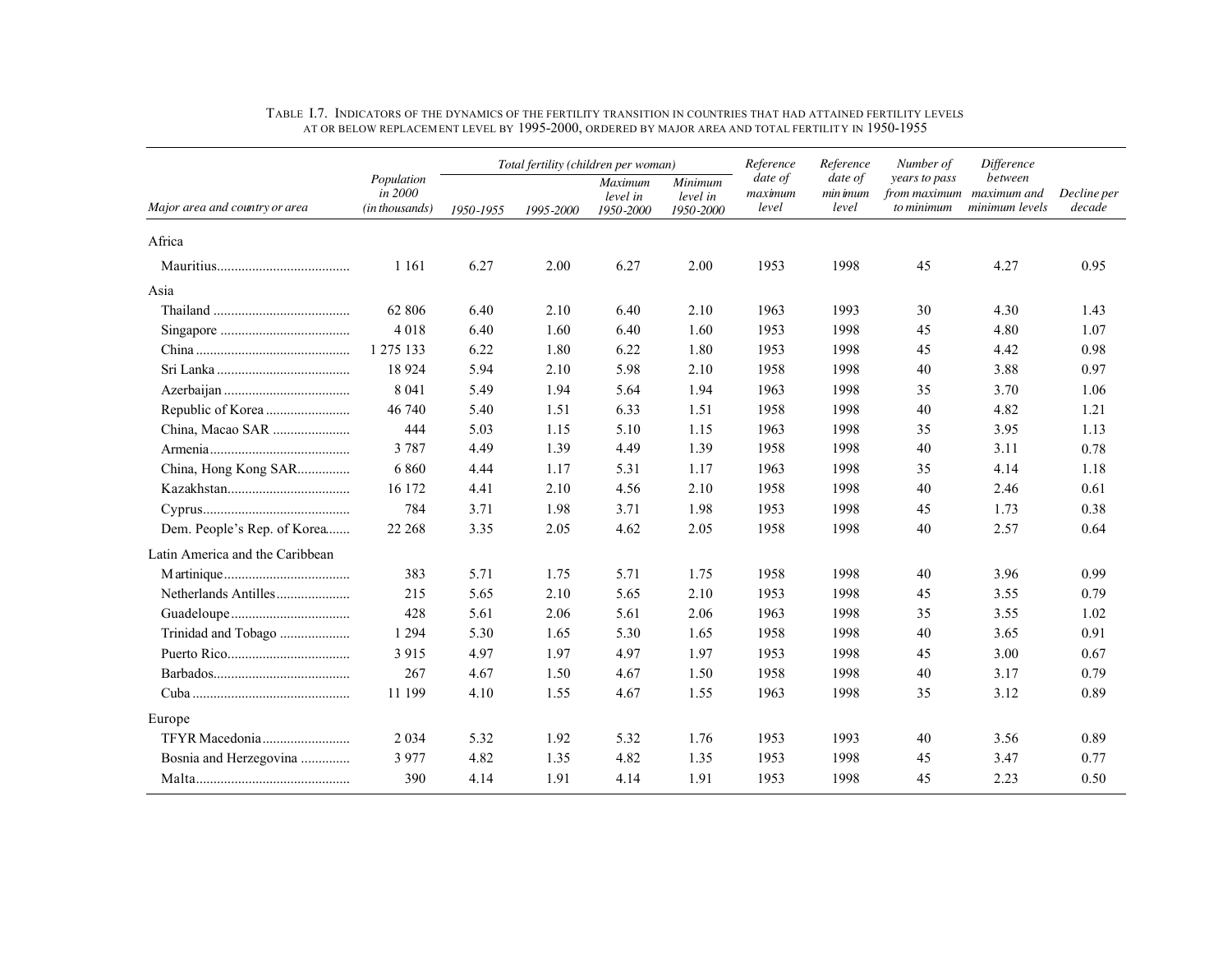|                                 |                                         | Total fertility (children per woman) |           |                                         |                                         | Reference<br>Reference      | Number of                    | Difference                                              |                            |                       |
|---------------------------------|-----------------------------------------|--------------------------------------|-----------|-----------------------------------------|-----------------------------------------|-----------------------------|------------------------------|---------------------------------------------------------|----------------------------|-----------------------|
| Major area and country          | Population<br>in 2000<br>(in thousands) | 1950-1955                            | 1995-2000 | <b>Maximum</b><br>level in<br>1950-2000 | <b>Minimum</b><br>level in<br>1950-2000 | date of<br>maximum<br>level | date of<br>min imum<br>level | years to pass<br>from maximum maximum and<br>to minimum | between<br>min imum levels | Decline per<br>decade |
| Latin America and the Caribbean |                                         |                                      |           |                                         |                                         |                             |                              |                                                         |                            |                       |
|                                 | 3 3 3 7                                 | 2.73                                 | 2.40      | 3.00                                    | 2.40                                    | 1973                        | 1998                         | 25                                                      | 0.60                       | 0.24                  |
|                                 | 37 032                                  | 3.15                                 | 2.62      | 3.44                                    | 2.62                                    | 1978                        | 1998                         | 20                                                      | 0.82                       | 0.41                  |
| Asia                            |                                         |                                      |           |                                         |                                         |                             |                              |                                                         |                            |                       |
|                                 | 127 096                                 | 2.75                                 | 1.41      | 2.75                                    | 1.41                                    | 1953                        | 1998                         | 45                                                      | 1.34                       | 0.30                  |
|                                 | 5 2 6 2                                 | 3.00                                 | 1.58      | 3.00                                    | 1.58                                    | 1953                        | 1998                         | 45                                                      | 1.42                       | 0.32                  |
| Europe                          |                                         |                                      |           |                                         |                                         |                             |                              |                                                         |                            |                       |
|                                 | 2 4 2 1                                 | 2.00                                 | 1.12      | 2.09                                    | 1.12                                    | 1988                        | 1998                         | 10                                                      | 0.97                       | 0.97                  |
|                                 | 7949                                    | 2.48                                 | 1.14      | 2.48                                    | 1.14                                    | 1953                        | 1998                         | 45                                                      | 1.34                       | 0.30                  |
|                                 | 39 910                                  | 2.57                                 | 1.16      | 2.92                                    | 1.16                                    | 1968                        | 1998                         | 30                                                      | 1.76                       | 0.59                  |
| Czech Republic                  | 10 272                                  | 2.69                                 | 1.18      | 2.69                                    | 1.18                                    | 1953                        | 1998                         | 45                                                      | 1.51                       | 0.33                  |
|                                 | 57 530                                  | 2.32                                 | 1.20      | 2.50                                    | 1.20                                    | 1963                        | 1998                         | 35                                                      | 1.29                       | 0.37                  |
| Russian Federation              | 145 491                                 | 2.85                                 | 1.23      | 2.85                                    | 1.23                                    | 1953                        | 1998                         | 45                                                      | 1.61                       | 0.36                  |
|                                 | 1988                                    | 2.80                                 | 1.24      | 2.80                                    | 1.24                                    | 1953                        | 1998                         | 45                                                      | 1.56                       | 0.35                  |
|                                 | 1 3 9 3                                 | 2.06                                 | 1.24      | 2.18                                    | 1.24                                    | 1988                        | 1998                         | 10                                                      | 0.93                       | 0.93                  |
|                                 | 49 5 68                                 | 2.81                                 | 1.26      | 2.81                                    | 1.26                                    | 1953                        | 1998                         | 45                                                      | 1.56                       | 0.35                  |
|                                 | 10 187                                  | 2.61                                 | 1.27      | 2.73                                    | 1.27                                    | 1958                        | 1998                         | 40                                                      | 1.46                       | 0.37                  |
|                                 | 10 610                                  | 2.29                                 | 1.30      | 2.38                                    | 1.30                                    | 1968                        | 1998                         | 30                                                      | 1.09                       | 0.36                  |
| Romania                         | 22 4 38                                 | 2.87                                 | 1.32      | 2.96                                    | 1.32                                    | 1968                        | 1998                         | 30                                                      | 1.64                       | 0.55                  |
|                                 | 82 017                                  | 2.16                                 | 1.33      | 2.49                                    | 1.33                                    | 1963                        | 1998                         | 35                                                      | 1.16                       | 0.33                  |
|                                 | 8 0 8 0                                 | 2.09                                 | 1.36      | 2.78                                    | 1.36                                    | 1963                        | 1998                         | 35                                                      | 1.42                       | 0.41                  |
|                                 | 9 9 6 8                                 | 2.73                                 | 1.37      | 2.73                                    | 1.37                                    | 1953                        | 1998                         | 45                                                      | 1.35                       | 0.30                  |
|                                 | 3 6 9 6                                 | 2.71                                 | 1.38      | 2.71                                    | 1.38                                    | 1953                        | 1998                         | 45                                                      | 1.32                       | 0.29                  |
|                                 | 5 3 9 9                                 | 3.52                                 | 1.40      | 3.52                                    | 1.40                                    | 1953                        | 1998                         | 45                                                      | 2.12                       | 0.47                  |
|                                 | 38 605                                  | 3.62                                 | 1.46      | 3.62                                    | 1.46                                    | 1953                        | 1998                         | 45                                                      | 2.16                       | 0.48                  |
|                                 | 10 016                                  | 3.04                                 | 1.46      | 3.07                                    | 1.46                                    | 1963                        | 1998                         | 35                                                      | 1.61                       | 0.46                  |
|                                 | 7 1 7 0                                 | 2.28                                 | 1.47      | 2.51                                    | 1.47                                    | 1963                        | 1998                         | 35                                                      | 1.04                       | 0.30                  |
|                                 | 144                                     | 2.07                                 | 1.50      | 2.67                                    | 1.43                                    | 1963                        | 1983                         | 20                                                      | 1.25                       | 0.62                  |
|                                 | 8 8 4 2                                 | 2.21                                 | 1.51      | 2.32                                    | 1.51                                    | 1963                        | 1998                         | 35                                                      | 0.82                       | 0.23                  |

### TABLE I.8. INDICATORS OF THE EVOLUTION OF FERTILITY DURING 1950-2000 IN THE LOW -FERTILITY COUNTRIES THAT HAD UNDERGONE THE TRANSITION EARLY, ORDERED ACCORDING TOMAJOR AREA AND ESTMATED TOTAL FERTILIT Y IN 1995-2000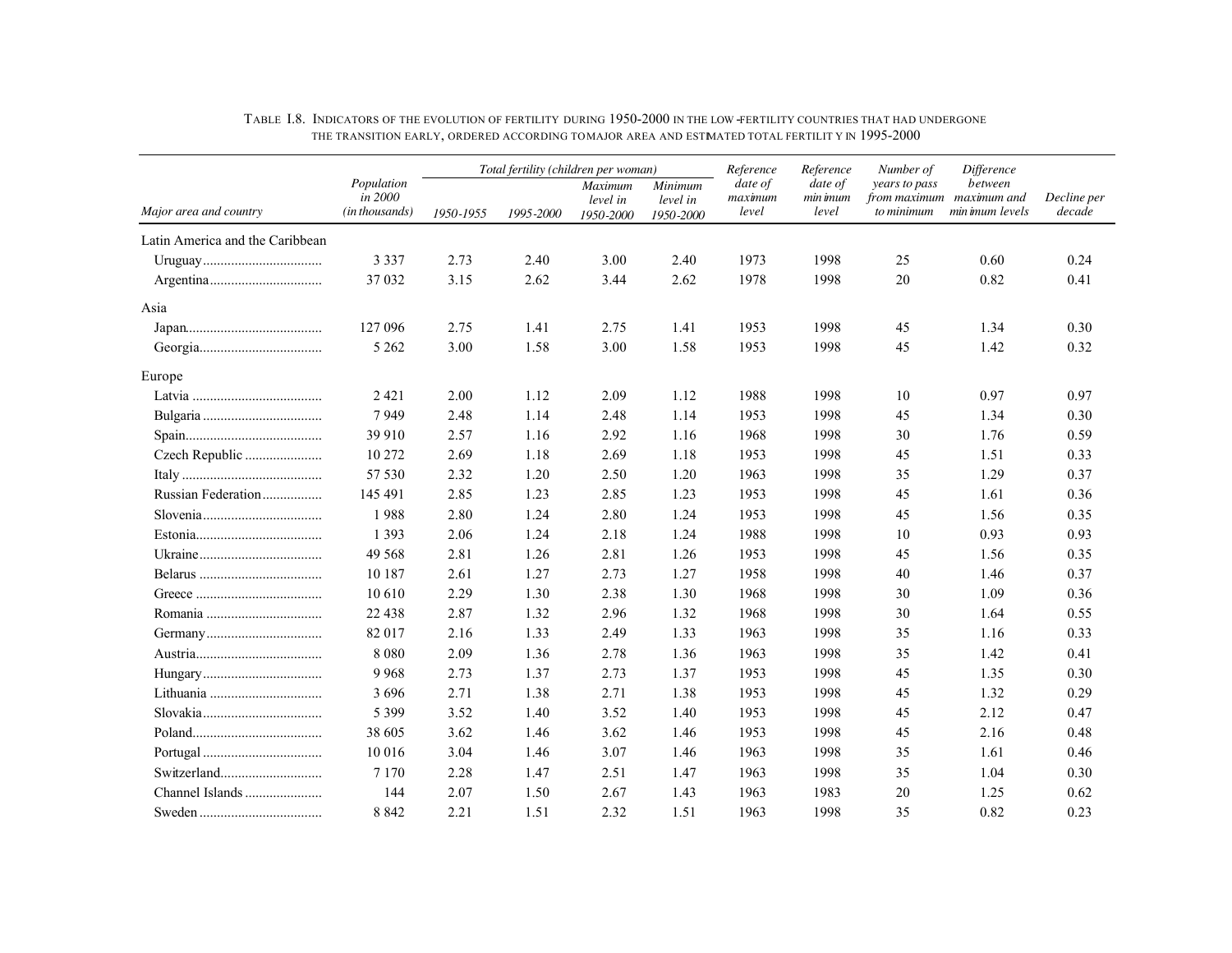|                                                                                        |                                         |           | Total fertility (children per woman) |                                         |                                  | Reference                   | Reference                    | Number of                                   | <i>Difference</i>                         |                       |
|----------------------------------------------------------------------------------------|-----------------------------------------|-----------|--------------------------------------|-----------------------------------------|----------------------------------|-----------------------------|------------------------------|---------------------------------------------|-------------------------------------------|-----------------------|
| Major area and country                                                                 | Population<br>in 2000<br>(in thousands) | 1950-1955 | 1995-2000                            | <b>Maximum</b><br>level in<br>1950-2000 | Minimum<br>level in<br>1950-2000 | date of<br>maximum<br>level | date of<br>min imum<br>level | years to pass<br>from maximum<br>to minimum | between<br>maximum and<br>min imum levels | Decline per<br>decade |
|                                                                                        | 15 864                                  | 3.06      | 1.54                                 | 3.17                                    | 1.52                             | 1963                        | 1983                         | 20                                          | 1.65                                      | 0.83                  |
|                                                                                        | 10 249                                  | 2.33      | 1.55                                 | 2.66                                    | 1.55                             | 1963                        | 1998                         | 35                                          | 1.11                                      | 0.32                  |
| Republic of Moldova                                                                    | 4 2 9 5                                 | 3.50      | 1.61                                 | 3.50                                    | 1.61                             | 1953                        | 1998                         | 45                                          | 1.89                                      | 0.42                  |
|                                                                                        | 4 6 5 4                                 | 2.76      | 1.68                                 | 2.76                                    | 1.52                             | 1953                        | 1993                         | 40                                          | 1.24                                      | 0.31                  |
| United Kingdom                                                                         | 59415                                   | 2.18      | 1.70                                 | 2.81                                    | 1.70                             | 1963                        | 1998                         | 35                                          | 1.11                                      | 0.32                  |
|                                                                                        | 5 1 7 2                                 | 2.97      | 1.71                                 | 2.97                                    | 1.62                             | 1953                        | 1973                         | 20                                          | 1.36                                      | 0.68                  |
| Luxembourg                                                                             | 437                                     | 1.98      | 1.72                                 | 2.37                                    | 1.47                             | 1963                        | 1983                         | 20                                          | 0.90                                      | 0.45                  |
| $France \dots \dots \dots \dots \dots \dots \dots \dots \dots \dots \dots \dots \dots$ | 59 238                                  | 2.73      | 1.73                                 | 2.85                                    | 1.71                             | 1963                        | 1993                         | 30                                          | 1.14                                      | 0.38                  |
|                                                                                        | 5 3 2 0                                 | 2.54      | 1.74                                 | 2.59                                    | 1.43                             | 1963                        | 1983                         | 20                                          | 1.16                                      | 0.58                  |
|                                                                                        | 10 5 5 2                                | 3.22      | 1.77                                 | 3.22                                    | 1.77                             | 1953                        | 1998                         | 45                                          | 1.46                                      | 0.32                  |
|                                                                                        | 4 4 6 9                                 | 2.60      | 1.83                                 | 2.90                                    | 1.69                             | 1963                        | 1983                         | 20                                          | 1.21                                      | 0.61                  |
|                                                                                        | 3 8 0 3                                 | 3.38      | 1.92                                 | 3.98                                    | 1.92                             | 1963                        | 1998                         | 35                                          | 2.06                                      | 0.59                  |
|                                                                                        | 279                                     | 3.70      | 2.05                                 | 4.02                                    | 2.05                             | 1958                        | 1998                         | 40                                          | 1.98                                      | 0.49                  |
| Northern America                                                                       |                                         |           |                                      |                                         |                                  |                             |                              |                                             |                                           |                       |
|                                                                                        | 30 757                                  | 3.73      | 1.60                                 | 3.90                                    | 1.60                             | 1958                        | 1998                         | 40                                          | 2.30                                      | 0.57                  |
| United States of America                                                               | 283 230                                 | 3.45      | 2.04                                 | 3.71                                    | 1.79                             | 1958                        | 1978                         | 20                                          | 1.92                                      | 0.96                  |
| Oceania                                                                                |                                         |           |                                      |                                         |                                  |                             |                              |                                             |                                           |                       |
|                                                                                        | 19 138                                  | 3.18      | 1.77                                 | 3.41                                    | 1.77                             | 1958                        | 1998                         | 40                                          | 1.64                                      | 0.41                  |
|                                                                                        | 3 7 7 8                                 | 3.69      | 1.97                                 | 4.07                                    | 1.96                             | 1958                        | 1983                         | 25                                          | 2.11                                      | 0.84                  |

TABLE I.8 (*continued*)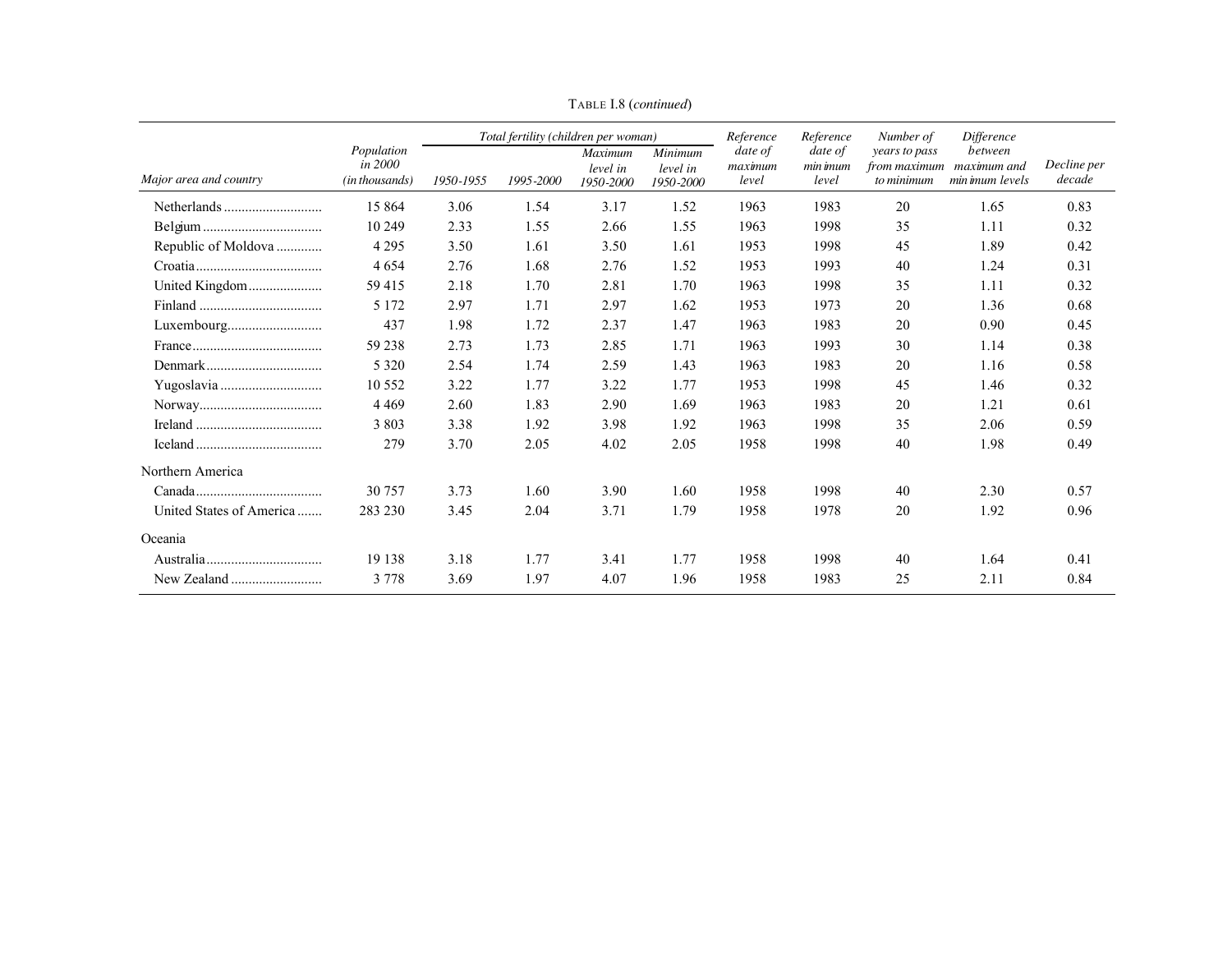woman by 2045-2050. Countries where total fertility is still above replacement level by 2000 but where fertility has been declining more rapidly are all expected to reach a total fertility of 2.1 children per woman before 2050. Lastly, countries with fertility levels close to 2.1 children per woman or below that value are projected to see their fertility levels fall in the near future. By 2045-2050, however, it is projected that the fertility levels of these countries will be equal to the estimated completed fertility of the cohort of women born in 1960-1964. If information regarding cohort fertility is not available, countries with a total fertility below 1.5 children per woman in 1995-2000 are projected to reach a total fertility of 1.7 children per woman by 2045-2050. In addition, for countries with a total fertility above 1.5 children per woman but below 2.1 children per woman in 1995-2000 and lacking information on cohort fertility levels, total fertility is projected to be 1.9 children per woman by 2045-2050 in the medium-fertility variant.

The low-fertility variant assumes that countries with a total fertility above 2.1 children per woman in 1995-2000 will see their fertility fall to a level 0.5 children below that projected under the medium-fertility variant for 2045-2050. For countries experiencing fertility levels below 2.1 children per woman in 1995-2000, total fertility is projected to be 0.4 children per woman below the level attained by the medium-fertility variant in 2045- 2050.

In the high-fertility variant, countries with a total fertility of above 2.1 children per woman in 1995-2000 are projected to have a total fertility 0.5 children per woman above the level attained under the medium-fertility variant in 2045-2050. For countries experiencing a total fertility at or below 2.1 children per woman in 1995-2000, the high-variant projects a total fertility 0.4 children per woman above the value projected under the medium-fertility variant for 2045-2050.

As noted above, for the majority of countries with below replacement fertility in 1995-2000, the medium variant implies a rise in total fertility over much of the projection period. In fact, for most of the countries that currently have belowreplacement fertility, the medium variant assumes

that the minimum fertility level during 2000-2050 will be reached between 2000 and 2010. Consequently, the low variant, by assuming that total fertility in this group of countries moves to a level 0.4 children below the one attained under the medium variant, leads either to smaller future increases in the total fertility of countries with the lowest fertility levels in 1995-2000 or to declining fertility during the whole 2000-2050 period. The high variant, in contrast, results in increasing future fertility trends for all countries in this group.

For high-fertility countries, it is noteworthy that the *2000 Revision* no longer assumes that their total fertility will necessarily reach 2.1 children per woman by 2050. Since the fertility of highfertility countries is projected to decline at an average pace of one child per decade, 16 countries in that group are projected to have a total fertility considerably higher than 2.1 children per woman by 2045-2050.

Given the assumptions underlying the three main projection variants, all of them are expected to yield a progressive concentration of countries in the low end of the fertility spectrum. Table I.9 presents the distribution of countries according to the level of fertility that they attain at various future periods according to the three main projection variants. Although the three variants cover the initial period (2000-2005), such a small difference exists between them at that stage of the projection that results for all three are presented separately only as of 2015-2020.

All variants show that by 2015-2020 a significant number of countries still exhibit relatively high fertility levels (above 5 children per woman). Although the number of countries in this category varies among variants, and the population of the countries involved ranges from 320 million in the low variant to 487 million in the high, those numbers represent between 4.5 per cent and 6.3 per cent of the world population in 2018 (see tables I.10 and I.11). There is also variability among variants regarding the size of the population experiencing intermediate fertility levels (higher than 4 children per woman but equal or lower than 5 children per woman). The low variant yields 161 million persons living in the 11 countries belonging to that category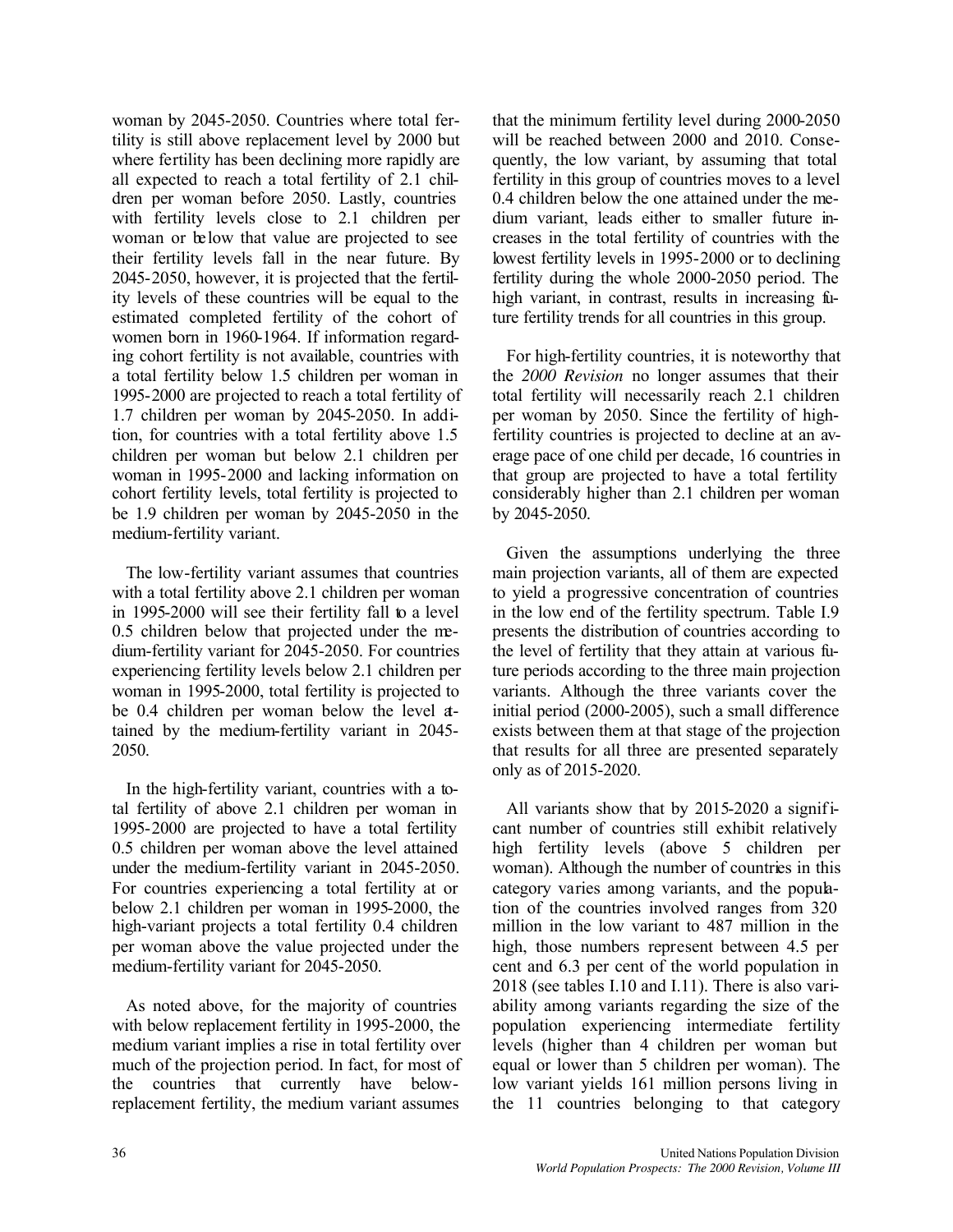|               | World total | Total fertility  |                  |                |                |          |                |    |          |  |  |  |  |
|---------------|-------------|------------------|------------------|----------------|----------------|----------|----------------|----|----------|--|--|--|--|
| Period        | fertility   | TF > 5           | 4 < TF           | 5<br>3 < TF    | $\overline{4}$ | 2.I < TF | $\mathfrak{Z}$ | TF | 2.I      |  |  |  |  |
| $2000 - 2005$ | 2.7         | 39               | 21               | 18             |                | 43       |                |    | 66(65)   |  |  |  |  |
|               |             |                  |                  | Medium variant |                |          |                |    |          |  |  |  |  |
| 2015-2020     | 2.4         | 16               | 18               | 25             |                | 26       |                |    | 102(67)  |  |  |  |  |
| $2025 - 2030$ | 2.3         | 4                | 12               | 20             |                | 31       |                |    | 120(69)  |  |  |  |  |
| 2035-2040     | 2.2         | $\mathbf{0}$     | $\overline{4}$   | 12             |                | 23       |                |    | 148(69)  |  |  |  |  |
| $2045 - 2050$ | 2.1         | $\boldsymbol{0}$ | $\boldsymbol{0}$ | $\overline{4}$ |                | 12       |                |    | 171(65)  |  |  |  |  |
|               |             |                  |                  | High variant   |                |          |                |    |          |  |  |  |  |
| $2015 - 2020$ | 2.9         | 20               | 21               | 30             |                | 67       |                |    | 0(49)    |  |  |  |  |
| $2025 - 2030$ | 2.8         | 11               | 16               | 25             |                | 96       |                |    | 0(39)    |  |  |  |  |
| $2035 - 2040$ | 2.7         | 1                | 10               | 17             |                | 139      |                |    | 20(19)   |  |  |  |  |
| $2045 - 2050$ | 2.6         | $\mathbf{0}$     | $\mathbf{1}$     | 11             |                | 164      |                |    | 11(4)    |  |  |  |  |
|               |             |                  |                  | Low variant    |                |          |                |    |          |  |  |  |  |
| $2015 - 2020$ | 2.0         | 11               | 11               | 26             |                | 21       |                |    | 118(117) |  |  |  |  |
| $2025 - 2030$ | 1.9         | 1                | 10               | 16             |                | 23       |                |    | 0(137)   |  |  |  |  |
| $2035 - 2040$ | 1.8         | $\mathbf{0}$     | 1                | 10             |                | 17       |                |    | 0(159)   |  |  |  |  |
| $2045 - 2050$ | 1.7         | $\mathbf{0}$     | $\boldsymbol{0}$ | 1              |                | 11       |                |    | 0(175)   |  |  |  |  |

TABLE I.9. PROJECTED DISTRIBUTION OF COUNTRIES BY LEVEL OF TOTAL FERTILITY, 2000-2050

NOTE: Numbers in parenthesis indicate the number of countries with total fertility below 2.10 children per woman.

in 2015-2020, whereas the high variant produces a figure of 655 million people for the same period. For the three variants the proportion of the world population living in countries with intermediate fertility levels ranges between 2.2 and 8.5 per cent in 2015-2020, and by 2048 there is no country left with a total fertility in the intermediate range under the low-variant and only one country (Niger) under the high-variant. The number of countries experiencing a total fertility greater than 3 children per woman but lower than or equal to 4 children per woman will likely increase from 18 in 2000-2005 to 30 according to the high variant or 26 according to the low variant by 2015-2020. Over time, however, fewer countries in all variants will fall into this category.

Due to the assumptions underlying the proje ctions, as time elapses countries tend to concentrate in the last two categories: that of the lowfertility countries (with a total fertility higher than 2.1 but lower than 3 children per woman) and that of the countries with fertility at or below replacement level. In the medium variant 171 out of the 187 countries or areas considered will belong to the group having a total fertility at or below replacement level by 2045-2050. In the high variant, by contrast, 164 countries or areas will still be experiencing total fertility levels above 2.1 children per woman but less than or equal to 3 children per woman. In the low variant, 175 countries are projected to have below-replacement fertility in 2045-2050. As table I.9 indicates, in the medium variant at least 65 countries maintain a total fertility below 2.1 children per woman during most of the projection period. Furthermore, because the population of the rest of the countries in the world continues to increase, the population share of the countries with below-replacement fertility in the medium variant declines over time, passing from 43 per cent in 2003 to about 27 per cent by the end of the proje ction period. Table I.12 lists the countries whose fertility remains below replacement level during most of the period 2000-2050.

One of the sources of uncertainty regarding future levels of fertility is the path that will be followed by countries that have yet to show signs of a fertility reduction, or where the fertility transition is at an early stage. Table I.13 shows a list of the countries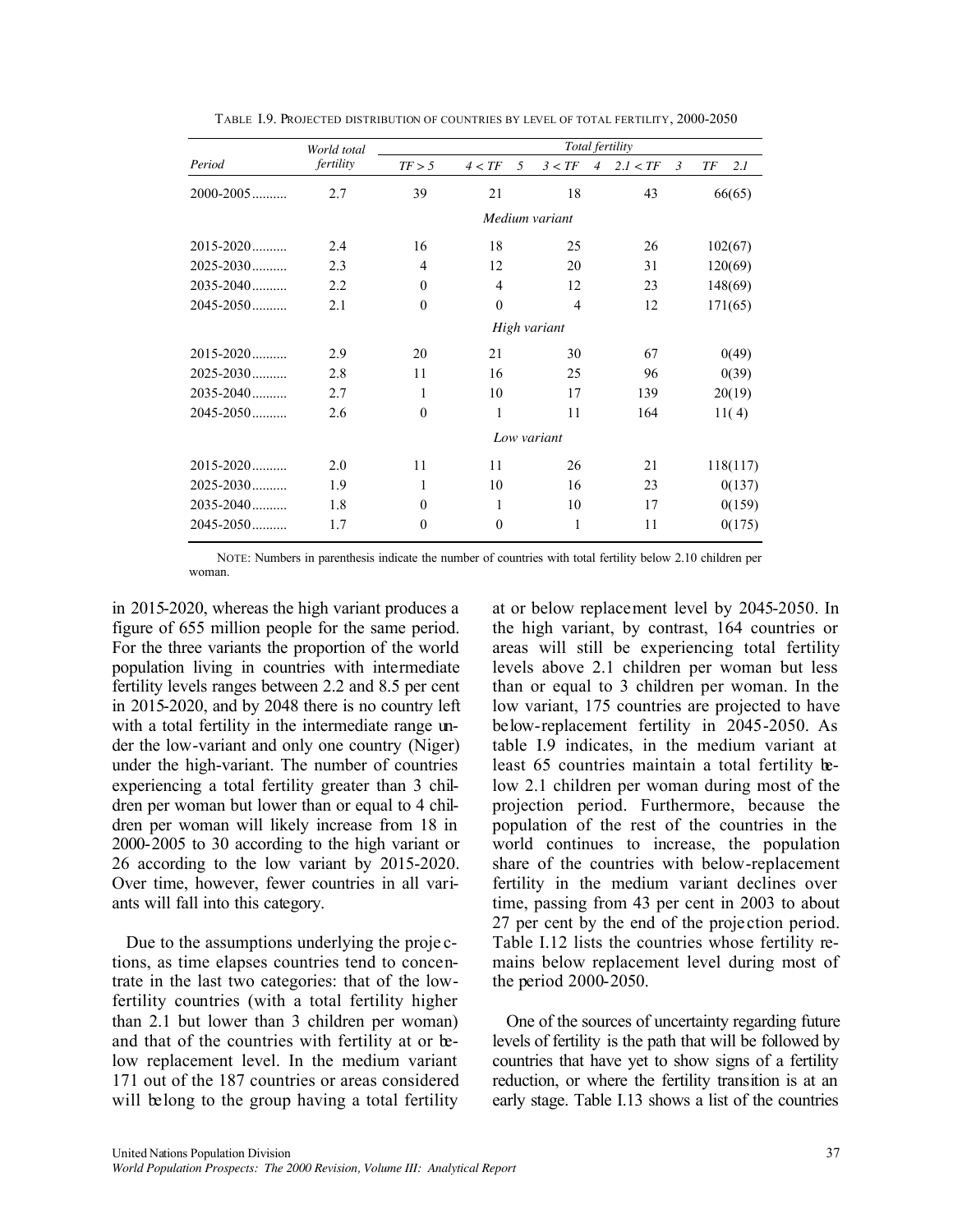|        | World total |                  |              | Total fertility          |                            |                     |
|--------|-------------|------------------|--------------|--------------------------|----------------------------|---------------------|
| Period | population  | TF > 5           | 4 < TF<br>5  | 3 < TF<br>$\overline{4}$ | 2.I < TF<br>$\mathfrak{Z}$ | ТF<br>2.I           |
| $2003$ | 6 2 8 6     | 738              | 236          | 326                      | 2 2 5 8                    | 2 728(2 718)        |
|        |             |                  |              | Medium variant           |                            |                     |
|        | 7429        | 467              | 169          | 726                      | 638                        | 5 430(2 870)        |
| $2028$ | 9 0 7 0     | 1 0 7 0          | 484          | 221                      | 980                        | 6 3 1 6 (2 9 8 2)   |
| $2038$ | 8 7 4 3     | $\mathbf{0}$     | 184          | 616                      | 287                        | 7 656(2 990)        |
| $2048$ | 9 2 3 6     | $\mathbf{0}$     | $\Omega$     | 238                      | 747                        | 8 2 5 2 ( 2 5 1 8 ) |
|        |             |                  |              | High variant             |                            |                     |
| $2018$ | 7 7 0 3     | 487              | 655          | 606                      | 4985                       | (971)               |
| $2028$ | 8685        | 460              | 341          | 777                      | 6 3 4 2                    | (765)               |
| $2038$ | 9695        | 41               | 570          | 447                      | 8 1 0 7                    | 531(521)            |
| $2048$ | 10726       | $\mathbf{0}$     | 55           | 763                      | 9687                       | 221(164)            |
|        |             |                  |              | Low variant              |                            |                     |
| $2018$ | 7 1 3 8     | 320              | 161          | 623                      | 327                        | 5 708(5 699)        |
| $2028$ | 7582        | 27               | 389          | 300                      | 642                        | (6225)              |
| $2038$ | 7827        | $\mathbf{0}$     | 35           | 486                      | 367                        | (6939)              |
| $2048$ | 7876        | $\boldsymbol{0}$ | $\mathbf{0}$ | 44                       | 605                        | (7227)              |

#### TABLE I.10. POPULATION OF COUNTRIES IN DIFFERENT CATEGORIES ACCORDING TO LEVEL OF TOTAL FERTILITY, 2003-2048 *(Millions)*

NOTE: Numbers in parenthesis refer to countries with total fertility below 2.10 children per woman.

|        |       |                 | (Percentage) |                          |               |             |
|--------|-------|-----------------|--------------|--------------------------|---------------|-------------|
|        |       | Total fertility |              |                          |               |             |
| Period | Total | TF > 5          | $4 < TF$ 5   | 3 < TF<br>$\overline{4}$ | 2.I < TF<br>3 | ТF<br>2.I   |
| $2003$ | 100   | 11.7            | 3.8          | 5.2                      | 35.9          | 43.4 (43.2) |
|        |       |                 |              | Medium variant           |               |             |
| $2018$ | 100   | 6.3             | 2.3          | 9.8                      | 8.6           | 73.1(38.6)  |
| $2028$ | 100   | 11.8            | 5.3          | 2.4                      | 10.8          | 69.6(32.9)  |
| $2038$ | 100   | 0.0             | 2.1          | 7.0                      | 3.3           | 87.6(34.2)  |
| $2048$ | 100   | 0.0             | $0.0\,$      | 2.6                      | 8.1           | 89.3(27.3)  |
|        |       |                 |              | High variant             |               |             |
| $2018$ | 100   | 6.3             | 8.5          | 7.9                      | 64.7          | (12.6)      |
| 2028   | 100   | 5.3             | 3.9          | 8.9                      | 73.0          | (8.8)       |
| $2038$ | 100   | 0.4             | 5.9          | 4.6                      | 83.6          | 5.5(5.4)    |
| $2048$ | 100   | 0.0             | 0.5          | 7.1                      | 90.3          | 2.1(1.5)    |
|        |       |                 |              | Low variant              |               |             |
| 2018   | 100   | 4.5             | 2.2          | 8.7                      | 4.6           | 80.0(79.8)  |
| $2028$ | 100   | 0.4             | 5.1          | 4.0                      | 8.5           | (82.1)      |
| $2038$ | 100   | 0.0             | 0.4          | 6.2                      | 4.7           | (88.7)      |
| 2048   | 100   | 0.0             | 0.0          | 0.6                      | 7.7           | (91.8)      |

TABLE I.11. DISTRIBUTION OF WORLD POPULATION ACCORDING TO LEVEL OF TOTAL FERTILITY, 2003-2048 (*Percentage*)

NOTE: Numbers in parenthesis refer to countries with total fertility below 2.10 children per woman.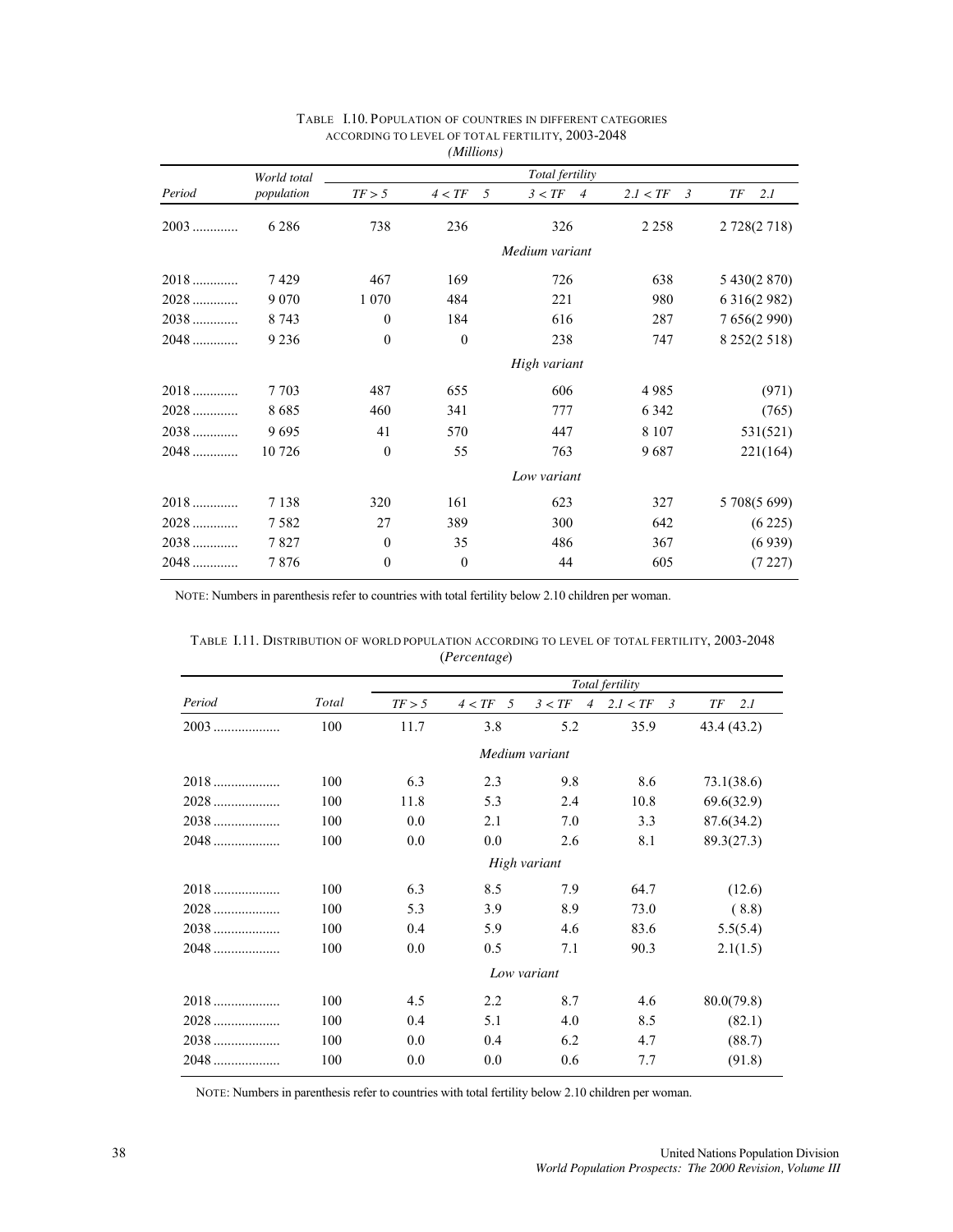|                                |           | Total fertility (children per woman) | Reference date                         |                        |  |
|--------------------------------|-----------|--------------------------------------|----------------------------------------|------------------------|--|
|                                |           |                                      | Minimum level                          | for the<br>minimum     |  |
| Major area and country or area | 2000-2005 | 2045-2050                            | projected over the<br>period 2000-2050 | <i>fertility level</i> |  |
| Africa                         |           |                                      |                                        |                        |  |
|                                | 1.90      | 1.90                                 | 1.90                                   | 2003                   |  |
| Asia                           |           |                                      |                                        |                        |  |
|                                | 1.10      | 1.70                                 | 1.10                                   | 2003                   |  |
|                                | 1.10      | 1.70                                 | 1.10                                   | 2003                   |  |
| China, Hong Kong SAR           | 1.17      | 1.70                                 | 1.17                                   | 2003                   |  |
|                                | 1.33      | 1.75                                 | 1.33                                   | 2003                   |  |
|                                | 1.39      | 1.90                                 | 1.29                                   | 2008                   |  |
|                                | 1.45      | 1.90                                 | 1.40                                   | 2008                   |  |
|                                | 1.51      | 2.10                                 | 1.51                                   | 2003                   |  |
|                                | 1.51      | 1.90                                 | 1.40                                   | 2008                   |  |
|                                | 1.80      | 1.90                                 | 1.80                                   | 2003                   |  |
|                                | 1.92      | 1.90                                 | 1.90                                   | 2008                   |  |
|                                | 1.95      | 1.90                                 | 1.90                                   | 2008                   |  |
|                                | 2.00      | 1.90                                 | 1.85                                   | 2013                   |  |
|                                | 2.09      | 1.90                                 | 1.90                                   | 2018                   |  |
| Europe                         |           |                                      |                                        |                        |  |
|                                | 1.10      | 2.00                                 | 1.10                                   | 2003                   |  |
|                                | 1.10      | 1.89                                 | 1.10                                   | 2003                   |  |
|                                | 1.10      | 1.70                                 | 1.10                                   | 2003                   |  |
|                                | 1.13      | 1.64                                 | 1.10                                   | 2008                   |  |
|                                | 1.14      | 1.83                                 | 1.10                                   | 2008                   |  |
|                                | 1.14      | 1.75                                 | 1.14                                   | 2003                   |  |
|                                | 1.16      | 1.97                                 | 1.16                                   | 2002                   |  |
|                                | 1.20      | 1.86                                 | 1.20                                   | 2003                   |  |
|                                | 1.20      | 2.00                                 | 1.20                                   | 2003                   |  |
|                                | 1.20      | 1.61                                 | 1.20                                   | 2003                   |  |
|                                | 1.20      | 1.97                                 | 1.20                                   | 2003                   |  |
|                                | 1.20      | 2.00                                 | 1.11                                   | 2008                   |  |
|                                | 1.24      | 1.85                                 | 1.20                                   | 2008                   |  |
|                                | 1.24      | 1.65                                 | 1.19                                   | 2008                   |  |
|                                | 1.28      | 1.70                                 | 1.28                                   | 2003                   |  |
|                                | 1.29      | 1.61                                 | 1.28                                   | 2008                   |  |
|                                | 1.29      | 2.01                                 | 1.29                                   | 2003                   |  |
| Bosnia and Herzegovina         | 1.30      | 1.70                                 | 1.30                                   | 2003                   |  |
|                                | 1.32      | 2.05                                 | 1.32                                   | 2003                   |  |
|                                | 1.38      | 1.72                                 | 1.34                                   | 2008                   |  |
| Republic of Moldova            | 1.40      | 1.90                                 | 1.30                                   | 2008                   |  |
| Portugal                       | 1.45      | 1.83                                 | 1.40                                   | 2008                   |  |
|                                | 1.48      | 1.82                                 | 1.44                                   | 2008                   |  |
|                                | 1.48      | 1.90                                 | 1.26                                   | 2008                   |  |
|                                | 1.50      | 1.70                                 | 1.50                                   | 2003                   |  |
|                                | 1.50      | 1.81                                 | 1.50                                   | 2003                   |  |

### TABLE I.12. PROJECTED LEVELS OF FERTILITY UNDER THE MEDIUM VARIANT FOR COUNTRIES WHOSE FERTILITY WILL REMAIN UNDER REPLACEMENT LEVEL OVER THE PROJECTION PERIOD, ORDERED BY MAJOR AREA AND FERTILITY LEVEL PROJECTED FOR 2000-2005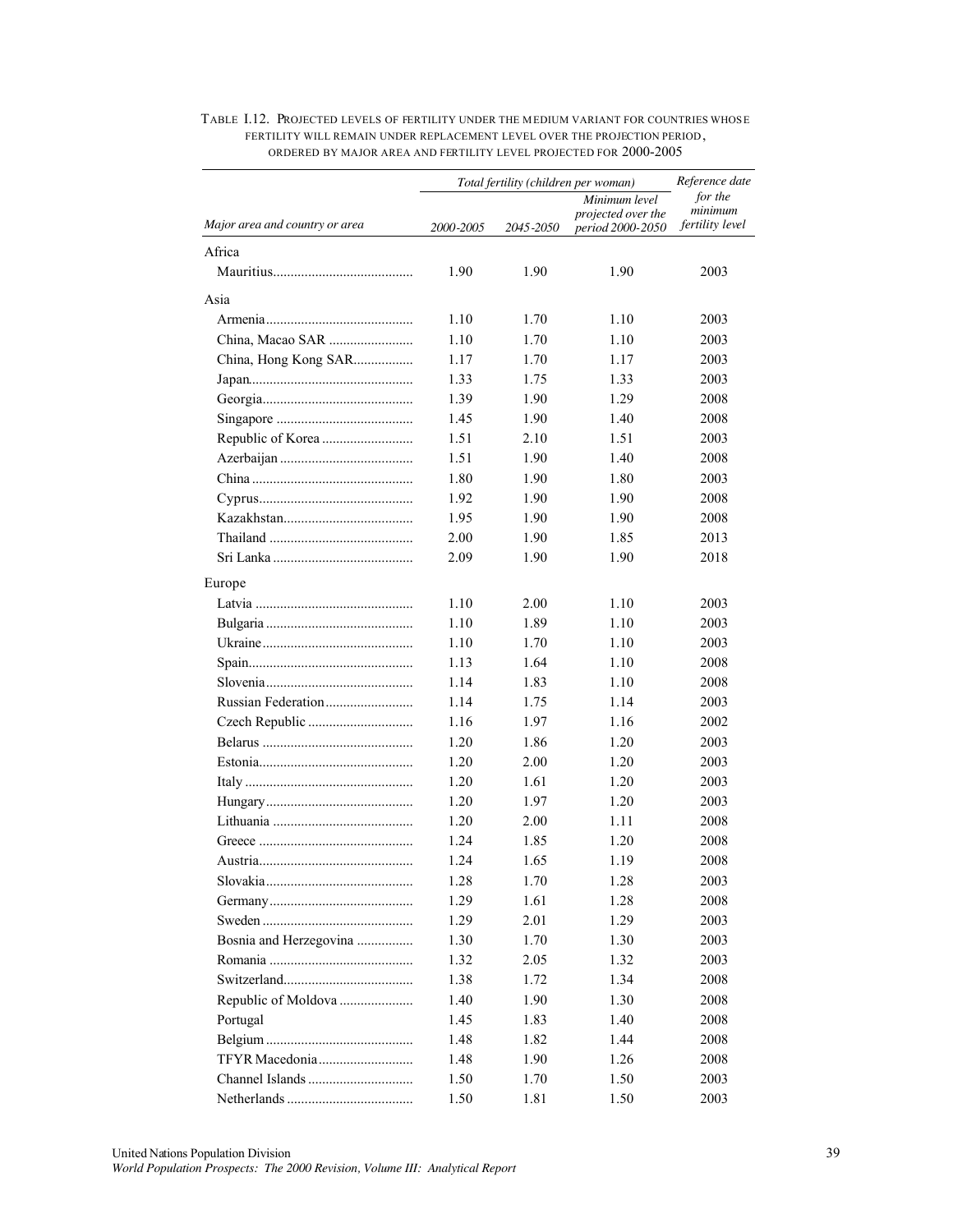|                                 |           | Total fertility (children per woman) |                                                         | Reference date                        |  |
|---------------------------------|-----------|--------------------------------------|---------------------------------------------------------|---------------------------------------|--|
| Major area and country or area  | 2000-2005 | 2045-2050                            | Minimum level<br>projected over the<br>period 2000-2050 | for the<br>minimum<br>fertility level |  |
|                                 | 1.55      | 1.94                                 | 1.50                                                    | 2008                                  |  |
|                                 | 1.55      | 1.90                                 | 1.45                                                    | 2008                                  |  |
|                                 | 1.61      | 1.91                                 | 1.58                                                    | 2008                                  |  |
|                                 | 1.65      | 1.90                                 | 1.60                                                    | 2008                                  |  |
|                                 | 1.70      | 1.90                                 | 1.70                                                    | 2003                                  |  |
|                                 | 1.70      | 2.07                                 | 1.65                                                    | 2008                                  |  |
|                                 | 1.76      | 1.90                                 | 1.76                                                    | 2003                                  |  |
|                                 | 1.77      | 1.84                                 | 1.70                                                    | 2008                                  |  |
|                                 | 1.80      | 1.90                                 | 1.80                                                    | 2003                                  |  |
| Latin America and the Caribbean |           |                                      |                                                         |                                       |  |
|                                 | 1.50      | 1.90                                 | 1.50                                                    | 2003                                  |  |
| Trinidad and Tobago             | 1.53      | 1.90                                 | 1.53                                                    | 2003                                  |  |
|                                 | 1.55      | 1.90                                 | 1.55                                                    | 2003                                  |  |
|                                 | 1.70      | 1.89                                 | 1.70                                                    | 2003                                  |  |
|                                 | 1.90      | 1.90                                 | 1.90                                                    | 2003                                  |  |
|                                 | 2.02      | 1.90                                 | 1.90                                                    | 2018                                  |  |
|                                 | 2.05      | 1.90                                 | 1.70                                                    | 2013                                  |  |
|                                 | 2.09      | 1.90                                 | 1.90                                                    | 2043                                  |  |
| Northern America                |           |                                      |                                                         |                                       |  |
|                                 | 1.58      | 1.90                                 | 1.58                                                    | 2003                                  |  |
| Oceania                         |           |                                      |                                                         |                                       |  |
|                                 | 1.75      | 2.02                                 | 1.75                                                    | 2003                                  |  |
|                                 | 1.97      | 2.07                                 | 1.77                                                    | 2018                                  |  |

TABLE I.12 (*continued*)

with a projected total fertility above 5 children per woman in 2000-2005, together with the time at which they are expected to reach replacement level fertility according to the medium variant. Out of the 39 countries listed, only four—Nigeria, Pakistan, Senegal and the United Republic of Tanzania—are expected to reach total fertility levels of 2.1 children per woman before 2040. It is projected that the total fertility of another 19 countries will reach 2.1 children per woman during 2040-2050. However, for 16 countries in the group, total fertility will remain well above 2.1 children per woman until 2050. As a result, the combined population of these countries, 14 of which are located in Africa and 2 in Asia, is expected to more than triple, rising from about 269 million people in 2000 to slightly more than one billion in 2050.

Table I.14 presents estimates of the pace of fertility decline for different groups of countries during 1950-2000 and during 2000-2050 according to the medium variant. Such estimates indicate that the average pace of decline projected for countries that have yet to embark on the transition to low fertility is comparable to the average pace of decline experienced by all developing countries in the past. The pace of decline projected for countries that had already shown some signs of an incipient fertility decline but whose fertility levels were still higher than 5 children per woman in 1995-2000 was slightly lower than the average for all countries, mainly because most of those countries were projected to reach 2.1 children per woman before the end of the proje ction period and were therefore subject to a slight deceleration of the decline in total fertility as that level was being reached. Even slower is the pace of decline projected for countries that were already further along in the transition to low fertility by 1995-2000. Countries with fertility levels ranging from 4 to 5 children per woman in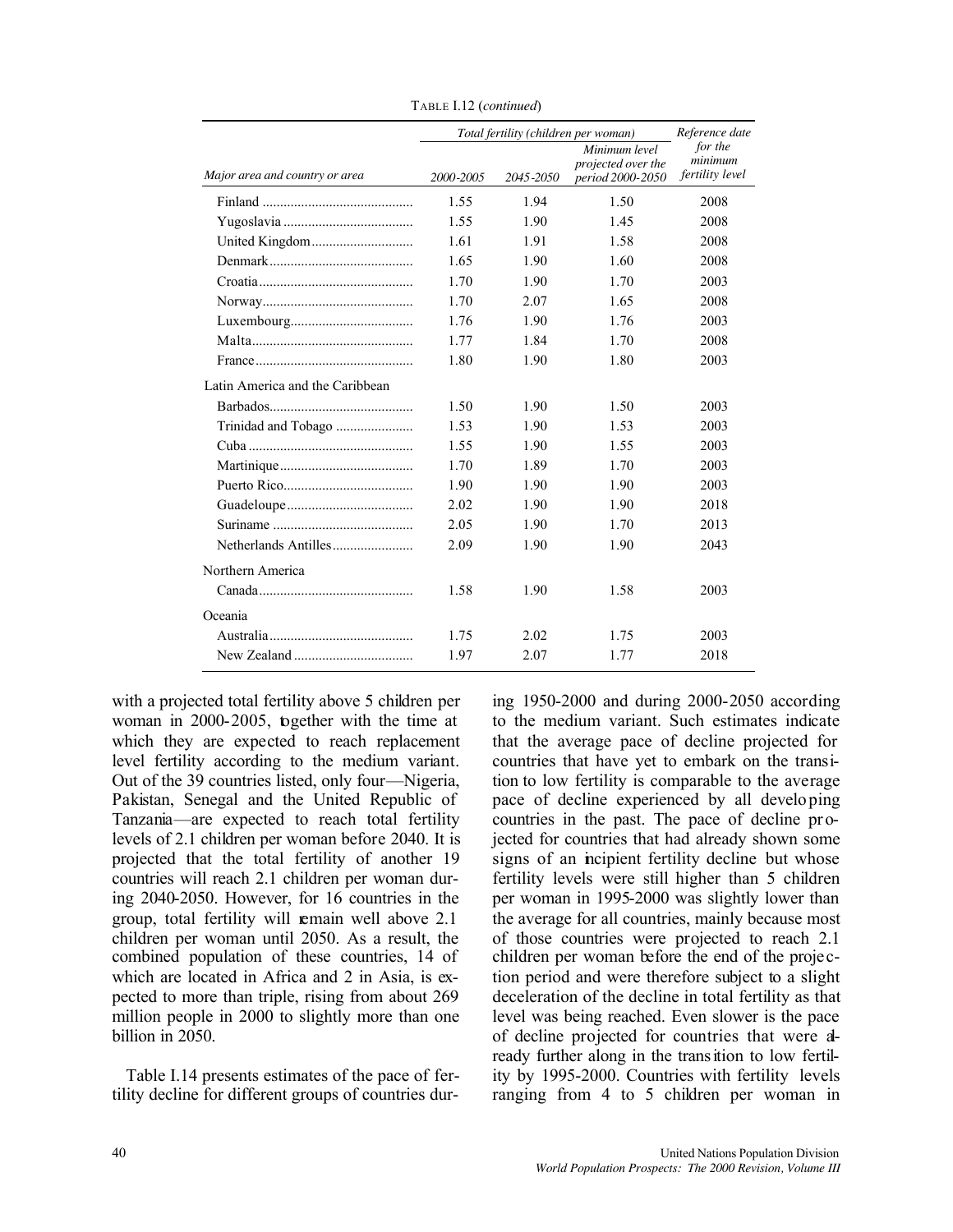| Major area and country or area | Total fertility in<br>2000-2005 | Reference<br>date for the<br>attainment of<br>replacement level (in thousands) | Total<br>population<br>in 2000 | Total<br>population<br>in 2050<br>(in thousands) |
|--------------------------------|---------------------------------|--------------------------------------------------------------------------------|--------------------------------|--------------------------------------------------|
| Africa                         |                                 |                                                                                |                                |                                                  |
|                                | 8.00                            | $\overline{a}$                                                                 | 10832                          | 51 872                                           |
|                                | 7.25                            |                                                                                | 8 7 7 8                        | 40 936                                           |
|                                | 7.20                            |                                                                                | 13 134                         | 53 328                                           |
|                                | 7.10                            |                                                                                | 23 300                         | 101 524                                          |
|                                | 7.00                            |                                                                                | 11 351                         | 41 724                                           |
|                                | 6.80                            |                                                                                | 11 535                         | 46 304                                           |
|                                | 6.80                            |                                                                                | 6 3 5 6                        | 20 218                                           |
|                                | 6.80                            |                                                                                | 2913                           | 14 370                                           |
|                                | 6.75                            |                                                                                | 62 908                         | 186 452                                          |
| Dem. Rep. Of the Congo         | 6.70                            |                                                                                | 50 948                         | 203 527                                          |
|                                | 6.65                            |                                                                                | 7885                           | 27 732                                           |
|                                | 6.50                            |                                                                                | 4 4 0 5                        | 14 3 5 1                                         |
|                                | 6.34                            |                                                                                | 11 308                         | 31 114                                           |
|                                | 6.29                            |                                                                                | 3018                           | 10 744                                           |
|                                | 6.00                            | 2048                                                                           | 2665                           | 8 4 5 2                                          |
| Guinea-Bissau                  | 5.99                            | 2048                                                                           | 1 1 9 9                        | 3 2 7 6                                          |
|                                | 5.89                            | 2048                                                                           | 457                            | 1 3 7 8                                          |
|                                | 5.86                            | 2048                                                                           | 18 29 2                        | 38 837                                           |
|                                | 5.83                            | 2048                                                                           | 8 1 5 4                        | 20 711                                           |
|                                | 5.77                            | 2048                                                                           | 632                            | 1 0 6 8                                          |
|                                | 5.77                            | 2048                                                                           | 7609                           | 18 5 23                                          |
|                                | 5.68                            | 2048                                                                           | 6 2 7 2                        | 18 070                                           |
|                                | 5.68                            | 2048                                                                           | 15 970                         | 47 030                                           |
|                                | 5.66                            | 2048                                                                           | 10 421                         | 29 26 2                                          |
|                                | 5.42                            | 2038                                                                           | 113 862                        | 278 788                                          |
|                                | 5.40                            | 2043                                                                           | 1 2 3 0                        | 3 1 6 4                                          |
|                                | 5.36                            | 2043                                                                           | 4 5 2 7                        | 11832                                            |
|                                | 5.28                            | 2043                                                                           | 3659                           | 10 028                                           |
|                                | 5.11                            | 2038                                                                           | 9421                           | 22 711                                           |
| United Republic of Tanzania    | 5.03                            | 2038                                                                           | 35 119                         | 82 740                                           |
| Asia                           |                                 |                                                                                |                                |                                                  |
|                                | 7.60                            |                                                                                | 18 3 49                        | 102 379                                          |
|                                | 6.80                            |                                                                                | 21 765                         | 72 267                                           |
| Occupied Palestinian Terr      | 5.60                            | 2048                                                                           | 3 1 9 1                        | 11 821                                           |
|                                | 5.54                            | 2043                                                                           | 20 34 6                        | 59 683                                           |
|                                | 5.46                            | 2048                                                                           | 2 5 3 8                        | 8751                                             |
|                                | 5.37                            | 2043                                                                           | 291                            | 868                                              |
|                                | 5.10                            | 2043                                                                           | 2 0 8 5                        | 5 5 6 9                                          |
|                                | 5.08                            | 2038                                                                           | 141 256                        | 344 170                                          |
| Oceania                        |                                 |                                                                                |                                |                                                  |
|                                | 5.26                            | 2043                                                                           | 447                            | 1458                                             |
|                                |                                 |                                                                                |                                |                                                  |

#### TABLE I.13. ASSUMPTIONS MADE IN THE MEDIUM VARIANT ABOUT THE STARTING FERTILITY LEVEL AND THE TIMING OF THE ATTAINMENT OF REPLACEMENT LEVEL FOR COUNTRIES WITH FERTILITY ABOVE 5 CHILDREN PER WOMAN IN 2000-2005, ORDERED BY MAJOR AREA AND FERTILITY LEVEL

NOTE: A missing value indicates that fertility is projected to remain above 2.1 children per woman in 2045-2050 according to the medium variant.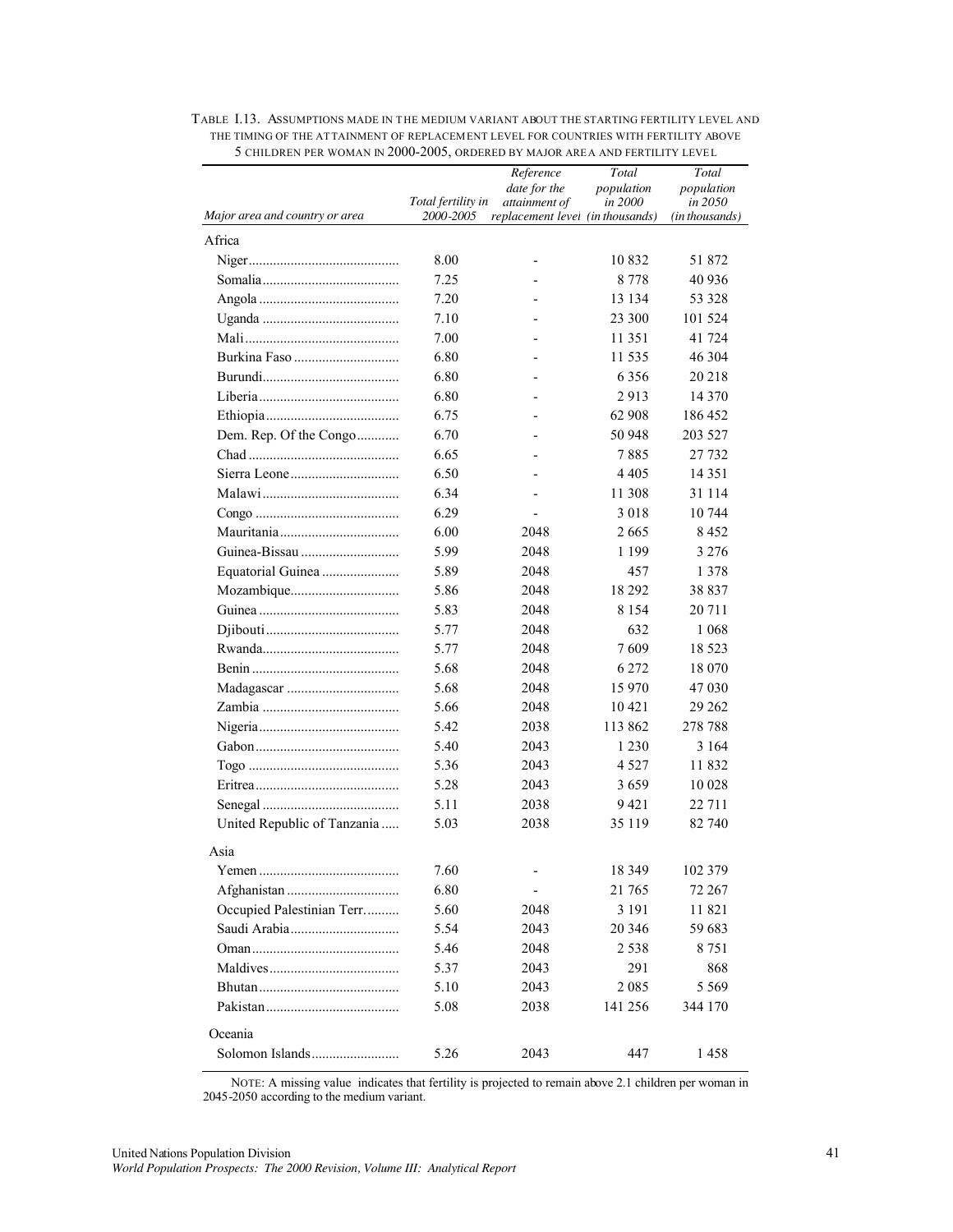| Countries grouped according to<br>type of fertility decline and total<br>fertility reached by 1995-2000 | Estimated average reduction of<br>total fertility per decade<br>(children per woman) | Projected average reduction of<br>total fertility per decade (children<br>per woman) in the medium variant |
|---------------------------------------------------------------------------------------------------------|--------------------------------------------------------------------------------------|------------------------------------------------------------------------------------------------------------|
|                                                                                                         |                                                                                      | 0.88                                                                                                       |
|                                                                                                         | 0.62                                                                                 | 0.82                                                                                                       |
|                                                                                                         | 0.75                                                                                 | 0.65                                                                                                       |
|                                                                                                         | 1.06                                                                                 | 0.60                                                                                                       |
|                                                                                                         | 1.06                                                                                 | 0.28                                                                                                       |
|                                                                                                         | 0.90                                                                                 |                                                                                                            |
|                                                                                                         | 0.87                                                                                 |                                                                                                            |
|                                                                                                         | 0.32                                                                                 |                                                                                                            |
| Early transition with "baby boom", $TF < 2.1$                                                           | 0.48                                                                                 |                                                                                                            |
|                                                                                                         | 0.77                                                                                 |                                                                                                            |

| TABLE 1.14. PAST AVERAGE PACE OF DECLINE OF TOTAL FERTILITY IN GROUPS OF COUNTRIES |  |
|------------------------------------------------------------------------------------|--|
| AND EXPECTED PACE OF DECLINE ACCORDING TO THE MEDIUM-FERTILITY VARIANT             |  |

1995-2000 were projected to experience an average reduction of about 0.65 children per decade, whereas those with total fertility between 3 and 4 children per woman in 1995-2000 were projected to experience, on average, a reduction of 0.6 children per decade. In both cases, the pace of decline projected was lower than that experienced by the same group of countries in the past, and less rapid that the decline experienced by the developing countries whose fertility has already reached a level of 2.1 children per woman or lower. That is, not only does it seem likely on the basis of past experience that countries that have lagged behind in the fertility transition may emulate those that have preceded them but it is also possible that those countries that are far advanced in the transition to low fertility may experience faster and deeper fertility declines in the future than those embodied by the medium variant.

## C. THE FERTILITY TRANSITION AT THE REGIONAL LEVEL

The past and expected future trends in total fertility discussed above at the level of countries or areas translate themselves into clear-cut differentials at the level of major areas and regions. As table I.15 shows, at the world level total fertility remained high until 1965-1970, having ranged between 4.9 and 5.0 children per woman since 1950. Starting in 1970, however, world fertility has been declining at a pace of about half a child

per decade, reaching 2.82 children per woman in 1995-2000. When countries are grouped by level of development, it becomes evident that world fertility has been largely determined by trends in the less developed regions where fertility remained at a high level of 6 children per woman until 1970. It is mainly the reduction of fertility in the less developed regions from the 1965-1970 level of 6 children per woman to 3.1 children per woman in 1995-2000 that has led to a decline at the world level. However, the fertility of more developed regions has also declined steadily since 1955: at the level of 1.57 children per woman in 1995-2000, it was about 1.3 children below the high level of 2.84 children per woman reached in the 1950s. The data in table I.15 also indicate that most of the reduction of fertility in less developed regions is attributable to the changes that have taken place in countries that are further advanced in the development path. Thus, whereas by 1995- 2000 the least developed countries as a group still exhibited a total fertility of 5.47 children per woman, the rest of the countries in the developing world had, on average, a total fertility of 2.78 children per woman.

At the level of regions, those belonging to the more developed world have been characterized by low fertility, although there have been significant differences among them. Northern America and Australia/New Zealand exhibited until 1965 considerably higher total fertility than any region in Europe (over 3 children per woman versus fewer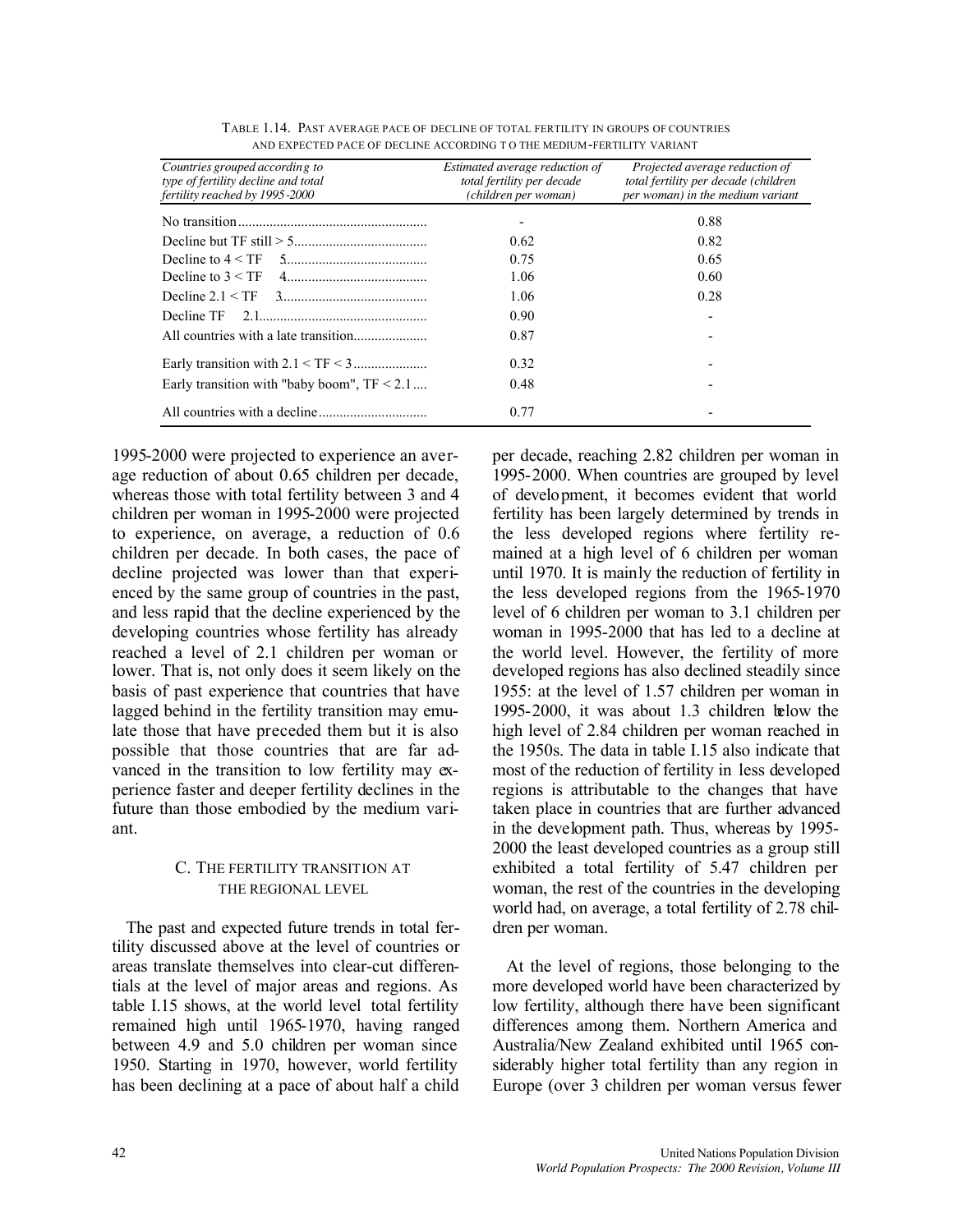| Major area and region                                           | 1950-1955 | 1955-1960 | 1960-1965 | 1965-1970 | 1970-1975 | 1975-1980 | 1980-1985 | 1985-1990 | 1990-1995 | 1995-2000 |
|-----------------------------------------------------------------|-----------|-----------|-----------|-----------|-----------|-----------|-----------|-----------|-----------|-----------|
|                                                                 | 5.01      | 4.95      | 4.97      | 4.90      | 4.48      | 3.90      | 3.56      | 3.35      | 3.01      | 2.82      |
|                                                                 | 2.84      | 2.82      | 2.68      | 2.37      | 2.13      | 1.91      | 1.85      | 1.83      | 1.69      | 1.57      |
|                                                                 | 6.16      | 6.01      | 6.03      | 6.01      | 5.42      | 4.62      | 4.12      | 3.80      | 3.37      | 3.10      |
| Least developed countries                                       | 6.60      | 6.65      | 6.72      | 6.69      | 6.60      | 6.40      | 6.27      | 6.01      | 5.74      | 5.47      |
| Less developed regions without<br>the least developed countries | 6.10      | 5.93      | 5.94      | 5.92      | 5.27      | 4.40      | 3.85      | 3.52      | 3.06      | 2.78      |
|                                                                 | 2.66      | 2.66      | 2.58      | 2.36      | 2.16      | 1.97      | 1.88      | 1.83      | 1.58      | 1.41      |
|                                                                 | 2.91      | 2.79      | 2.43      | 2.15      | 2.15      | 2.08      | 2.08      | 2.10      | 1.60      | 1.28      |
|                                                                 | 2.32      | 2.53      | 2.73      | 2.46      | 2.08      | 1.81      | 1.81      | 1.84      | 1.81      | 1.67      |
|                                                                 | 2.65      | 2.65      | 2.71      | 2.67      | 2.54      | 2.24      | 1.83      | 1.57      | 1.40      | 1.32      |
|                                                                 | 2.39      | 2.50      | 2.67      | 2.45      | 1.92      | 1.65      | 1.61      | 1.57      | 1.55      | 1.49      |
|                                                                 | 3.47      | 3.72      | 3.34      | 2.54      | 2.01      | 1.78      | 1.80      | 1.89      | 2.02      | 2.00      |
|                                                                 | 3.87      | 4.10      | 4.00      | 3.57      | 3.22      | 2.78      | 2.59      | 2.52      | 2.51      | 2.41      |
| Australia/New Zealand                                           | 3.27      | 3.53      | 3.41      | 2.96      | 2.59      | 2.11      | 1.94      | 1.90      | 1.90      | 1.80      |
|                                                                 | 6.29      | 6.33      | 6.23      | 5.99      | 5.78      | 5.53      | 5.11      | 4.88      | 4.76      | 4.39      |
|                                                                 | 6.15      | 6.31      | 6.38      | 5.34      | 4.81      | 4.21      | 3.82      | 3.77      | 4.08      | 4.26      |
|                                                                 | 6.75      | 6.92      | 6.96      | 6.37      | 5.46      | 4.58      | 4.33      | 4.13      | 3.71      | 3.22      |
|                                                                 | 6.71      | 6.78      | 6.84      | 6.78      | 6.68      | 6.56      | 6.40      | 6.05      | 5.61      | 5.27      |
|                                                                 | 6.92      | 6.93      | 6.97      | 7.01      | 7.03      | 6.99      | 6.88      | 6.69      | 6.34      | 6.09      |
|                                                                 | 5.91      | 5.93      | 6.00      | 6.12      | 6.31      | 6.47      | 6.59      | 6.58      | 6.52      | 6.41      |
|                                                                 | 6.80      | 7.01      | 7.08      | 6.84      | 6.34      | 5.94      | 5.54      | 4.83      | 4.09      | 3.58      |
|                                                                 | 6.45      | 6.46      | 6.46      | 5.93      | 5.54      | 5.14      | 4.71      | 4.05      | 3.48      | 3.29      |
|                                                                 | 6.85      | 6.89      | 6.96      | 7.00      | 7.03      | 7.04      | 6.99      | 6.73      | 6.35      | 5.95      |
|                                                                 | 5.88      | 5.63      | 5.64      | 5.68      | 5.07      | 4.17      | 3.66      | 3.38      | 2.95      | 2.70      |
|                                                                 | 5.68      | 5.10      | 5.16      | 5.43      | 4.46      | 3.13      | 2.46      | 2.36      | 1.88      | 1.76      |
|                                                                 | 6.08      | 6.07      | 6.00      | 5.86      | 5.60      | 5.08      | 4.79      | 4.40      | 3.99      | 3.58      |
|                                                                 | 5.95      | 6.15      | 6.09      | 6.03      | 5.53      | 4.91      | 4.24      | 3.71      | 3.24      | 2.83      |
|                                                                 | 6.40      | 6.28      | 6.21      | 5.94      | 5.62      | 5.25      | 4.98      | 4.72      | 4.23      | 3.86      |
| Latin America and the Caribbean                                 | 5.89      | 5.93      | 5.97      | 5.55      | 5.03      | 4.49      | 3.86      | 3.35      | 2.97      | 2.69      |
|                                                                 | 5.21      | 5.14      | 5.47      | 5.00      | 4.38      | 3.62      | 3.38      | 3.12      | 2.72      | 2.50      |
|                                                                 | 6.87      | 6.96      | 6.85      | 6.77      | 6.43      | 5.42      | 4.49      | 3.88      | 3.42      | 3.04      |
|                                                                 | 5.69      | 5.73      | 5.76      | 5.23      | 4.65      | 4.28      | 3.70      | 3.19      | 2.83      | 2.57      |

TABLE I.15. T OTAL FERTILITY ESTIM ATES FOR THE WORLD, MAJOR AREAS AND REGIONS, 1950-1955 TO 1995-2000

NOTE: Major areas and regions are ordered according to development grouping.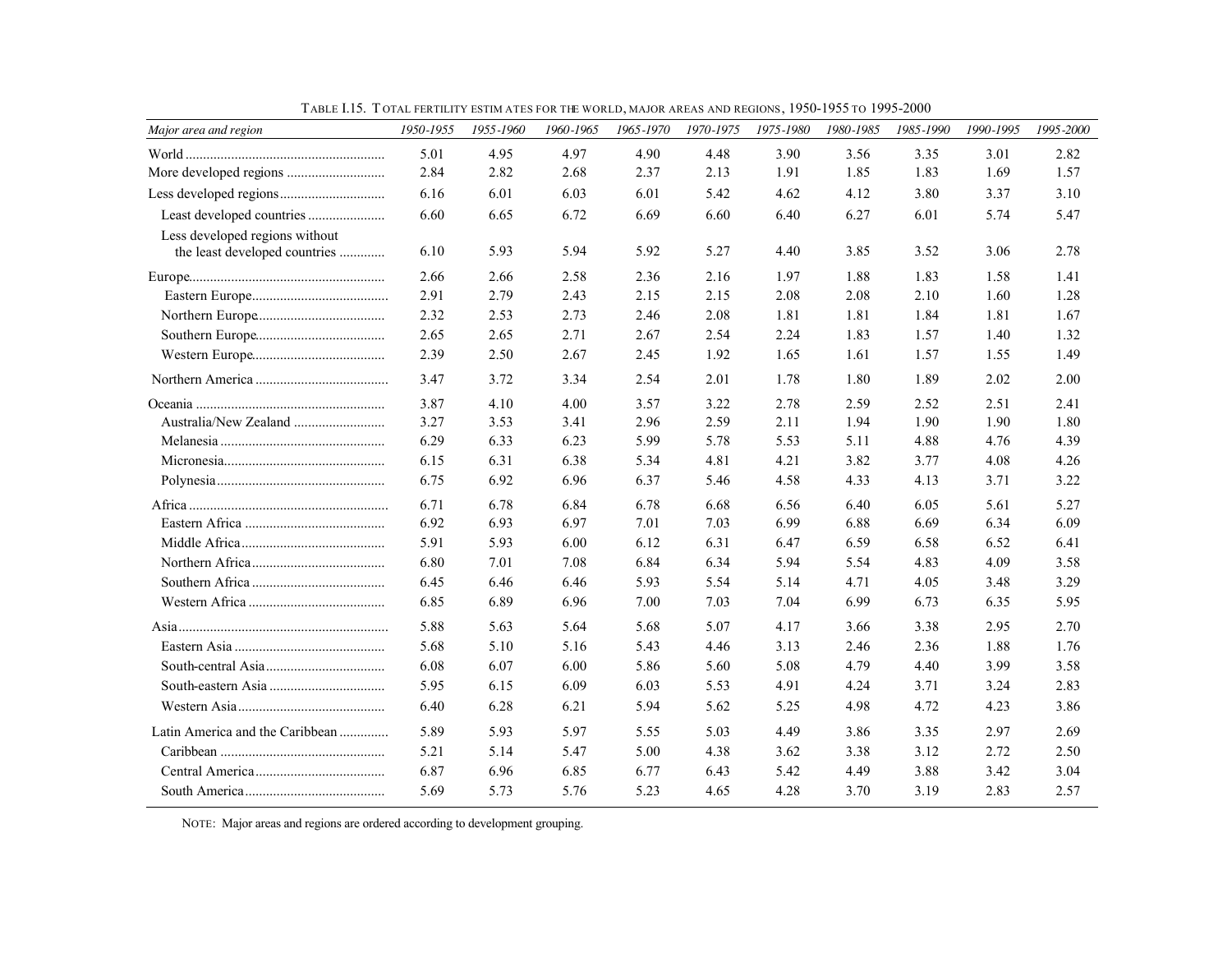than 3 children per woman). In addition, within Europe, Southern Europe and Eastern Europe tended to have higher fertility in the 1950s than Northern Europe and Western Europe. Although all regions in Europe exhibited declining fertility after 1965, Western Europe was the first to exhibit a fertility level below 2 children per woman (1970- 1975), followed by Northern Europe (1975-1980) and then by Southern Europe (1980-1985). For Eastern Europe, although below-replacement fertility was first experienced in 1975-1980, a level below 2 children per woman is a more recent phenomenon, dating from 1990-1995 when fertility fell sharply. Fertility continued to decline in Southern Europe and Western Europe even after belowreplacement fertility was first reached. Until the mid-1990s, however, fertility levels in Northern Europe remained almost stable once a total fertility below 2 children per woman had set in.

In Northern America, fertility reached belowreplacement level in 1970-1975 and in Australia/New Zealand it did so in 1980-1985. Although in the latter region a very small decline occurred at first, it would be more appropriate to characterize recent fertility as stable. In Northern America, in contrast, there has been an increasing trend in total fertility since 1975-1980 even though the level of 2.1 children per woman has not been reached again.

In the less developed regions, only Eastern Asia has reached a total fertility below replacement level largely because of the weight of China and, to a lesser extent, that of Japan and the Republic of Korea, in the regional average. However, below-replacement fertility is a recent phenomenon for Eastern Asia, dating from 1990-1995. Among the other less developed regions, the lowest fertility is exhibited by the Caribbean, with an average of 2.5 children per woman in 1995-2000, followed by South America (2.57 children per woman) and South-eastern Asia (2.83 children per woman). All these regions averaged a reduction of fertility of about 0.8 to 0.9 children per woman per decade if the starting point of the transition is taken as the period in which the highest fertility level estimated during 1950-2000 was attained.

Intermediate levels of fertility characterize six regions in 1995-2000, namely, Central America (3.04 children per woman), Polynesia (3.22 children per woman), Southern Africa (3.29 children per woman), Northern Africa (3.58 children per woman), South-central Asia (3.58 children per woman) and Western Asia (3.86 children per woman). These regions include most of the countries that are still at intermediate stages of the fertility transition. Comparing the maximum total fertility in 1950-1995 to that in 1995-2000, significant differences in the pace of the fertility decline are noticeable among these regions, with Polynesia and Northern Africa experiencing the most rapid pace at about one child per decade, followed by Central America and Southern Africa, each experiencing a reduction ranging between 0.9 children per decade and one child per decade, and then by South-central Asia and Western Asia, with average reductions of about 0.6 children per decade. The diversity of the regions involved and the substantial pace of the decline experienced by each reinforces the view that sharp falls in the level of fertility are possible and compatible with a variety of stages in the development process as well as with different social and cultural settings.

At a somewhat higher level of fertility, Micronesia (4.26 children per woman) and Melanesia (4.39 children per woman) have nevertheless experienced significant fertility reductions. Micronesia, in particular, recorded a decline of over one child per decade.

Lastly, the regions experiencing the highest levels of fertility in 1995-2000 are Middle Africa (6.41 children per woman), Eastern Africa (6.09 children per woman) and Western Africa (5.95 children per woman). In Middle Africa no reduction of fertility is as yet apparent and in the other two regions fertility has fallen by, at most, 0.5 a child per decade. Hence, when future prospects are considered, a sharp decline is expected to take place over the next 50 years in all of these regions. As table I.16 indicates, the medium variant assumes that by 2020- 2025 the fertility of Middle Africa will have declined to 4.68 children per woman, whereas that of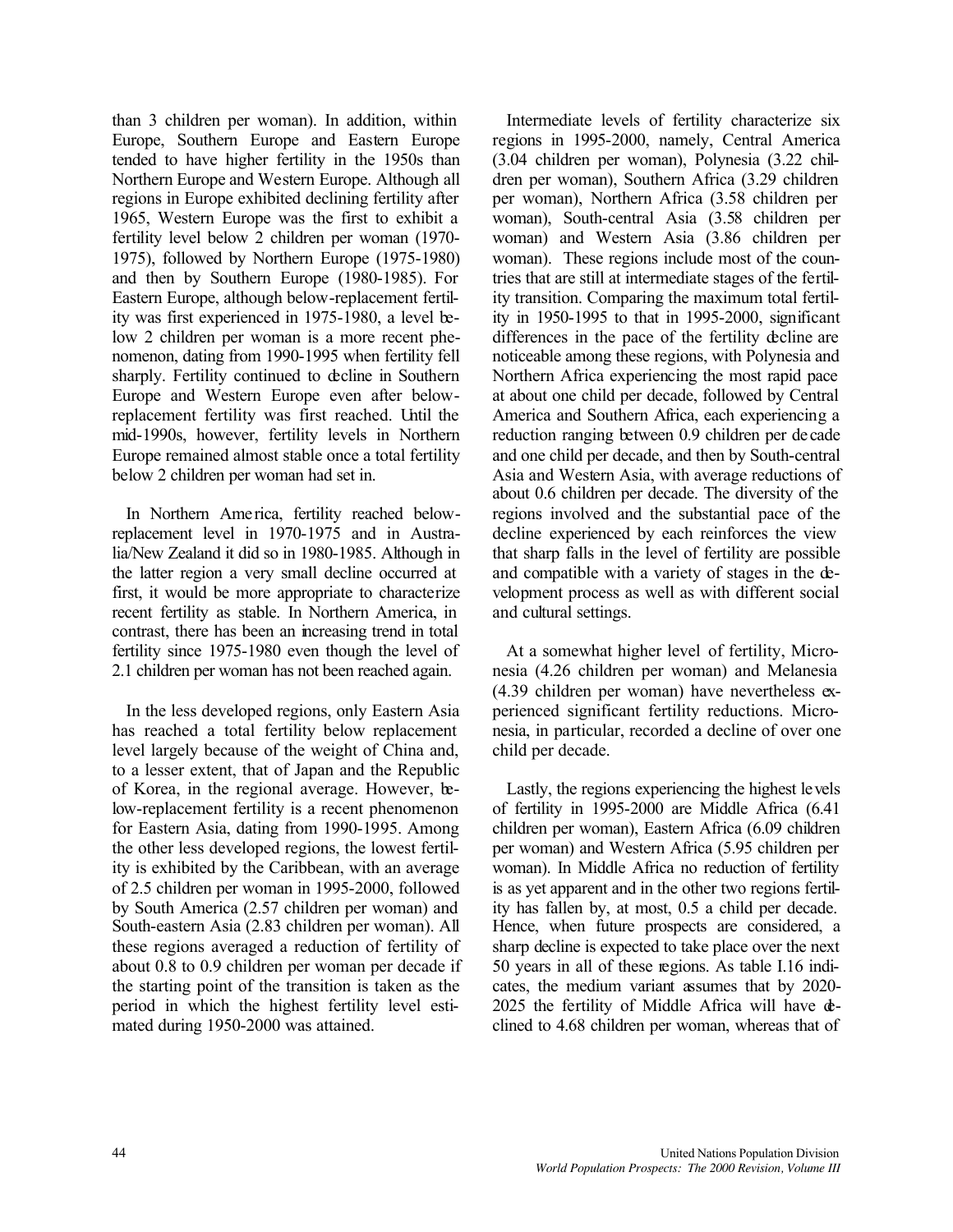|                                                                 |           | Constant  |           |           | High      |           |           | Medium    |           |      | Low                           |      |
|-----------------------------------------------------------------|-----------|-----------|-----------|-----------|-----------|-----------|-----------|-----------|-----------|------|-------------------------------|------|
| Major area and region                                           | 2000-2005 | 2020-2025 | 2045-2050 | 2000-2005 | 2020-2025 | 2045-2050 | 2000-2005 | 2020-2025 | 2045-2050 |      | 2000-2005 2020-2025 2045-2050 |      |
|                                                                 | 2.88      | 3.27      | 3.87      | 2.87      | 2.83      | 2.62      | 2.68      | 2.39      | 2.15      | 2.49 | 1.96                          | 1.68 |
|                                                                 | 1.58      | 1.61      | 1.70      | 1.58      | 1.92      | 2.33      | 1.50      | 1.65      | 1.92      | 1.44 | 1.40                          | 1.52 |
|                                                                 | 3.14      | 3.51      | 4.06      | 3.13      | 2.95      | 2.65      | 2.92      | 2.49      | 2.17      | 2.70 | 2.03                          | 1.70 |
| Least developed countries                                       | 5.48      | 5.63      | 5.90      | 5.47      | 4.40      | 3.02      | 5.24      | 3.90      | 2.51      | 4.91 | 3.40                          | 2.02 |
| Less developed regions without<br>the least developed countries | 2.81      | 3.07      | 3.43      | 2.80      | 2.65      | 2.53      | 2.59      | 2.20      | 2.05      | 2.39 | 1.74                          | 1.58 |
|                                                                 | 1.42      | 1.39      | 1.43      | 1.38      | 1.69      | 2.20      | 1.34      | 1.47      | 1.81      | 1.31 | 1.26                          | 1.41 |
|                                                                 | 1.28      | 1.29      | 1.29      | 1.20      | 1.62      | 2.24      | 1.17      | 1.42      | 1.84      | 1.14 | 1.21                          | 1.44 |
|                                                                 | 1.67      | 1.67      | 1.69      | 1.61      | 1.92      | 2.34      | 1.57      | 1.68      | 1.94      | 1.54 | 1.45                          | 1.54 |
|                                                                 | 1.33      | 1.36      | 1.42      | 1.32      | 1.64      | 2.14      | 1.29      | 1.43      | 1.73      | 1.25 | 1.21                          | 1.33 |
|                                                                 | 1.50      | 1.51      | 1.52      | 1.53      | 1.82      | 2.16      | 1.50      | 1.59      | 1.76      | 1.45 | 1.36                          | 1.36 |
|                                                                 | 2.00      | 2.01      | 2.01      | 2.09      | 2.32      | 2.48      | 1.90      | 1.93      | 2.08      | 1.76 | 1.61                          | 1.68 |
|                                                                 | 2.46      | 2.70      | 3.11      | 2.50      | 2.57      | 2.50      | 2.39      | 2.26      | 2.06      | 2.27 | 1.98                          | 1.61 |
|                                                                 | 1.80      | 1.80      | 1.80      | 1.84      | 2.10      | 2.43      | 1.79      | 1.85      | 2.03      | 1.73 | 1.63                          | 1.63 |
|                                                                 | 4.41      | 4.49      | 4.58      | 4.42      | 3.52      | 2.60      | 4.14      | 3.11      | 2.10      | 3.87 | 2.71                          | 1.60 |
|                                                                 | 4.27      | 4.34      | 4.31      | 4.27      | 3.19      | 2.59      | 4.11      | 2.72      | 2.09      | 3.82 | 2.25                          | 1.59 |
|                                                                 | 3.19      | 3.32      | 3.45      | 3.31      | 2.92      | 2.59      | 3.01      | 2.45      | 2.09      | 2.72 | 1.99                          | 1.59 |
|                                                                 | 5.30      | 5.50      | 5.78      | 5.21      | 4.10      | 2.88      | 4.97      | 3.64      | 2.39      | 4.65 | 3.17                          | 1.91 |
|                                                                 | 6.09      | 6.11      | 6.21      | 6.08      | 4.60      | 2.99      | 5.83      | 4.14      | 2.51      | 5.42 | 3.64                          | 2.02 |
|                                                                 | 6.41      | 6.46      | 6.52      | 6.39      | 5.16      | 2.95      | 6.33      | 4.68      | 2.46      | 6.08 | 4.20                          | 1.96 |
|                                                                 | 3.58      | 3.63      | 3.71      | 3.44      | 2.72      | 2.60      | 3.13      | 2.23      | 2.10      | 2.80 | 1.73                          | 1.60 |
|                                                                 | 3.30      | 3.36      | 3.45      | 3.29      | 2.71      | 2.60      | 3.03      | 2.22      | 2.10      | 2.75 | 1.73                          | 1.60 |
|                                                                 | 5.95      | 6.00      | 6.07      | 5.80      | 4.19      | 2.85      | 5.57      | 3.76      | 2.36      | 5.30 | 3.33                          | 1.87 |
|                                                                 | 2.74      | 2.99      | 3.40      | 2.74      | 2.64      | 2.56      | 2.54      | 2.19      | 2.08      | 2.35 | 1.73                          | 1.60 |
|                                                                 | 1.77      | 1.77      | 1.78      | 1.93      | 2.26      | 2.30      | 1.76      | 1.88      | 1.90      | 1.59 | 1.49                          | 1.50 |
|                                                                 | 3.59      | 3.67      | 3.82      | 3.43      | 2.83      | 2.64      | 3.25      | 2.33      | 2.12      | 3.07 | 1.82                          | 1.60 |
|                                                                 | 2.84      | 2.91      | 3.05      | 2.80      | 2.59      | 2.57      | 2.52      | 2.11      | 2.08      | 2.23 | 1.62                          | 1.59 |
|                                                                 | 3.94      | 4.40      | 5.08      | 3.85      | 3.42      | 2.87      | 3.57      | 2.97      | 2.39      | 3.26 | 2.51                          | 1.92 |
| Latin America and the Caribbean                                 | 2.70      | 2.79      | 2.93      | 2.73      | 2.65      | 2.59      | 2.50      | 2.16      | 2.10      | 2.26 | 1.67                          | 1.60 |
|                                                                 | 2.55      | 2.82      | 3.13      | 2.57      | 2.61      | 2.50      | 2.41      | 2.19      | 2.03      | 2.27 | 1.75                          | 1.56 |
|                                                                 | 3.06      | 3.16      | 3.34      | 2.98      | 2.69      | 2.60      | 2.76      | 2.20      | 2.10      | 2.54 | 1.70                          | 1.60 |
|                                                                 | 2.58      | 2.63      | 2.70      | 2.65      | 2.64      | 2.60      | 2.41      | 2.14      | 2.10      | 2.15 | 1.64                          | 1.60 |

TABLE I.16. PROJECTED TOTAL FERTILITY BY MAJOR AREA AND REGION: CONSTANT, HIGH, MEDIUM AND LOW VARIANTS, SELECTED PERIODS

NOTE: Major areas and regions are ordered according to development grouping.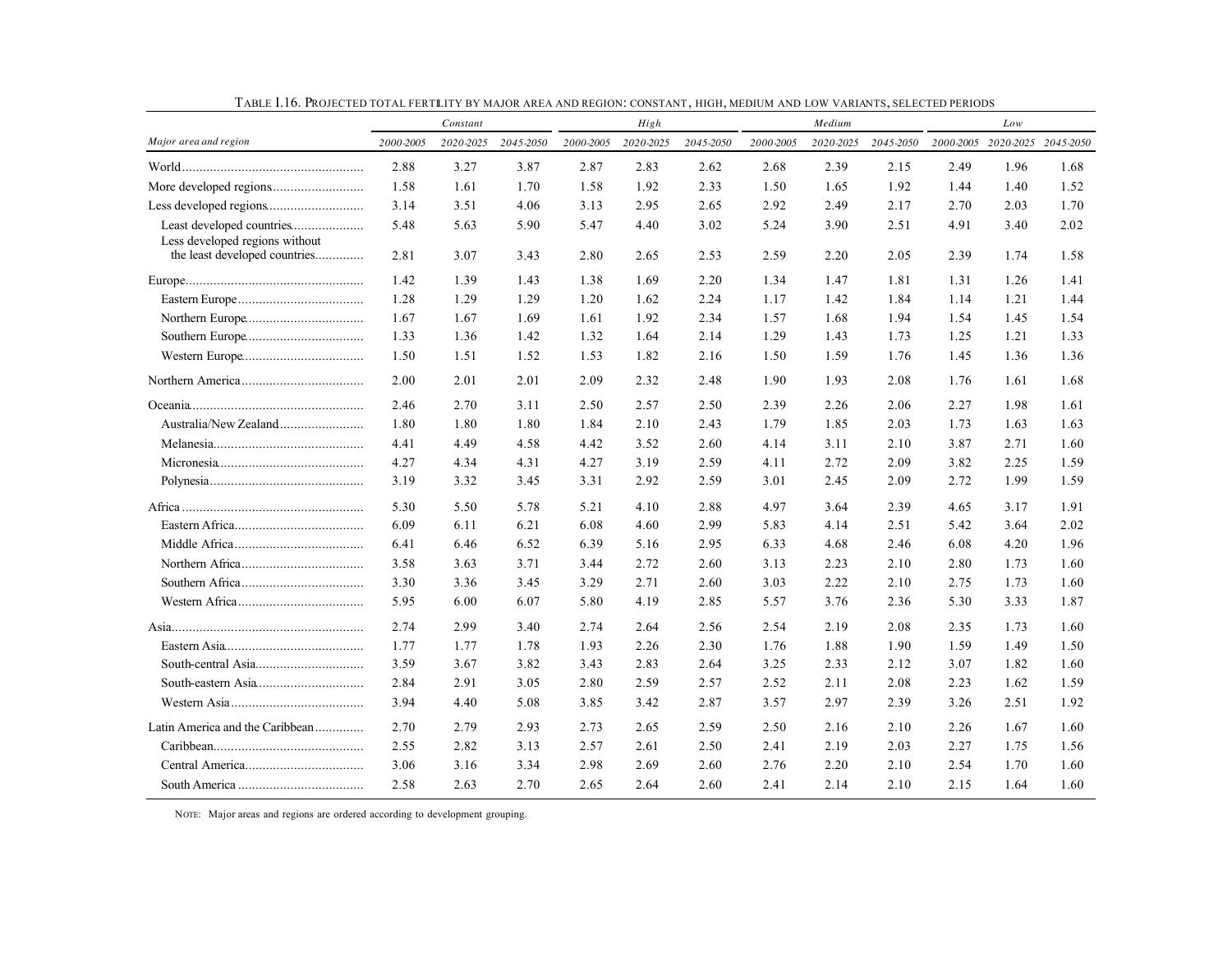Eastern Africa and Western Africa will be 4.14 and 3.76 children per woman, respectively.

For most of the other less developed regions, the medium variant assumptions yield a total fertility by 2020-2025 that is already close to replacement level (varying from 2.1 to 2.5 children per woman). Only Western Asia with 2.97 children per woman, Melanesia with 3.11 children per woman, and Micronesia with 2.72 children per woman are expected to experience relatively high fertility by that date. In addition, the total fertility of Eastern Asia is expected to have risen to close to 1.9 children per woman, the level that it will retain to the end of the projection period.

In the more developed regions, fertility in the medium variant will have already reached 1.9 children per woman by 2020-2025 in Northern America and Australia/New Zealand, but the other regions of Europe will generally not reach that level even by 2045-2050. According to the high variant, Northern America and Oceania will reach a total fertility level higher than 2.1 children per woman by 2020-2025, whereas total fertility in all European regions **e**mains below that level. By 2045-2050, all the more developed regions will experience total fertility levels ranging between 2.14 (Southern Europe) and 2.48 children per woman (Northern America) in the high variant. In the low variant, the eventual total fertility reached by the more developed regions varies between 1.33 children per woman in Southern Europe and 1.68 children per woman in Northern America by 2045-2050.

# D. THE FERTILITY CONTRIBUTION TO POPULATION GROWTH

Since 1970, the declining level of world total fertility has been the key determinant of the slowing pace of population increase. However, because of the built-in inertia of population growth when fertility has remained high for long periods, reductions of fertility do not translate themselves immediately into equivalent reductions in the number of births or of the birth rate. Indeed, owing to high fertility in the past, the size of female cohorts of reproductive age when the transition to lower fertility starts is usually large. Even though each woman has fewer children on average than women of the

previous generation, the total number of births to women experiencing the transition will almost certainly surpass that to women in the previous, no-transition stage. Consequently, the number of births will continue to rise long after fertility decline takes hold. Thus, the number of births in the world as a whole rose more or less steadily from 1950-1955 to 1985-1990 and started to decline in 1990-1995, a full 20 years after the transition to low fertility began (see table I.17). The trend at the world level parallels that of the le ss developed regions, where the number of births rose by nearly 50 per cent between 1950-1955 and 1995-2000, and where a slight reduction was first noticeable in 1990- 1995. In the more deve loped regions a decline set in by 1960. Since then the number of births per quinquennium has been dropping steadily, so that by 1995-2000 the 66 million births  $\infty$ curring in the more deve loped regions were about one-third less than the highest quinque nnial level of 95 million births observed during the 1955-1960 period. In the less deve loped regions the number of births occurring in 1950- 1955 accounted for 81 per cent of the 495 million births in the world and increased to 90 per cent of the world total (660 million) by 1995- 2000.

Among the major areas, the highest proportion of births in the world can be observed in Asia, so that trends in the number of births in Asia tend to determine those observed at the higher levels of aggregation. Thus, among the less developed major areas, only Asia has experienced a reduction in the number of births in recent years (see table I.17). In Africa, the number of births per quinquennium has continued to rise, whereas the same indicator remained largely stable in Latin America and the Caribbean between 1980-1985 and 1995-2000. In the more developed regions, Europe, which accounts for the highest number of births in the more deve loped world, was the only major area experiencing a steady decline in the number of births since 1955-1960. In Northern America a parallel decline came to a halt in 1980-1985 when the number of births per quinquennium increased and remained at a level as high as the one measured in 1950-1955. A similar observation can be made for Oceania where the same indicator has been rising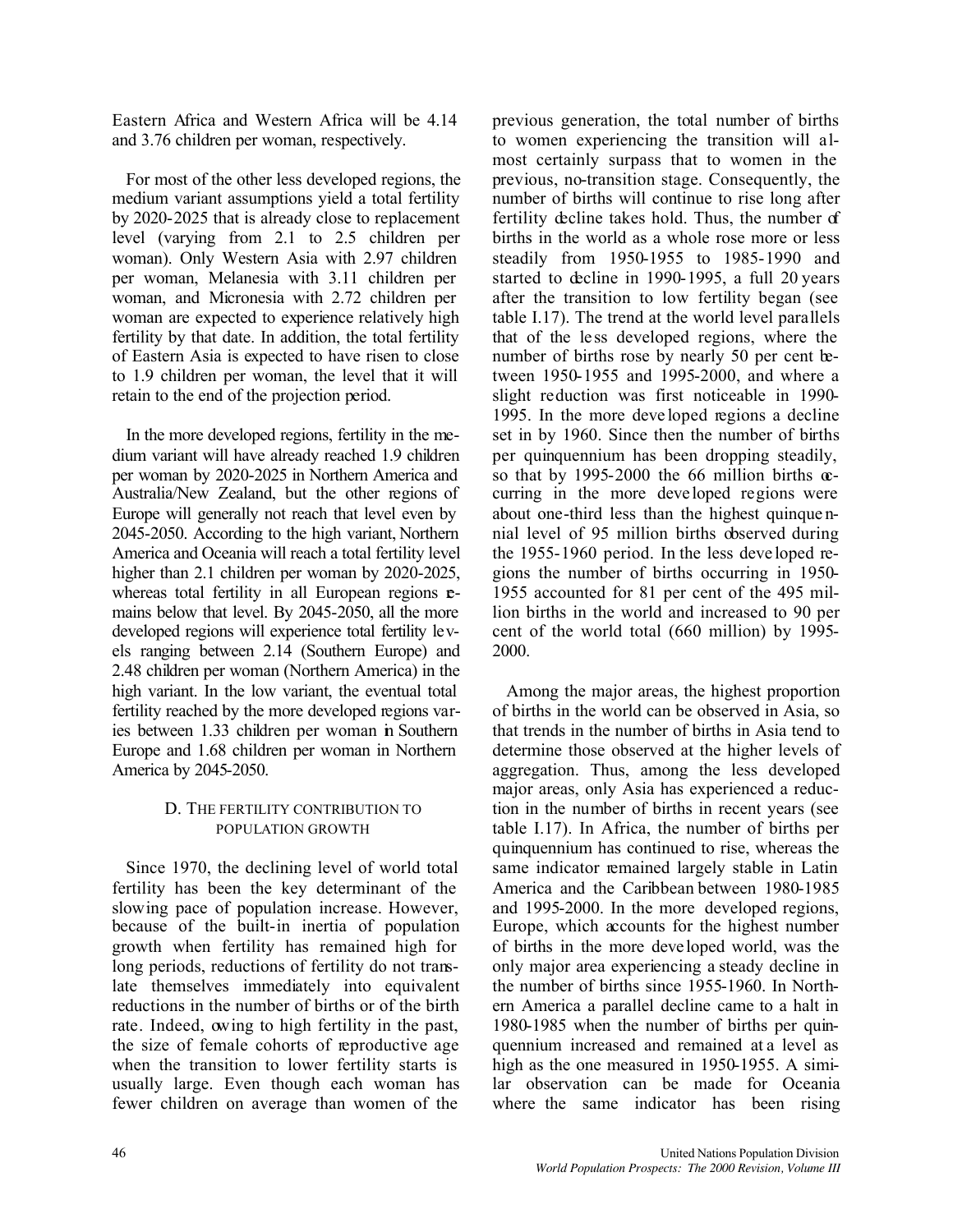|                                  |                |                | 111111101131  |                |                 |                  |               |               |               |                |
|----------------------------------|----------------|----------------|---------------|----------------|-----------------|------------------|---------------|---------------|---------------|----------------|
| Major area                       | 1950-<br>1955  | 1955 -<br>1960 | 1960-<br>1965 | 1965 -<br>1970 | $1970-$<br>1975 | $1975 -$<br>1980 | 1980-<br>1985 | 1985-<br>1990 | 1990-<br>1995 | 1995 -<br>2000 |
| World                            | 495            | 516            | 562           | 592            | 599             | 596              | 633           | 673           | 664           | 660            |
|                                  | 94             | 95             | 93            | 85             | 83              | 80               | 80            | 79            | 72            | 66             |
|                                  | 401            | 422            | 469           | 507            | 516             | 516              | 553           | 594           | 592           | 594            |
|                                  | 60             | 61             | 59            | 55             | 52              | 51               | 50            | 49            | 42            | 37             |
|                                  | 22             | 24             | 24            | 21             | 19              | 19               | 20            | 22            | 22            | 22             |
| Oceania                          | $\overline{2}$ | 2              | 2             | 2              | 2               | 2                | 2             | 3             | 3             | 3              |
| Africa                           | 57             | 63             | 71            | 79             | 89              | 100              | 113           | 124           | 133           | 145            |
| Asia                             | 316            | 323            | 357           | 385            | 384             | 368              | 389           | 418           | 406           | 396            |
| Latin America and the Caribbean. | 38             | 42             | 48            | 51             | 54              | 57               | 58            | 58            | 58            | 58             |

TABLE I.17. ESTIMATED NUMBER OF BIRTHS PER QUINQUENNIUM FOR THE WORLD AND MAJOR AREAS, 1950-2000 *(Millions)*

NOTE: Major areas are ordered according to development grouping.

and remained almost unchanged since the mid-1980s.

In terms of future expectations, table I.18 shows that the low variant produces a steadily declining number of births at the world level, whereas in the medium variant the number of births increases until 2020-2025 and declines thereafter. Under the low variant, the number of births in 2045-2050 is significantly lower than at the beginning of the projection period (about 30 per cent less), whereas the medium variant produces a figure in 2045- 2050 that is only slightly higher than that projected for 2000-2005. The high variant, in contrast, projects a steadily increasing number of births and yields in 2045-2050 a quinquennial total that is almost 40 per cent higher than that for 2000-2005. These differences are significant not only because of their magnitude but also because of what they imply about the possible long-term future of population dynamics. Indeed, the three projection variants lead to very different types of populations in the long run. The low variant produces a declining population with a negative growth rate, the high variant produces a population that is steadily growing at a positive rate of increase, and the medium variant comes closer than the others to producing a population that is experiencing zero growth. Hence, the trend followed by the number of births in the medium variant suggests that, if the world population eventually reaches and maintains a state of equilibrium in which the population neither increases nor declines, the number of births is likely to remain at about 660 million per quinquennium.

At the regional level, the number of births in the less developed regions follows a trend similar to that of the world as a whole, since births in less developed regions account for 90 per cent of all births in the world in all projection variants. The number of births in the more developed regions as a whole declines steadily in the low variant, remains almost stable in the medium variant, and increases moderately in the high variant (see table I.18). With the exception of Africa, where the number of births increases for relatively lengthy periods in the low and medium variants, and Northern America, where it increases steadily at a low rate in the medium variant and stays almost stable in the low variant, declining trends characterize all the other major areas of the world in the low and medium variants. That is, Africa's growth potential is still so high that even with the sharp reductions of fertility envisaged by the low variant, the number of births keeps on increasing until 2020-2025. Although the number of births in Africa increases in the medium variant until 2040-2045, the number of births at the global level increases only until 2020-2025. In the high variant, the number of births increases in all major areas. The different trends exhibited by the number of births in the major areas result in a redistribution of births by major area as time elapses. In particular, the share of Asia declines in all projection variants, accounting for 58 per cent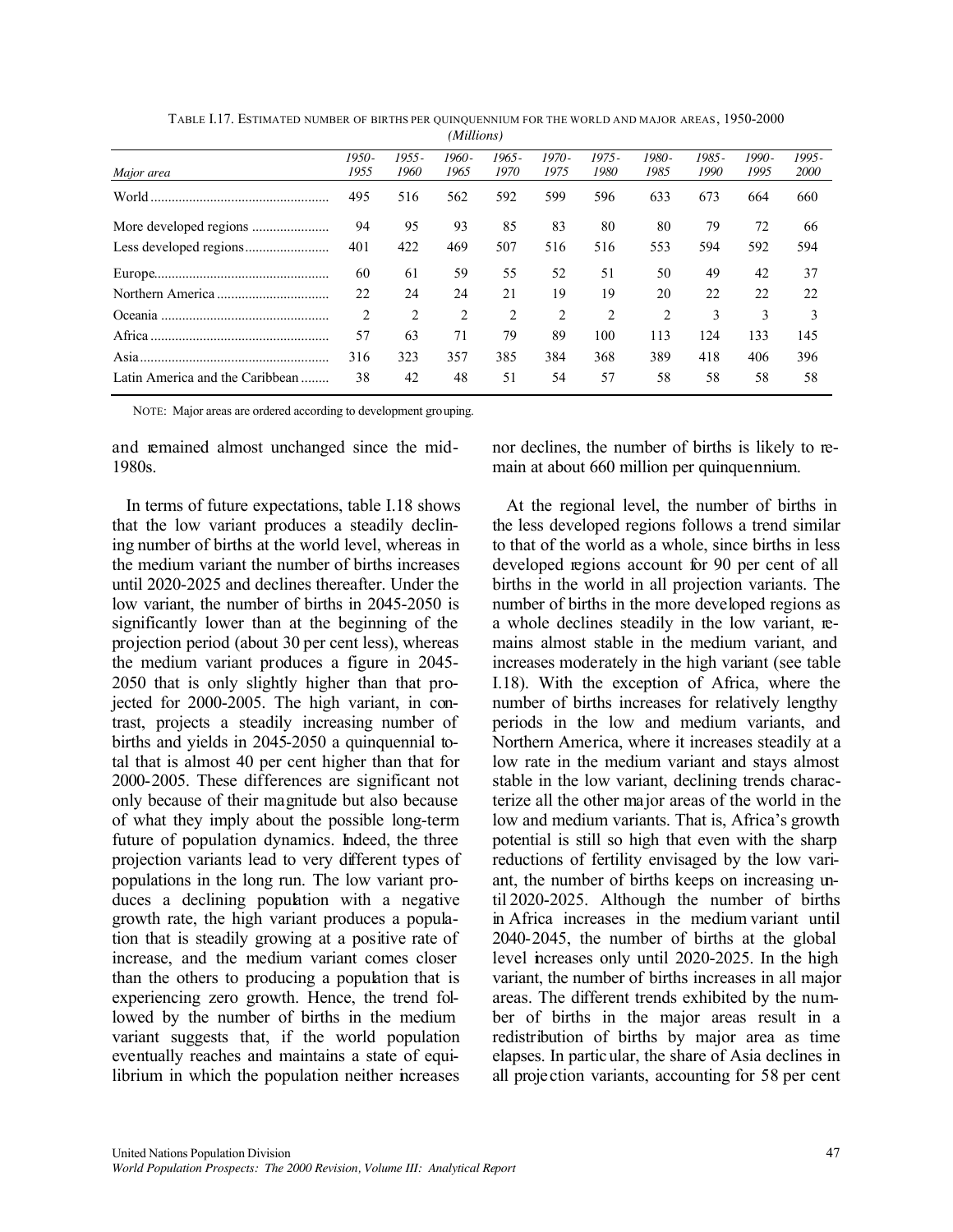|                                 |               |                  | (Millions)    |                  |                |                  |                |                |                  |                  |
|---------------------------------|---------------|------------------|---------------|------------------|----------------|------------------|----------------|----------------|------------------|------------------|
| Major area                      | 2000-<br>2005 | $2005 -$<br>2010 | 2010-<br>2015 | $2015 -$<br>2020 | 2020-<br>2025  | $2025 -$<br>2030 | 2030-<br>2035  | 2035-<br>2040  | $2040 -$<br>2045 | $2045 -$<br>2050 |
|                                 |               |                  |               |                  | Low variant    |                  |                |                |                  |                  |
|                                 | 614           | 588              | 572           | 561              | 547            | 519              | 487            | 462            | 442              | 419              |
| More developed regions          | 60            | 56               | 53            | 52               | 51             | 49               | 47             | 45             | 43               | 42               |
| Less developed regions          | 555           | 532              | 519           | 509              | 496            | 470              | 440            | 417            | 399              | 377              |
|                                 | 33            | 30               | 28            | 27               | 26             | 24               | 23             | 21             | 20               | 19               |
|                                 | 19            | 19               | 19            | 19               | 19             | 19               | 19             | 18             | 18               | 19               |
|                                 | 3             | 3                | 3             | 3                | 3              | 3                | $\overline{2}$ | $\overline{2}$ | $\overline{2}$   | $\overline{2}$   |
|                                 | 148           | 153              | 159           | 163              | 164            | 160              | 153            | 147            | 141              | 132              |
|                                 | 359           | 335              | 318           | 305              | 293            | 273              | 253            | 238            | 227              | 216              |
| Latin America and the Caribbean | 52            | 48               | 46            | 44               | 42             | 39               | 37             | 35             | 33               | 31               |
|                                 |               |                  |               |                  | Medium variant |                  |                |                |                  |                  |
|                                 | 662           | 672              | 679           | 681              | 682            | 678              | 674            | 673            | 672              | 665              |
| More developed regions          | 62            | 61               | 61            | 61               | 60             | 60               | 59             | 60             | 61               | 61               |
| Less developed regions          | 599           | 611              | 618           | 621              | 622            | 619              | 615            | 613            | 612              | 604              |
|                                 | 34            | 33               | 32            | 31               | 30             | 29               | 28             | 28             | 28               | 28               |
|                                 | 21            | 21               | 22            | 23               | 24             | 24               | 25             | 25             | 26               | 27               |
|                                 | 3             | 3                | 3             | 3                | 3              | 3                | 3              | 3              | 3                | 3                |
|                                 | 158           | 168              | 177           | 185              | 191            | 195              | 196            | 196            | 196              | 192              |
|                                 | 389           | 389              | 388           | 383              | 378            | 371              | 367            | 365            | 364              | 361              |
| Latin America and the Caribbean | 58            | 58               | 57            | 57               | 56             | 56               | 55             | 55             | 55               | 55               |
|                                 |               |                  |               |                  | High variant   |                  |                |                |                  |                  |
|                                 | 707           | 746              | 779           | 801              | 821            | 848              | 881            | 916            | 949              | 973              |
| More developed regions          | 66            | 68               | 69            | 70               | 70             | 72               | 75             | 78             | 82               | 84               |
|                                 | 641           | 678              | 710           | 731              | 751            | 776              | 806            | 838            | 867              | 889              |
|                                 | 35            | 35               | 35            | 35               | 34             | 34               | 34             | 36             | 37               | 38               |
|                                 | 23            | 25               | 26            | 28               | 29             | 30               | 32             | 34             | 36               | 38               |
|                                 | 3             | 3                | 3             | 3                | 3              | 4                | $\overline{4}$ | $\overline{4}$ | 4                | $\overline{4}$   |
|                                 | 165           | 180              | 194           | 206              | 218            | 229              | 239            | 249            | 257              | 262              |
|                                 | 419           | 436              | 452           | 460              | 466            | 478              | 495            | 514            | 531              | 545              |
| Latin America and the Caribbean | 63            | 67               | 68            | 69               | 71             | 74               | 77             | 80             | 82               | 85               |

| TABLE I.18. PROJECTED NUMBER OF BIRTHS PER QUINQUENNIUM FOR THE WORLD |  |  |
|-----------------------------------------------------------------------|--|--|
| AND MAJOR AREAS: LOW, MEDIUM AND HIGH VARIANTS, 2000-2050             |  |  |
|                                                                       |  |  |

NOTE: Major areas are ordered according to development grouping.

of all births in 2000-2005 but only for 52 per cent by 2045-2050 in the low variant, 54 per cent in the medium variant and 56 per cent in the high variant. In contrast, the share of Africa rises in all variants, accounting for nearly 24 per cent of all births in 2000-2005 but increasing to 32 per cent in the low variant, 29 per cent in the medium variant and 27 per cent in the high variant by 2045-2050.

The crude birth rate, which is the average number of births in a year divided by the mid-year population and expressed per 1,000 people, provides a crude measure of fertility. Although this indicator does not take into account which people in the population are actually at risk of having births and what age structure the population has, it provides some control for population size. Compared to the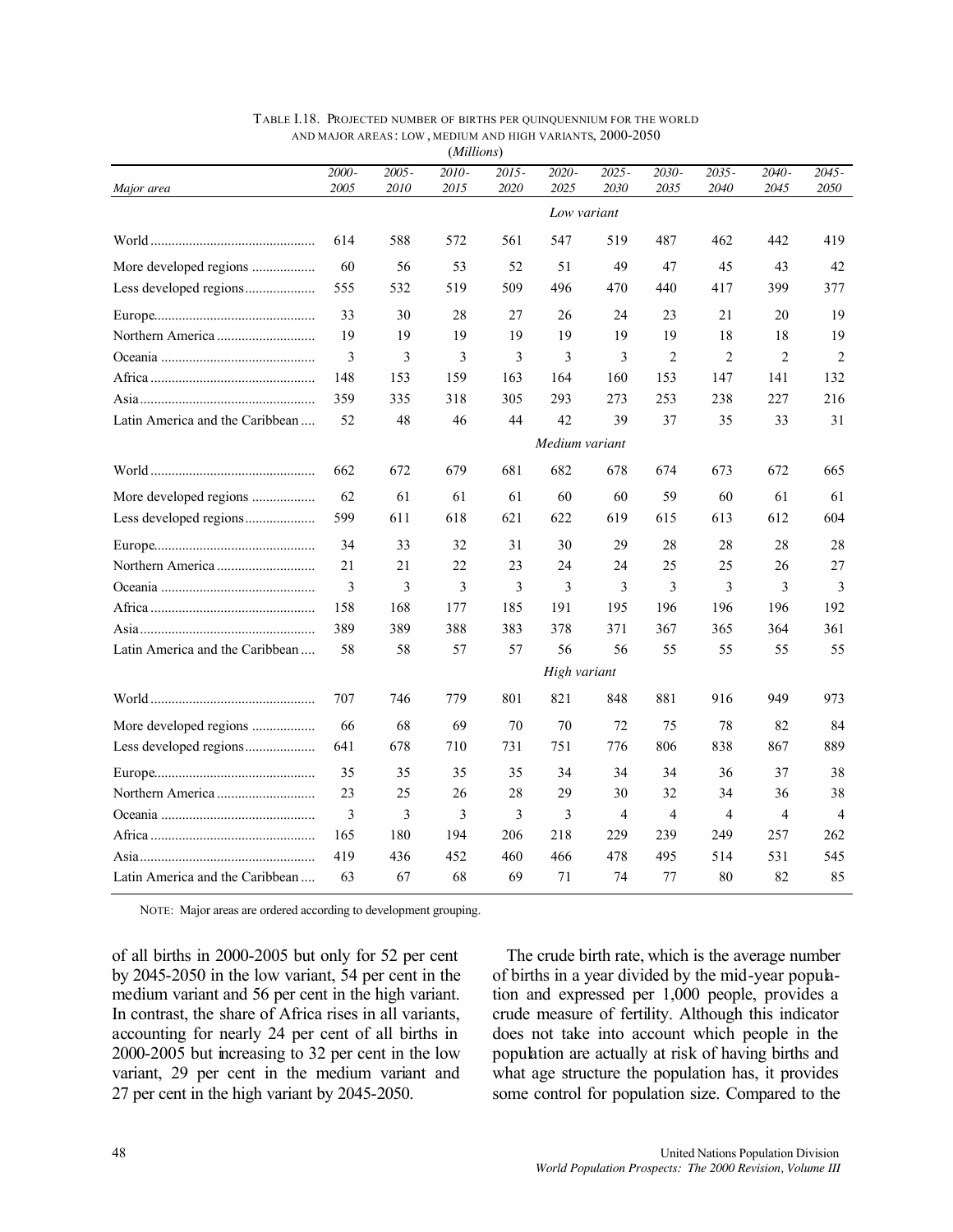total number of births, the crude birth rate is therefore less affected by changes in the size of the cohorts bearing children. As table I.19 shows, the crude birth rate at the world level and for the more and less developed regions has been declining steadily since 1950. Even at the level of major areas, the crude birth rate dropped consistently during most of the 1950-2000 period. Nonetheless, although declining trends have characterized all major areas, the speed of the decline has been quite different among them, with the result that differentials between the major areas, particularly those in the developing world, have increased. Thus, whereas in 1950-1955 Africa, Asia and Latin America were all experiencing crude birth rates above 40 births per 1,000 people, by 1995-2000 only Africa had a birth rate near that range (38.7 births per 1,000). Birth rates for Asia as well as for Latin America and the Caribbean had fallen by about 50 per cent between 1950-1955 and 1995-2000. For Oceania the reduction was less sharp, but the 1995-2000 crude birth rate for that major area was more than 30 per cent below the value estimated for 1950-1955. A similar reduction was experienced by Northern America, where the crude birth rate was cut by 42 per cent between the two periods. Europe also experienced a sharp decline, with its crude birth rate, which was already the lowest in the world in 1950-1955, dropping to just 10.1 births per 1,000 in 1995- 2000, a reduction of more than 50 per cent. Such changes imply that by 1995-2000, Africa had a crude birth rate that was about 70 per cent higher than the one estimated for Asia or Latin America and the Carib bean; nearly double that of Oceania, and almost four times that of Europe.

All projection variants presented in table I.20 result in a steady reduction of the birth rate for the world and the less developed regions over the course of the first half of the twenty-first century. For the more developed regions, only the high variant produces a rise in the birth rate between 2000- 2005 and 2045-2050. This increase reflects the fact that the birth rates of both Northern America and Europe, though fluctuating during 2000-2050, also experience a moderate overall increase during the period. But perhaps more noteworthy is the fact that even in the high variant, the birth rates of Africa, Asia and Latin America and the Caribbean experience a substantial reduction, with that of Africa dropping by almost 40 per cent between 2000- 2005 and 2045-2050, and those of Asia and Latin America and the Caribbean declining by slightly less than a quarter. In Oceania the decline is more moderate because the regional average is affected by both the rising trend experienced by Australia and New Zealand and by the declining trends of the developing countries in that major area.

Birth rates for all major areas decline steadily according to the low and medium variants, as shown in table I.20. The sharpest reductions in the crude birth rate can be observed for Africa, where this measure declines by 47 per cent in the medium variant and by 55 per cent in the low variant be-

| Major area                      | $1950 -$<br>1955 | 1955 -<br>1960 | $1960 -$<br>1965 | $1965 -$<br>1970 | $1970-$<br>1975 | $1975 -$<br>1980 | 1980-<br>1985 | 1985 -<br>1990 | $1990-$<br>1995 | $1995 -$<br>2000 |
|---------------------------------|------------------|----------------|------------------|------------------|-----------------|------------------|---------------|----------------|-----------------|------------------|
|                                 | 37.5             | 35.8           | 35.4             | 33.7             | 30.9            | 28.0             | 27.3          | 26.7           | 24.3            | 22.5             |
|                                 | 22.4             | 21.3           | 19.7             | 17.3             | 16.2            | 14.9             | 14.5          | 13.9           | 12.3            | 11.2             |
|                                 | 44.6             | 42.2           | 41.9             | 40.1             | 36.2            | 32.4             | 31.3          | 30.4           | 27.6            | 25.4             |
|                                 | 21.5             | 20.8           | 19.1             | 16.9             | 15.7            | 14.8             | 14.3          | 13.7           | 11.5            | 10.1             |
|                                 | 24.6             | 24.6           | 22.4             | 18.2             | 15.7            | 15.1             | 15.6          | 15.8           | 15.5            | 14.2             |
|                                 | 27.5             | 27.2           | 26.5             | 24.4             | 23.8            | 20.9             | 20.3          | 20.0           | 19.8            | 18.2             |
|                                 | 49.0             | 48.5           | 48.3             | 47.3             | 46.5            | 45.6             | 44.8          | 42.7           | 40.3            | 38.7             |
|                                 | 43.0             | 39.9           | 39.7             | 38.1             | 33.8            | 29.3             | 28.2          | 27.6           | 24.7            | 22.3             |
| Latin America and the Caribbean | 42.0             | 41.4           | 40.9             | 38.0             | 35.4            | 33.2             | 30.2          | 27.6           | 25.1            | 23.1             |

TABLE I.19. CRUDE BIRTH RATE ESTIMATES FOR THE WORLD AND MAJOR AREAS, 1950-2000

NOTE: Major areas are ordered according to development grouping.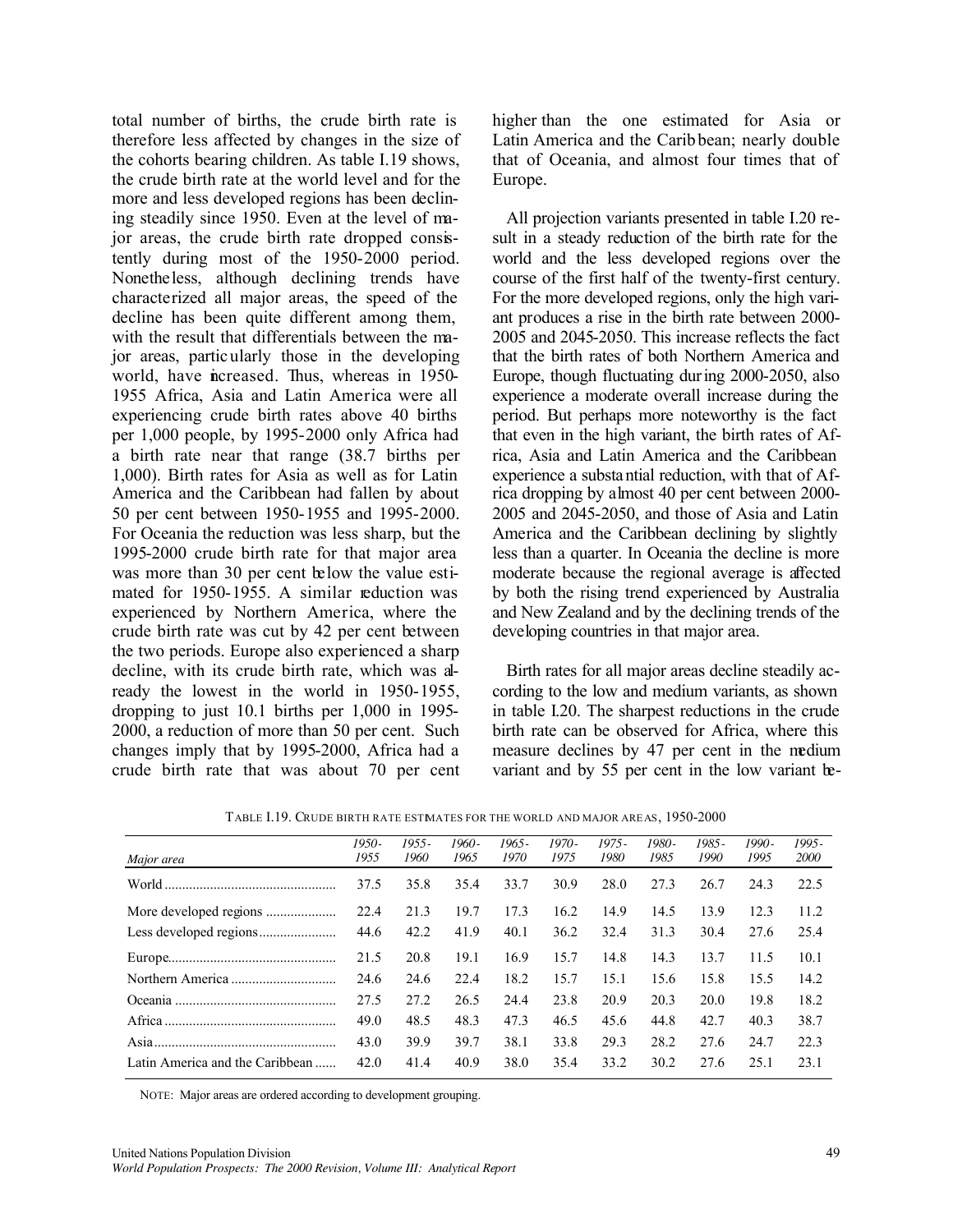| Major area                      | 2000-<br>2005 | $2005 -$<br>2010 | 2010-<br>2015 | $2015 -$<br>2020 | 2020-<br>2025 | 2025 -<br>2030 | 2030-<br>2035 | $2035 -$<br>2040 | $2040 -$<br>2045 | $2045 -$<br>2050 |
|---------------------------------|---------------|------------------|---------------|------------------|---------------|----------------|---------------|------------------|------------------|------------------|
|                                 |               |                  |               |                  |               | Low variant    |               |                  |                  |                  |
|                                 | 19.7          | 18.0             | 16.7          | 15.8             | 14.9          | 13.7           | 12.6          | 11.8             | 11.2             | 10.6             |
| More developed regions          | 10.0          | 9.3              | 8.9           | 8.8              | 8.5           | 8.3            | 8.0           | 7.8              | 7.8              | 7.8              |
| Less developed regions          | 22.1          | 19.9             | 18.4          | 17.2             | 16.1          | 14.7           | 13.5          | 12.5             | 11.8             | 11.1             |
|                                 | 9.2           | 8.5              | 8.1           | 7.9              | 7.7           | 7.4            | 7.1           | 6.9              | 6.8              | 6.8              |
|                                 | 12.0          | 11.3             | 10.8          | 10.9             | 10.6          | 10.3           | 9.9           | 9.6              | 9.6              | 9.6              |
|                                 | 16.5          | 15.7             | 15.1          | 14.4             | 13.7          | 12.9           | 12.0          | 11.1             | 10.4             | 10.3             |
|                                 | 35.3          | 33.0             | 31.0          | 29.1             | 26.8          | 24.2           | 21.6          | 19.6             | 17.8             | 15.8             |
|                                 | 19.0          | 16.9             | 15.3          | 14.2             | 13.3          | 12.1           | 11.1          | 10.3             | 9.9              | 9.5              |
| Latin America and the Caribbean | 19.6          | 17.1             | 15.6          | 14.3             | 13.2          | 12.1           | 11.2          | 10.4             | 9.9              | 9.5              |
|                                 |               |                  |               |                  |               | Medium variant |               |                  |                  |                  |
|                                 | 21.2          | 20.3             | 19.3          | 18.4             | 17.6          | 16.7           | 16.0          | 15.4             | 15.0             | 14.4             |
| More developed regions          | 10.4          | 10.1             | 10.0          | 10.0             | 9.9           | 9.8            | 9.8           | 9.9              | 10.1             | 10.3             |
| Less developed regions          | 23.7          | 22.5             | 21.3          | 20.1             | 19.0          | 18.0           | 17.1          | 16.3             | 15.7             | 15.1             |
|                                 | 9.4           | 9.1              | 9.0           | 8.9              | 8.7           | 8.6            | 8.6           | 8.7              | 8.9              | 9.1              |
|                                 | 12.9          | 12.6             | 12.6          | 12.6             | 12.5          | 12.3           | 12.3          | 12.3             | 12.4             | 12.5             |
|                                 | 17.3          | 16.7             | 16.3          | 15.9             | 15.4          | 14.9           | 14.2          | 13.7             | 13.2             | 13.3             |
|                                 | 37.4          | 35.7             | 33.6          | 31.6             | 29.5          | 27.4           | 25.2          | 23.3             | 21.6             | 19.8             |
|                                 | 20.5          | 19.3             | 18.2          | 17.1             | 16.2          | 15.3           | 14.6          | 14.1             | 13.8             | 13.4             |
| Latin America and the Caribbean | 21.5          | 20.0             | 18.7          | 17.5             | 16.5          | 15.7           | 15.0          | 14.5             | 14.1             | 13.7             |
|                                 |               |                  |               |                  |               | High variant   |               |                  |                  |                  |
|                                 | 22.5          | 22.2             | 21.7          | 20.9             | 20.2          | 19.6           | 19.3          | 19.0             | 18.7             | 18.2             |
| More developed regions          | 11.0          | 11.2             | 11.3          | 11.3             | 11.3          | 11.4           | 11.8          | 12.3             | 12.7             | 13.0             |
| Less developed regions          | 25.3          | 24.7             | 23.9          | 22.8             | 21.8          | 21.1           | 20.5          | 20.0             | 19.5             | 19.0             |
|                                 | 9.6           | 9.8              | 9.9           | 9.8              | 9.7           | 9.7            | 10.1          | 10.6             | 11.2             | 11.4             |
|                                 | 14.2          | 14.5             | 14.8          | 14.8             | 14.7          | 14.7           | 15.0          | 15.3             | 15.5             | 15.6             |
|                                 | 18.1          | 17.8             | 17.6          | 17.5             | 17.2          | 16.9           | 16.6          | 16.3             | 16.1             | 16.4             |
|                                 | 38.9          | 37.7             | 36.0          | 33.9             | 32.0          | 30.2           | 28.4          | 26.8             | 25.2             | 23.6             |
|                                 | 22.0          | 21.4             | 20.7          | 19.8             | 18.9          | 18.4           | 18.1          | 17.9             | 17.6             | 17.3             |
| Latin America and the Caribbean | 23.3          | 22.8             | 21.7          | 20.5             | 19.6          | 19.2           | 18.8          | 18.5             | 18.2             | 17.9             |

TABLE I.20. PROJECTED CRUDE BIRTHRATE FOR THE WORLD AND MAJOR AREAS: LOW , MEDIUM AND HIGH VARIANTS, 2000-2050

NOTE: Major areas are ordered according to development grouping.

tween 2000-2005 and 2045-2050. The equivalent reductions for Asia were 35 per cent and 36 per cent for Latin America and the Caribbean. In the medium variant, Oceania was expected to see its birth rate cut by 23 per cent while Northern America and Europe will likely have their birth rates cut by about 3 per cent each.

With regard to population growth under the medium variant, positive growth will still prevail. Only Europe, with a birth rate of 9.1 births per 1,000 in 2045-2050 in the medium variant, will be experiencing a negative population growth rate at the end of the projection period (see tables V.6. to V.8 in chapter V). However, for all regions, reductions in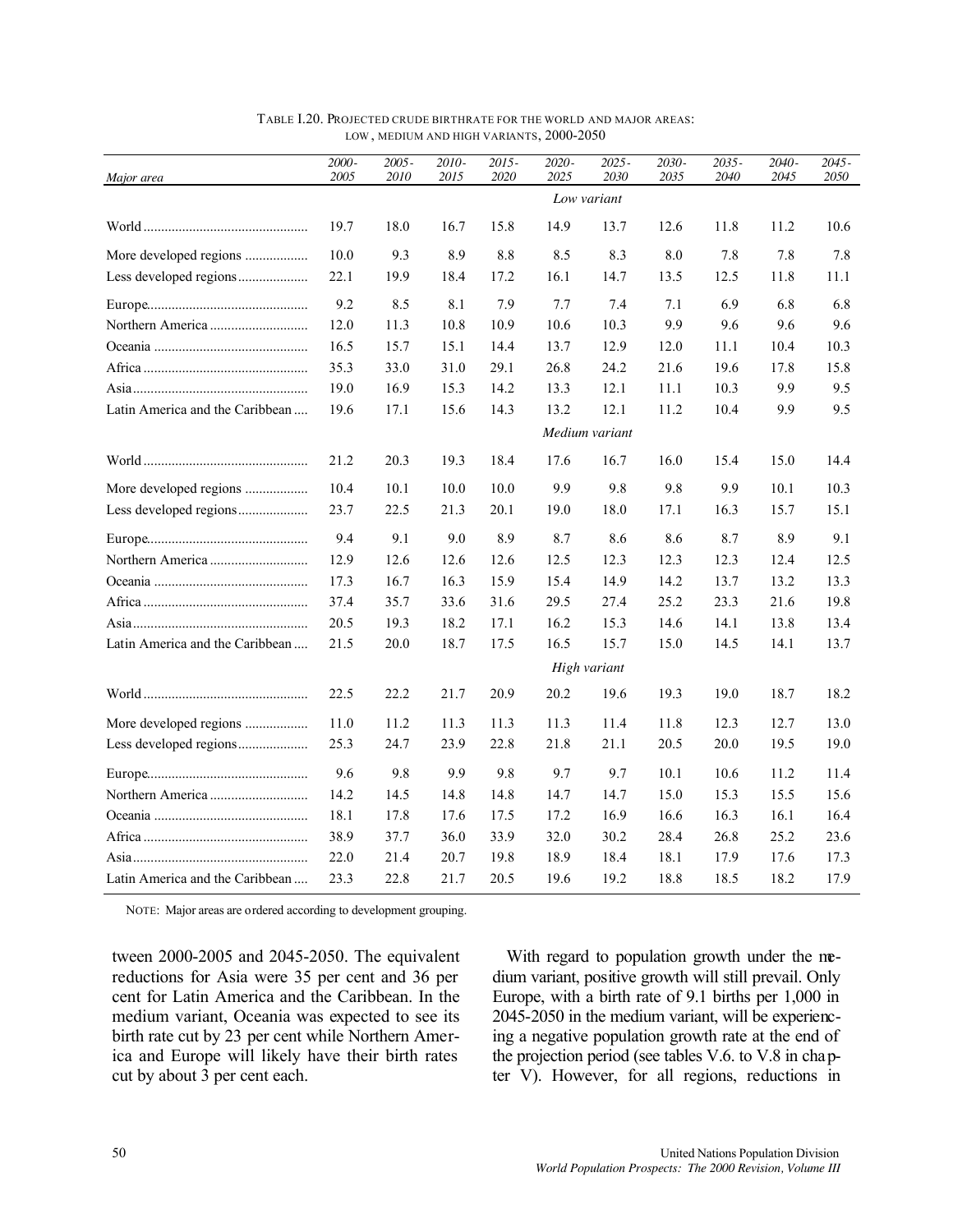the crude birth rate are sharper in the low variant where the birth rate for Europe, for example,  $\Phi$ clines from 9.2 births per 1,000 in 2000-2005 to 6.8 births per 1,000 in 2045-2050, a decline of slightly less than a third. By 2045-2050, the sharp reductions implied by the low variant produce for many regions birth rate levels that have until recently been rare among human populations: levels that, despite the low mortality to which the population is subject at the time, are insufficient to ensure positive population growth. Under the low-fertility assumption, only Africa, Northern America, and Oceania will be experiencing positive population growth by 2045-2050.

In terms of countries, the effects of fertility decline on population growth are varied since, as documented in previous sections, different groups of countries follow distinct paths to low fertility. Figure I.1 shows the distribution of countries according to their birth rates at different times. The graph shows that in 1950-1955, a majority of countries (114) had a birth rate of 40 births per 1,000 or higher, whereas only 16 countries had a birth rate ranging between

10 and 20 births per 1,000 and none had a birth rate below 10 births per 1,000. By 1995-2000, the most recent period with estimates available, the number of countries with a birth rate of 40 births per 1,000 or above had declined to 32 and there were 72 countries with birth rates below 20 births per 1,000 (15 with birth rates below 10 births per 1,000). By 2050, according to the medium variant, the majority of countries in the world will be in the latter two categories: 140 will have a birth rate ranging from 10 to 20 births per 1,000, 31 will experience crude birth rates from 0 to 10 births per 1,000, whereas just 15 will be in the group of countries with crude birth rates of 20 to 30 births per 1,000, and one country (Niger) will have a crude birth rate between 30 and 40 births per 1,000.

The 15 countries with the highest and lowest birth rates at different periods are displayed in table I.21. Since the 1950s, countries in Africa have predominated among those having the highest birth rates. In 1950-1955, Guatemala, Honduras and Nicaragua in Central America, and Yemen and Afghanistan in Asia also exhibited very high birth rates. By 1995-

Figure I.1. Distribution of countries according to the level of the birth rate at different periods, medium variant

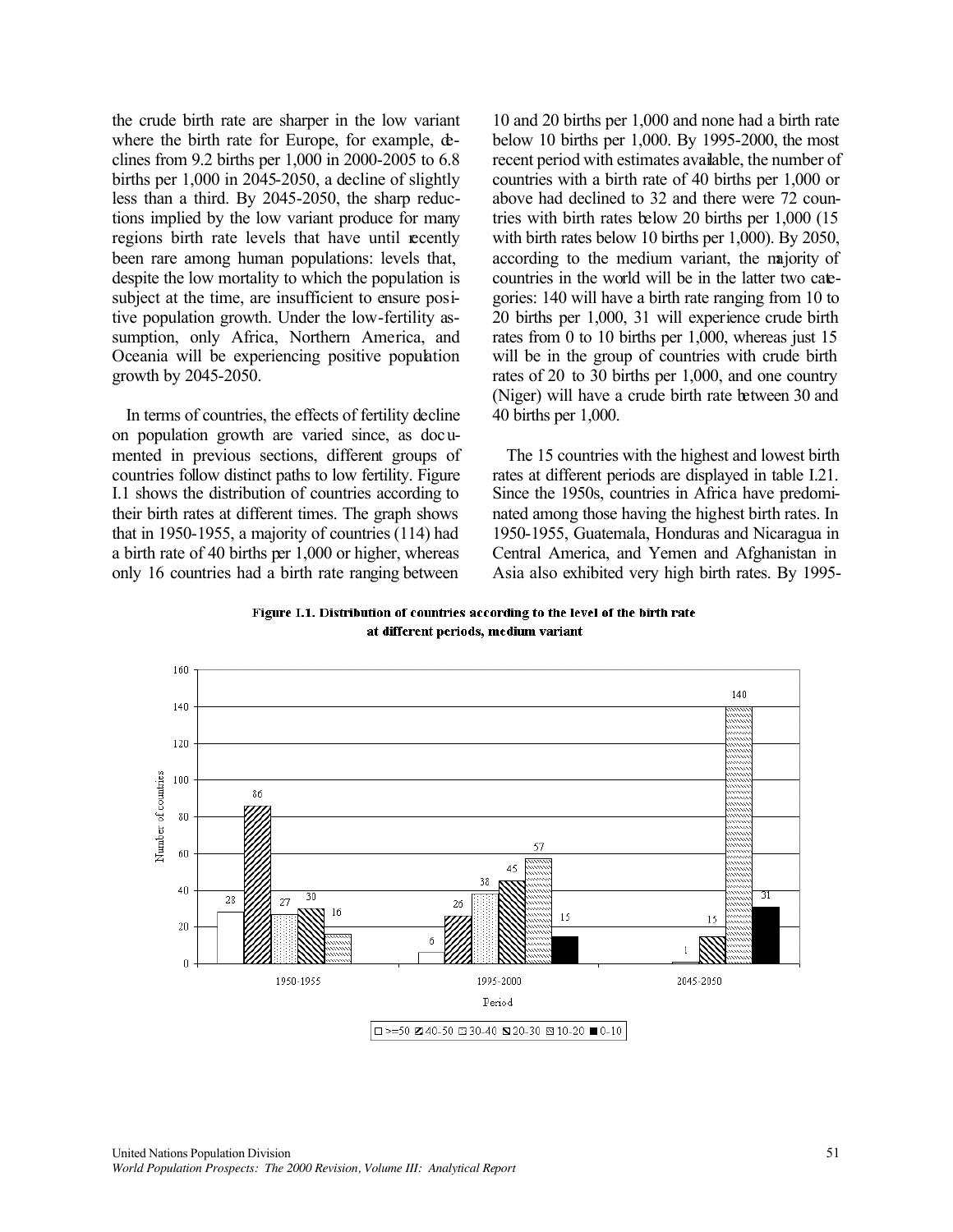|    | Country or area    | 1950-1955 | Country or area           | 1995-2000 | Country or area           | 2045-2050 |
|----|--------------------|-----------|---------------------------|-----------|---------------------------|-----------|
|    | 1 Niger            | 57.7      | Niger                     | 55.4      | Niger                     | 30.4      |
| 2  | Guinea             | 54.7      | Somalia                   | 52.3      | Angola                    | 28.1      |
|    | Nicaragua          | 54.2      | Yemen                     | 51.4      | Somalia                   | 27.7      |
| 4  | Somalia            | 53.4      | Angola                    | 51.0      | Yemen                     | 27.6      |
|    | Afghanistan        | 53.1      | Uganda                    | 50.4      | Uganda                    | 25.0      |
| 6  | Mali               | 53.0      | Liberia                   | 50.1      | Mali                      | 24.4      |
|    | Côte d'Ivoire      | 52.8      | Mali                      | 49.9      | Burkina Faso              | 24.2      |
|    | 8 Honduras         | 52.8      | Sierra Leone              | 49.5      | Burundi                   | 23.7      |
| 9  | Western Sahara     | 52.6      | Chad                      | 48.4      | Liberia                   | 23.5      |
| 10 | Malawi             | 52.3      | Dem. Rep. of the Congo    | 47.7      | Ethiopia                  | 23.1      |
| 11 | Yemen              | 52.2      | Afghanistan               | 47.6      | Malawi                    | 23.0      |
| 12 | Ethiopia           | 52.0      | Malawi                    | 47.2      | Afghanistan               | 22.8      |
| 13 | Kenya              | 51.5      | Burkina Faso              | 46.7      | Sierra Leone              | 21.8      |
| 14 | Guatemala          | 51.3      | Guinea                    | 45.7      | Dem. Rep. of the Congo    | 21.3      |
| 15 | Madagascar         | 51.2      | Guinea-Bissau             | 44.8      | Chad                      | 21.0      |
| 1  | Greece             | 19.4      | Sweden                    | 10.0      | <b>Russian Federation</b> | 8.7       |
|    | Czech Republic     | 19.4      | Hungary                   | 9.8       | China, Macao SAR          | 8.6       |
| 3  | Norway             | 18.7      | Japan                     | 9.8       | Greece                    | 8.5       |
| 4  | Italy              | 18.3      | Greece                    | 9.5       | Slovakia                  | 8.4       |
| 5  | Denmark            | 17.9      | Germany                   | 9.3       | Channel Islands           | 8.4       |
| 6  | Switzerland        | 17.3      | <b>Belarus</b>            | 9.2       | Bosnia and Herzegovina    | 8.2       |
|    | Estonia            | 17.3      | Spain                     | 9.2       | Switzerland               | 8.2       |
|    | Belgium            | 16.7      | Italy                     | 9.1       | Ukraine                   | 8.2       |
| 9  | Latvia             | 16.4      | Slovenia                  | 9.1       | Slovenia                  | 8.1       |
| 10 | Germany            | 16.0      | Ukraine                   | 8.9       | Germany                   | 8.0       |
| 11 | United Kingdom     | 15.9      | Czech Republic            | 8.8       | Japan                     | 7.9       |
| 12 | Sweden             | 15.5      | <b>Russian Federation</b> | 8.8       | Armenia                   | 7.8       |
|    | 13 Austria         | 15.0      | Estonia                   | 8.7       | Austria                   | 7.5       |
| 14 | Luxembourg         | 14.7      | Bulgaria                  | 8.0       | Spain                     | 7.1       |
|    | 15 Channel Islands | 14.6      | Latvia                    | 7.7       | Italy                     | 7.1       |

TABLE I.21. COUNTRIES OR AREAS WITH THE HIGHEST AND LOWEST BIRTH RATES IN THE WORLD FOR SELECTED PERIODS, MEDIUM-FERTILITY VARIANT

2000, Afghanistan and Yemen were the only non-African countries appearing in the list of those with the highest birth rates. Except for those two countries in Asia, African countries will continue to dominate this list fifty year later, although birth rates will have dropped dramatically, being "high" at levels ranging in value from 20 to 30 births per 1,000 instead of levels above 50 births per 1,000 that are still common today.

At the other end of the spectrum, the countries with the lowest birth rates have always been largely concentrated in Europe. Nonetheless, as time has elapsed, the Western European and Northern European countries that used to belong to the list have largely given way to countries in Eastern Europe and Southern Europe. Japan was the only country in Asia that was part of the group of low birth-rate countries in 1995-2000. By the end of the projection period, a total of three Asian countries or areas—Armenia, Japan and Macao SAR—will be among the 15 countries experiencing the lowest birth rates in the world.

In conclusion, it is worth noting that the countries showing the highest birth rates are not necessarily those responsible for most of the births in the world. Table I.22 shows the list of countries that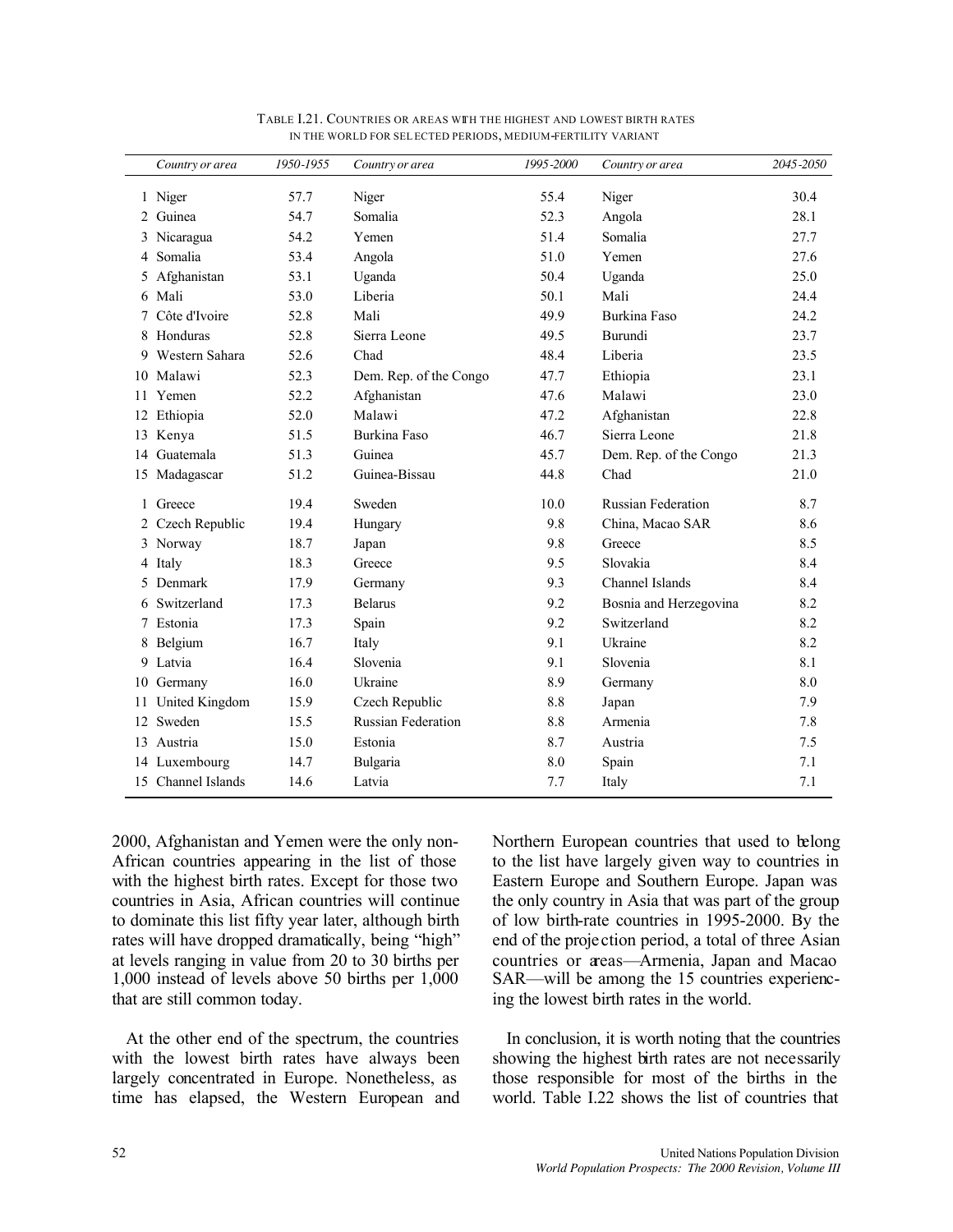| Country |                           | 1950-1955 |    | Country                       | 1995-2000 | Country                        | 2045-2050 |
|---------|---------------------------|-----------|----|-------------------------------|-----------|--------------------------------|-----------|
|         | 1 China                   | 25 4 68   |    | 1 India                       | 25 3 8 0  | 1 India                        | 21 29 2   |
|         | 2 India                   | 17 066    | 2  | China                         | 20 20 6   | 2 China                        | 15 606    |
|         | United States of America  | 3 9 9 3   | 3  | Pakistan                      | 5 0 1 7   | 3 Pakistan                     | 5 7 1 9   |
|         | Indonesia                 | 3 5 4 7   | 4  | Indonesia                     | 4614      | 4 Nigeria                      | 4974      |
| 5.      | <b>Russian Federation</b> | 2832      | 5  | Nigeria                       | 4 4 4 1   | 5 United States of America     | 4958      |
|         | 6 Brazil                  | 2 5 7 2   | 6  | Bangladesh                    | 4 1 0 5   | 6 Indonesia                    | 4 2 1 1   |
|         | 7 Bangladesh              | 2 1 1 0   |    | United States of America      | 3 9 9 7   | 7 Dem. Rep. of the Congo       | 4 1 6 9   |
| 8       | Japan                     | 2 0 5 2   | 8  | <b>Brazil</b>                 | 3 3 4 8   | 8 Ethiopia                     | 4 1 4 7   |
|         | 9 Pakistan                | 1862      | 9  | Ethiopia                      | 2637      | 9 Bangladesh                   | 3914      |
|         | 10 Nigeria                | 1580      | 10 | Mexico                        | 2 3 3 8   | 10 Brazil                      | 3 3 1 7   |
| 11.     | Mexico                    | 1 3 4 6   |    | 11 Dem. Rep. of the Congo     | 2 2 8 3   | 11 Yemen                       | 2 6 6 4   |
| 12      | Viet Nam                  | 1 2 2 5   | 12 | Philippines                   | 2 0 4 8   | 12 Uganda                      | 2421      |
|         | 13 Turkey                 | 1 1 3 4   | 13 | Egypt                         | 1700      | 13 Mexico                      | 1927      |
|         | 14 Egypt                  | 1 1 3 1   | 14 | Viet Nam                      | 1 6 2 4   | 14 Philippines                 | 1754      |
|         | 15 Germany                | 1 1 0 6   |    | 15 Iran (Islamic Republic of) | 1587      | 15 Viet Nam                    | 1684      |
|         | 16 Philippines            | 1 0 4 2   | 16 | Turkey                        | 1 5 0 4   | 16 Iran (Islamic Republic of)  | 1671      |
| 17      | Ethiopia                  | 1 0 1 0   | 17 | United Republic of Tanzania   | 1 3 3 4   | 17 Afghanistan                 | 1592      |
| 18      | Ukraine                   | 982       | 18 | <b>Russian Federation</b>     | 1 2 8 6   | 18 Egypt                       | 1 5 6 4   |
|         | 19 Thailand               | 938       | 19 | Japan                         | 1 2 3 2   | 19 Niger                       | 1488      |
|         | 20 Italy                  | 877       | 20 | Myanmar                       | 1 2 1 8   | 20 United Republic of Tanzania | 1433      |
|         |                           |           | 21 | Thailand                      | 1 1 8 9   | 21 Angola                      | 1 4 2 4   |
|         |                           |           | 22 | South Africa                  | 1 1 1 2   | 22 Turkey                      | 1 3 1 6   |
|         |                           |           | 23 | Uganda                        | 1 0 9 4   | 23 Somalia                     | 1 0 7 7   |
|         |                           |           | 24 | Sudan                         | 1 0 6 4   | 24 Burkina Faso                | 1 0 7 1   |
|         |                           |           | 25 | Kenya                         | 1 0 2 5   | 25 Sudan                       | 995       |
|         |                           |           | 26 | Colombia                      | 987       | 26 Colombia                    | 977       |
|         |                           |           |    |                               |           | 27 Mali                        | 975       |
|         |                           |           |    |                               |           | 28 Saudi Arabia                | 945       |

|  | TABLE I.22. COUNTRIES ACCOUNTING FOR 75 PER CENT OF THE ANNUAL NUMBER OF BIRTHS |  |  |  |  |  |
|--|---------------------------------------------------------------------------------|--|--|--|--|--|
|  | in the world during 1950-1955, 1995-2000 and 2045-2050, medium variant          |  |  |  |  |  |

*(Thousands)*

had the highest number of births and accounted for 75 per cent of all the births in the world in 1950-1955, 1995-2000 and 2045-2050. As the lists indicate, countries with large populations are major contributors to the total number of births even when their fertility is low (e.g., Japan, the Russian Federation or the United States of America). In fact, despite having a total fertility below replacement level in 1995-2000, the annual number of births that China experienced during the period was second only to that of India. Table I.22 shows that as the transition to low fertility becomes widespread, more countries are needed to account for 75 per cent of all births in the world. However, even at the universally low levels of fertility projected under the medium variant, only 28 countries are expected to be the cradle for three quarters of all children born in 2045-2050.

### E. AGE PATTERNS OF FERTILITY

At present, just as countries are divided into distinct groups according to the level of fertility they have reached, they also exhibit distinct patterns of fertility by age. In countries with high fertility, childbearing usually starts earlier than among countries with low fertility and it continues during most of a woman's reproductive life so that fertility rates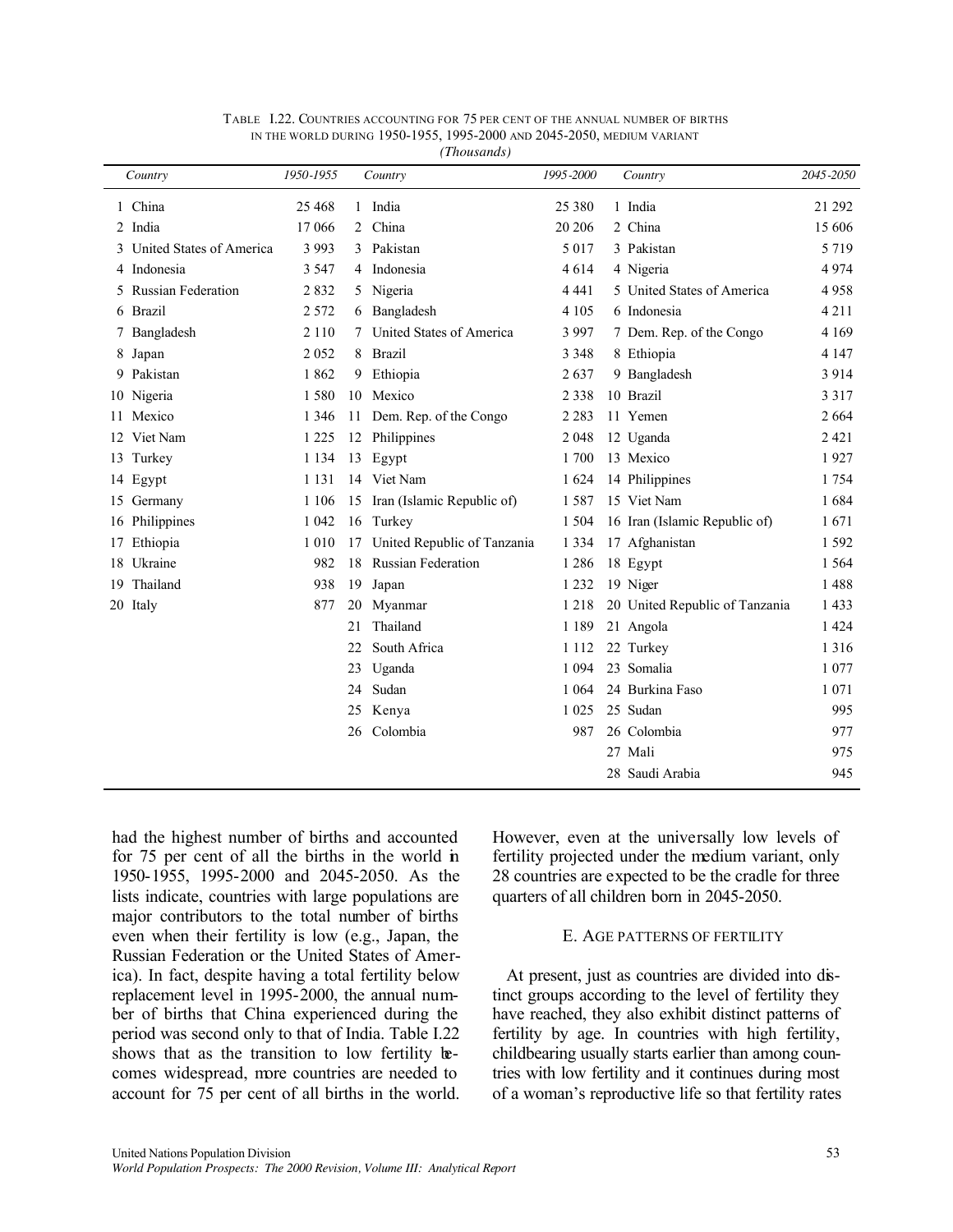at advanced ages (over 35) remain high. In lowfertility countries, childbearing tends to be more concentrated over a shorter span of a woman's life so that fertility rates at ages over 35 are low. As table I.23 shows, the age-specific fertility rates of the least developed countries conform well to the pattern of relatively early and prolonged childbearing. This pattern is even more obvious in table I.24 and figure I.2, where the distribution of childbearing over the different age groups is presented. The numbers in table I.24 represent the percentage distribution of total fertility by age. They are plotted in figure I.2 for the major deve lopment groups. As the figure shows, a clear difference exists between the pattern of childbearing in 2000-2005 in the least developed countries and that prevalent in the more developed regions. In the least deve loped countries, about 12 per cent of childbearing takes place at young ages (15-19); 47 per cent is concentrated in the age span 20-29; nearly 19 per cent occurs in ages 30-34; and still over 20 per cent occurs at age 35 or above. In contrast, in more developed regions, fertility at ages 15-19 accounts for about 9 per cent of childbearing, 56 per cent of childbearing occurs at ages 20-29, 24 per cent at ages 30-34 and just about 11 per cent at age 35 or higher. That is, childbearing is more concentrated in ages 20-34 among the populations of more developed countries than it is among those in the least developed countries.

The less developed regions without the least developed countries display a third pattern of fertility by age. They show markedly earlier childbearing over the age span 20-29, with 65 per cent of childbearing concentrated in this specific age range; and a smaller pr oportion of childbearing at ages 30-34 (16 per cent) than the more developed regions (24 per cent). This pattern tends to dominate when all less developed regions are considered together and is also a very strong determinant of the world average (figure I.3).

Africa and all its regions have a pattern similar to that described for the least developed countries, with relatively high proportions of childbearing in the 15-19 age group and in ages 35-49, and a fairly flat distribution of the remaining percentage among the age groups covering the 20 to 29 age interval. It is noteworthy that particularly in Middle Africa a high proportion of childbearing is concentrated in the teenage years, whereas Northern Africa and Eastern Africa exhibit a smaller proportion in this age group.

Western Asia and Melanesia exhibit a slight variation of the pattern prevalent in Africa. In these two regions the proportion of childbearing at ages 35-49 is close to or higher than 20 per cent, though the share corresponding to the teenage years is lower than in the African regions. Furthermore, the distribution of the bulk of childbearing among the central age groups tends to be fairly even.

The pattern of fertility in South-eastern Asia, Polynesia, and Micronesia bears strong resemblance to that in the regions just mentioned, although the percentage distribution in the age range 35-49 is lower than for Western Asia and Melanesia. Similar or lower proportions in that age range characterize the regions of Latin America and the Caribbean, although in all these regions the share of total fertility among teenagers (aged 15-19) is high and there is a marked tendency for childbearing to be more concentrated in the age group 20-24 than at later ages. Consequently, the regions of Latin America and the Caribbean follow a pattern closer to that of the less developed countries that exclude the least developed ones. South-central Asia provides an even more representative example of this pattern, with a concentration of 63 per cent of total fertility in the 20-29 age range, especially in the age group 20-24.

Eastern Asia displays a very distinct pattern, largely as a result of the influence of China's population on the regional average. Fully 80 per cent of total fertility occurs between the ages 20 and 29, and fertility among teenagers is exceptionally low (1.4 per cent) as is that among older women (4.5 per cent in ages 35-49). Similarly low shares of teenage and older-age fertility are generally not found among the more deve loped regions. Thus, in Northern America and Eastern Europe, fertility at ages 15-19 accounts for 12 to 13 per cent of the total, and although in Eastern Europe the share of fertility at advanced ages (35 or over) is fairly low (about 6.0 per cent), it is still higher than in Eastern Asia.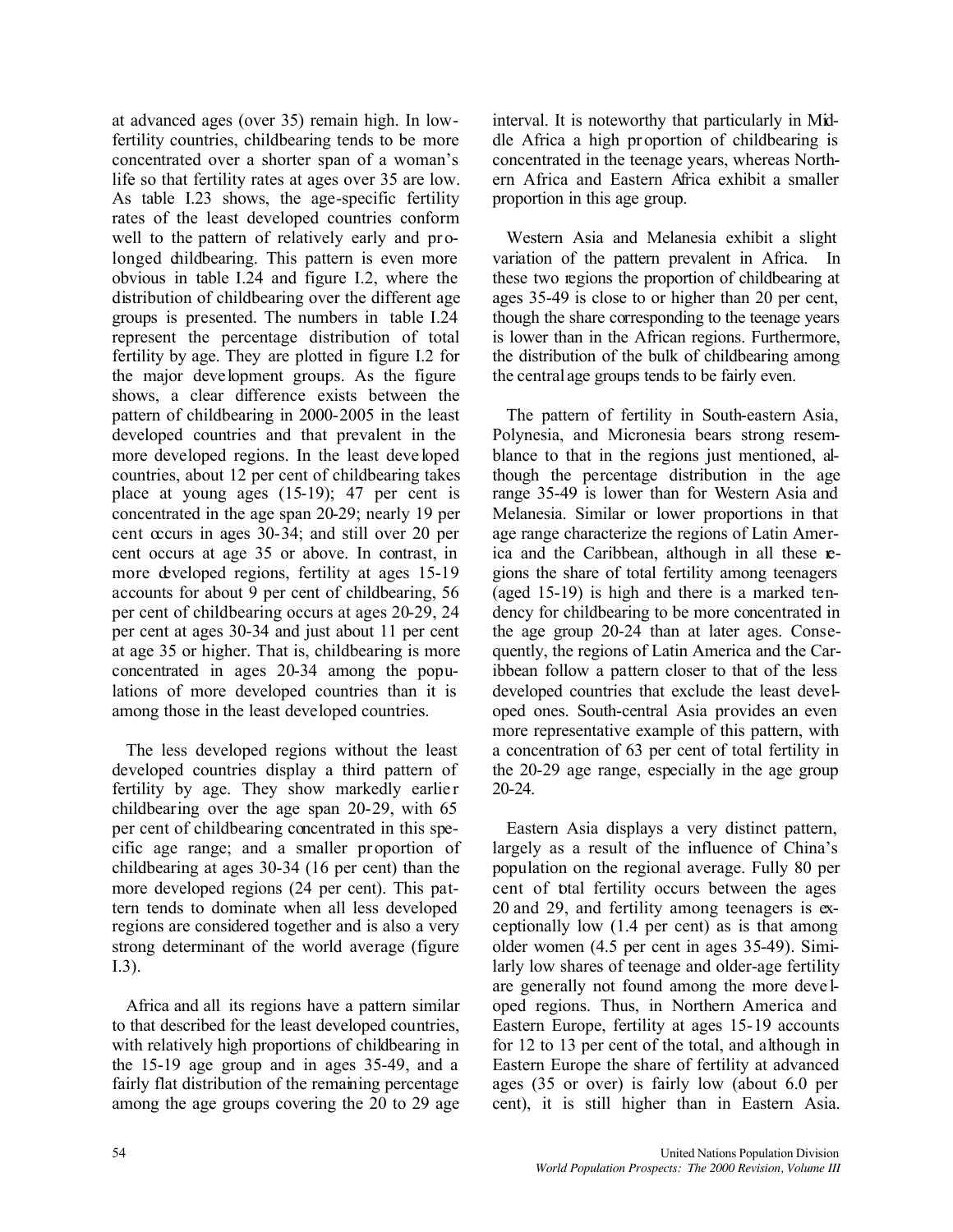|                                                             |           |           |           |           | 2000-2005 |           | 2045-2050 |                    |           |           |           |           |           |           |           |                    |
|-------------------------------------------------------------|-----------|-----------|-----------|-----------|-----------|-----------|-----------|--------------------|-----------|-----------|-----------|-----------|-----------|-----------|-----------|--------------------|
| Major area and region                                       | $15 - 19$ | $20 - 24$ | $25 - 29$ | $30 - 34$ | $35 - 39$ | $40 - 44$ | $45 - 49$ | Total<br>fertility | $15 - 19$ | $20 - 24$ | $25 - 29$ | $30 - 34$ | $35 - 39$ | $40 - 44$ | $45 - 49$ | Total<br>fertility |
|                                                             | 49.8      | 169.1     | 160.3     | 92.8      | 44.1      | 16.0      | 4.5       | 2.7                | 33.3      | 138.5     | 139.0     | 77.4      | 32.4      | 8.0       | 1.0       | 2.1                |
| More developed regions                                      | 26.5      | 74.3      | 93.7      | 72.6      | 28.2      | 4.8       | 0.2       | 1.5                | 16.0      | 70.4      | 131.4     | 115.4     | 44.6      | 6.8       | 0.2       | 1.9                |
| Less developed regions                                      | 53.6      | 186.5     | 173.7     | 97.2      | 48.1      | 19.4      | 6.0       | 2.9                | 35.1      | 145.9     | 139.8     | 72.9      | 30.9      | 8.1       | 1.1       | 2.2                |
| Least developed countries<br>Less developed regions without | 126.9     | 244.8     | 251.7     | 197.9     | 134.0     | 65.1      | 28.0      | 5.2                | 48.7      | 142.9     | 157.7     | 94.2      | 44.8      | 12.6      | 1.7       | 2.5                |
| the least developed countries                               | 40.1      | 176.5     | 161.9     | 84.2      | 37.9      | 14.1      | 3.6       | 2.6                | 29.6      | 147.0     | 133.5     | 65.9      | 26.8      | 6.9       | 0.9       | 2.1                |
|                                                             | 21.1      | 69.9      | 84.6      | 63.8      | 25.0      | 4.2       | 0.2       | 1.3                | 7.1       | 56.3      | 124.9     | 117.9     | 48.5      | 6.3       | 0.1       | 1.8                |
|                                                             | 30.5      | 87.8      | 68.0      | 33.9      | 11.8      | 2.2       | 0.1       | 1.2                | 14.0      | 86.0      | 140.3     | 96.8      | 28.9      | 2.7       | 0.0       | 1.8                |
|                                                             | 19.8      | 61.4      | 99.3      | 88.4      | 38.3      | 6.6       | 0.3       | 1.6                | 3.1       | 41.1      | 124.4     | 143.3     | 67.2      | 9.4       | 0.1       | 1.9                |
|                                                             | 10.9      | 49.1      | 86.2      | 75.1      | 30.2      | 5.2       | 0.3       | 1.3                | 5.3       | 47.1      | 115.2     | 118.7     | 52.7      | 7.2       | 0.1       | 1.7                |
| Western Europe                                              | 9.2       | 53.3      | 108.0     | 89.1      | 33.9      | 5.4       | 0.2       | 1.5                | 2.2       | 34.8      | 111.6     | 131.8     | 62.4      | 8.8       | 0.1       | 1.8                |
|                                                             | 45.9      | 99.2      | 109.8     | 83.2      | 34.3      | 6.5       | 0.3       | 1.9                | 27.4      | 90.2      | 138.3     | 111.3     | 41.2      | 7.9       | 0.4       | 2.1                |
|                                                             | 38.9      | 106.4     | 135.9     | 118.7     | 56.8      | 16.8      | 3.6       | 2.4                | 30.4      | 86.5      | 120.0     | 105.1     | 50.5      | 15.3      | 3.2       | 2.1                |
| Australia/New Zealand                                       | 20.6      | 62.7      | 111.7     | 107.6     | 46.2      | 8.1       | 0.3       | 1.8                | 22.9      | 71.0      | 127.3     | 122.6     | 52.5      | 9.2       | 0.4       | 2.0                |
|                                                             | 77.9      | 207.3     | 205.6     | 157.4     | 99.3      | 58.2      | 22.0      | 4.1                | 41.1      | 107.7     | 108.2     | 78.1      | 47.9      | 27.5      | 9.7       | 2.1                |
|                                                             | 77.9      | 227.7     | 223.8     | 159.6     | 90.0      | 32.6      | 10.7      | 4.1                | 39.6      | 120.4     | 129.4     | 79.3      | 38.1      | 10.7      | 1.3       | 2.1                |
|                                                             | 52.7      | 166.4     | 161.9     | 125.1     | 67.7      | 25.3      | 3.8       | 3.0                | 38.0      | 111.9     | 108.2     | 88.0      | 50.5      | 18.2      | 2.5       | 2.1                |
|                                                             | 107.7     | 235.0     | 246.6     | 189.1     | 126.9     | 62.8      | 26.4      | 5.0                | 41.7      | 142.8     | 153.4     | 88.2      | 40.2      | 10.8      | 1.2       | 2.4                |
|                                                             | 112.5     | 253.7     | 273.2     | 225.1     | 166.1     | 89.4      | 45.6      | 5.8                | 40.2      | 137.5     | 158.0     | 102.5     | 47.2      | 13.5      | 2.2       | 2.5                |
|                                                             | 203.7     | 300.6     | 275.0     | 225.9     | 157.3     | 82.2      | 21.7      | 6.3                | 61.3      | 149.7     | 148.2     | 79.2      | 41.0      | 11.7      | 0.6       | 2.5                |
|                                                             | 33.8      | 150.7     | 195.0     | 137.0     | 74.3      | 28.8      | 6.0       | 3.1                | 18.0      | 113.6     | 153.6     | 91.3      | 36.0      | 7.0       | 0.4       | 2.1                |
|                                                             | 73.2      | 153.0     | 160.3     | 111.8     | 71.9      | 27.7      | 8.3       | 3.0                | 44.9      | 124.7     | 135.7     | 72.1      | 34.3      | 8.3       | 0.0       | 2.1                |
|                                                             | 122.9     | 272.0     | 269.3     | 202.9     | 139.8     | 71.6      | 34.4      | 5.6                | 39.6      | 157.5     | 152.6     | 77.3      | 34.7      | 9.7       | 1.1       | 2.4                |
|                                                             | 35.4      | 177.4     | 163.0     | 82.4      | 34.8      | 12.3      | 3.0       | 2.5                | 27.4      | 149.6     | 138.1     | 67.1      | 26.0      | 6.2       | 0.8       | 2.1                |
|                                                             | 5.0       | 142.1     | 138.9     | 50.0      | 11.0      | 3.5       | 1.3       | 1.8                | 5.4       | 153.1     | 150.7     | 53.8      | 12.0      | 3.8       | 1.4       | 1.9                |
|                                                             | 54.0      | 222.9     | 187.3     | 109.9     | 52.2      | 18.4      | 4.5       | 3.2                | 33.7      | 161.2     | 129.0     | 67.5      | 27.2      | 5.3       | 0.0       | 2.1                |
|                                                             | 42.5      | 134.7     | 156.4     | 97.3      | 53.1      | 16.8      | 2.3       | 2.5                | 34.3      | 117.9     | 145.1     | 77.5      | 33.9      | 7.2       | 0.0       | 2.1                |
|                                                             | 53.6      | 176.6     | 192.6     | 147.0     | 92.9      | 37.8      | 12.9      | 3.6                | 42.3      | 128.9     | 139.2     | 91.2      | 53.2      | 18.8      | 5.2       | 2.4                |
| Latin America and the Caribbean                             | 71.3      | 143.9     | 128.8     | 86.6      | 48.7      | 17.3      | 3.2       | 2.5                | 60.6      | 122.5     | 108.5     | 71.5      | 39.7      | 13.8      | 2.5       | 2.1                |
|                                                             | 68.2      | 137.1     | 129.0     | 82.7      | 45.3      | 15.8      | 3.1       | 2.4                | 54.0      | 103.5     | 108.9     | 75.2      | 44.4      | 15.9      | 3.5       | 2.0                |
|                                                             | 75.5      | 155.3     | 138.5     | 97.9      | 59.9      | 20.9      | 4.0       | 2.8                | 59.0      | 121.3     | 105.8     | 73.1      | 43.5      | 14.7      | 2.6       | 2.1                |
|                                                             | 69.9      | 139.9     | 124.7     | 82.4      | 45.0      | 16.2      | 2.9       | 2.4                | 61.8      | 124.8     | 109.5     | 70.6      | 37.7      | 13.3      | 2.3       | 2.1                |

TABLE I.23. AGE-SPECIFIC FERTILITY RATES FOR MAJOR AREAS AND REGIONS, 2000-2005 AND 2045-2050, MEDIUM-FERTILITY VARIANT

NOTE: Major areas are ordered according to development grouping.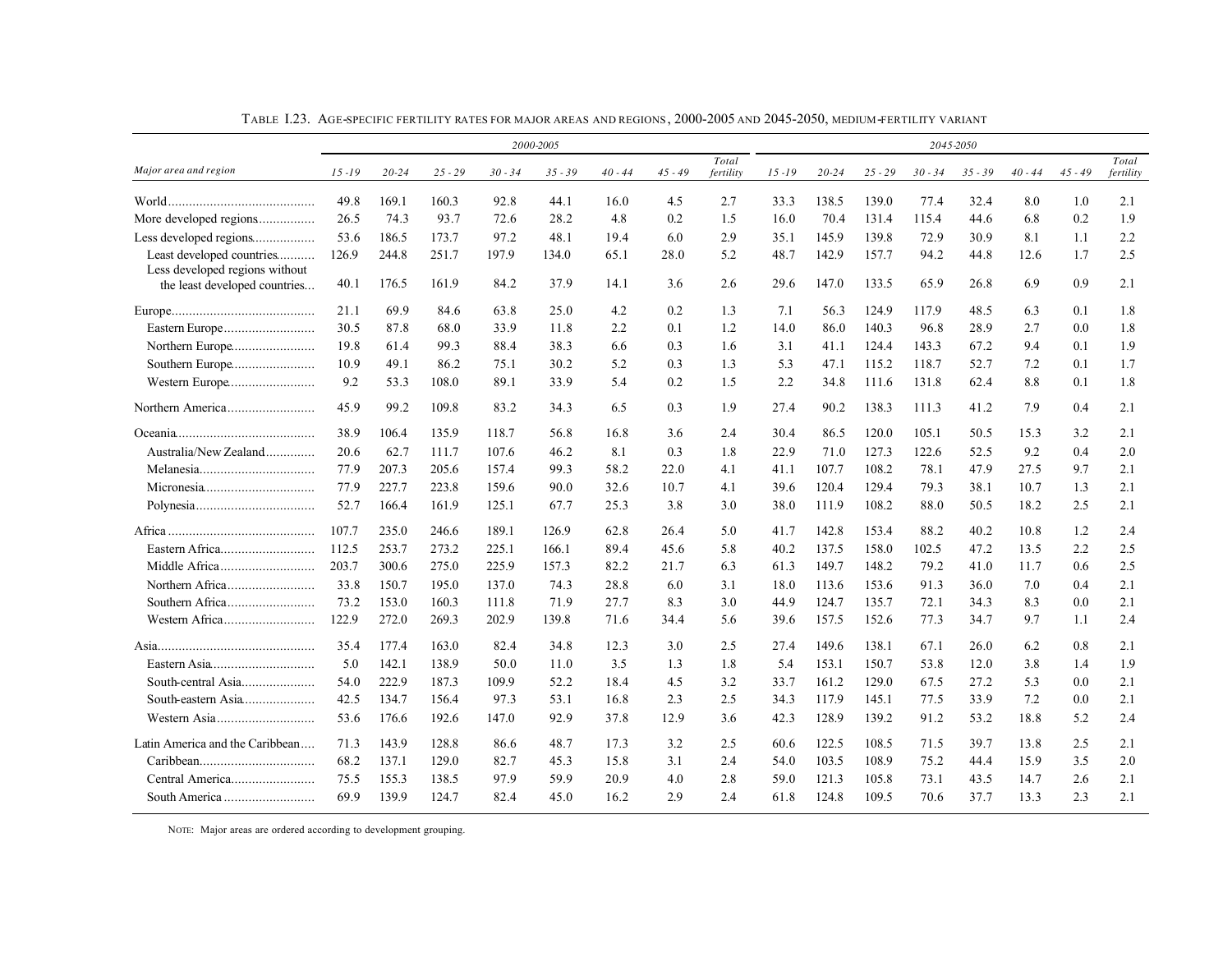|                                                                 | 2000-2005 |           |           |           |           |           |           |       | 2045-2050 |           |           |           |           |           |           |       |
|-----------------------------------------------------------------|-----------|-----------|-----------|-----------|-----------|-----------|-----------|-------|-----------|-----------|-----------|-----------|-----------|-----------|-----------|-------|
| Major area and r egion                                          | $15 - 19$ | $20 - 24$ | $25 - 29$ | $30 - 34$ | $35 - 39$ | $40 - 44$ | $45 - 49$ | 35-49 | $15 - 19$ | $20 - 24$ | $25 - 29$ | $30 - 34$ | $35 - 39$ | $40 - 44$ | $45 - 49$ | 35-49 |
|                                                                 | 9.3       | 31.5      | 29.9      | 17.3      | 8.2       | 3.0       | 0.8       | 12.0  | 7.8       | 32.3      | 32.4      | 18.0      | 7.5       | 1.9       | 0.2       | 9.6   |
|                                                                 | 8.8       | 24.7      | 31.2      | 24.2      | 9.4       | 1.6       | 0.1       | 11.1  | 4.2       | 18.3      | 34.1      | 30.0      | 11.6      | 1.8       | 0.1       | 13.4  |
|                                                                 | 9.2       | 31.9      | 29.7      | 16.6      | 8.2       | 3.3       | 1.0       | 12.6  | 8.1       | 33.6      | 32.2      | 16.8      | 7.1       | 1.9       | 0.2       | 9.2   |
| Least developed countries                                       | 12.1      | 23.4      | 24.0      | 18.9      | 12.8      | 6.2       | 2.7       | 21.7  | 9.7       | 28.4      | 31.4      | 18.7      | 8.9       | 2.5       | 0.3       | 11.8  |
| Less developed regions without<br>the least developed countries | 7.7       | 34.0      | 31.2      | 16.2      | 7.3       | 2.7       | 0.7       | 10.7  | 7.2       | 35.8      | 32.5      | 16.1      | 6.5       | 1.7       | 0.2       | 8.4   |
|                                                                 | 7.8       | 26.0      | 31.5      | 23.8      | 9.3       | 1.5       | 0.1       | 10.9  | 2.0       | 15.6      | 34.6      | 32.7      | 13.4      | 1.7       | 0.0       | 15.2  |
|                                                                 | 13.0      | 37.5      | 29.1      | 14.5      | 5.0       | 0.9       | 0.1       | 6.0   | 3.8       | 23.3      | 38.1      | 26.3      | 7.8       | 0.7       | 0.0       | 8.6   |
|                                                                 | 6.3       | 19.6      | 31.6      | 28.1      | 12.2      | 2.1       | 0.1       | 14.4  | 0.8       | 10.6      | 32.0      | 36.9      | 17.3      | 2.4       | 0.0       | 19.7  |
|                                                                 | 4.2       | 19.1      | 33.6      | 29.2      | 11.7      | 2.0       | 0.1       | 13.9  | 1.5       | 13.6      | 33.3      | 34.3      | 15.2      | 2.1       | 0.0       | 17.3  |
|                                                                 | 3.1       | 17.8      | 36.1      | 29.8      | 11.3      | 1.8       | 0.1       | 13.2  | 0.6       | 9.9       | 31.7      | 37.5      | 17.7      | 2.5       | 0.0       | 20.3  |
|                                                                 | 12.1      | 26.1      | 29.0      | 21.9      | 9.0       | 1.7       | 0.1       | 10.9  | 6.6       | 21.6      | 33.2      | 26.7      | 9.9       | 1.9       | 0.1       | 11.9  |
|                                                                 | 8.1       | 22.3      | 28.5      | 24.9      | 11.9      | 3.5       | 0.7       | 16.2  | 7.4       | 21.0      | 29.2      | 25.6      | 12.3      | 3.7       | 0.8       | 16.8  |
| Australia/New Zealand                                           | 5.8       | 17.6      | 31.3      | 30.1      | 12.9      | 2.3       | 0.1       | 15.3  | 5.7       | 17.5      | 31.4      | 30.2      | 12.9      | 2.3       | 0.1       | 15.3  |
|                                                                 | 9.4       | 25.0      | 24.8      | 19.0      | 12.0      | 7.0       | 2.7       | 21.7  | 9.8       | 25.6      | 25.8      | 18.6      | 11.4      | 6.5       | 2.3       | 20.3  |
|                                                                 | 9.5       | 27.7      | 27.2      | 19.4      | 10.9      | 4.0       | 1.3       | 16.2  | 9.4       | 28.8      | 30.9      | 18.9      | 9.1       | 2.5       | 0.3       | 12.0  |
|                                                                 | 8.7       | 27.6      | 26.9      | 20.7      | 11.2      | 4.2       | 0.6       | 16.1  | 9.1       | 26.8      | 25.9      | 21.1      | 12.1      | 4.4       | 0.6       | 17.1  |
|                                                                 | 10.8      | 23.6      | 24.8      | 19.0      | 12.8      | 6.3       | 2.7       | 21.7  | 8.7       | 29.9      | 32.1      | 18.4      | 8.4       | 2.2       | 0.3       | 10.9  |
|                                                                 | 9.7       | 21.8      | 23.4      | 19.3      | 14.2      | 7.7       | 3.9       | 25.8  | 8.0       | 27.4      | 31.5      | 20.5      | 9.4       | 2.7       | 0.4       | 12.6  |
|                                                                 | 16.1      | 23.7      | 21.7      | 17.8      | 12.4      | 6.5       | 1.7       | 20.6  | 12.5      | 30.4      | 30.1      | 16.1      | 8.3       | 2.4       | 0.1       | 10.8  |
|                                                                 | 5.4       | 24.1      | 31.2      | 21.9      | 11.9      | 4.6       | 1.0       | 17.4  | 4.3       | 27.0      | 36.6      | 21.7      | 8.6       | 1.7       | 0.1       | 10.4  |
|                                                                 | 12.1      | 25.2      | 26.4      | 18.4      | 11.9      | 4.6       | 1.4       | 17.8  | 10.7      | 29.7      | 32.3      | 17.2      | 8.2       | 2.0       | 0.0       | 10.1  |
|                                                                 | 11.0      | 24.4      | 24.2      | 18.2      | 12.6      | 6.4       | 3.1       | 22.1  | 8.4       | 33.3      | 32.3      | 16.4      | 7.3       | 2.0       | 0.2       | 9.6   |
|                                                                 | 7.0       | 34.9      | 32.1      | 16.2      | 6.8       | 2.4       | 0.6       | 9.9   | 6.6       | 36.0      | 33.3      | 16.2      | 6.3       | 1.5       | 0.2       | 7.9   |
|                                                                 | 1.4       | 40.4      | 39.5      | 14.2      | 3.1       | 1.0       | 0.4       | 4.5   | 1.4       | 40.3      | 39.6      | 14.2      | 3.2       | 1.0       | 0.4       | 4.5   |
|                                                                 | 8.3       | 34.3      | 28.9      | 16.9      | 8.0       | 2.8       | 0.7       | 11.6  | 7.9       | 38.0      | 30.4      | 15.9      | 6.4       | 1.2       | 0.0       | 7.7   |
|                                                                 | 8.5       | 26.8      | 31.1      | 19.3      | 10.6      | 3.3       | 0.5       | 14.4  | 8.2       | 28.3      | 34.9      | 18.6      | 8.2       | 1.7       | 0.0       | 9.9   |
|                                                                 | 7.5       | 24.8      | 27.0      | 20.6      | 13.0      | 5.3       | 1.8       | 20.1  | 8.8       | 26.9      | 29.1      | 19.0      | 11.1      | 3.9       | 1.1       | 16.1  |
| Latin America and the Caribbean                                 | 14.3      | 28.8      | 25.8      | 17.3      | 9.7       | 3.5       | 0.6       | 13.8  | 14.5      | 29.2      | 25.9      | 17.1      | 9.5       | 3.3       | 0.6       | 13.4  |
|                                                                 | 14.2      | 28.5      | 26.8      | 17.2      | 9.4       | 3.3       | 0.6       | 13.3  | 13.3      | 25.5      | 26.9      | 18.6      | 11.0      | 3.9       | 0.9       | 15.7  |
|                                                                 | 13.7      | 28.1      | 25.1      | 17.7      | 10.9      | 3.8       | 0.7       | 15.4  | 14.0      | 28.9      | 25.2      | 17.4      | 10.3      | 3.5       | 0.6       | 14.5  |
|                                                                 | 14.5      | 29.1      | 25.9      | 17.1      | 9.4       | 3.4       | 0.6       | 13.3  | 14.7      | 29.7      | 26.1      | 16.8      | 9.0       | 3.2       | 0.6       | 12.7  |

TABLE I.24. PERCENTAGE DISTRIBUTION OF AGE-SPECIFIC FERTILITY RATES FOR MAJOR AREAS AND REGIONS , 2000-2005 AND 2045-2050, MEDIUM-FERTILITY VARIANT

NOTE: Major areas are ordered according to development grouping.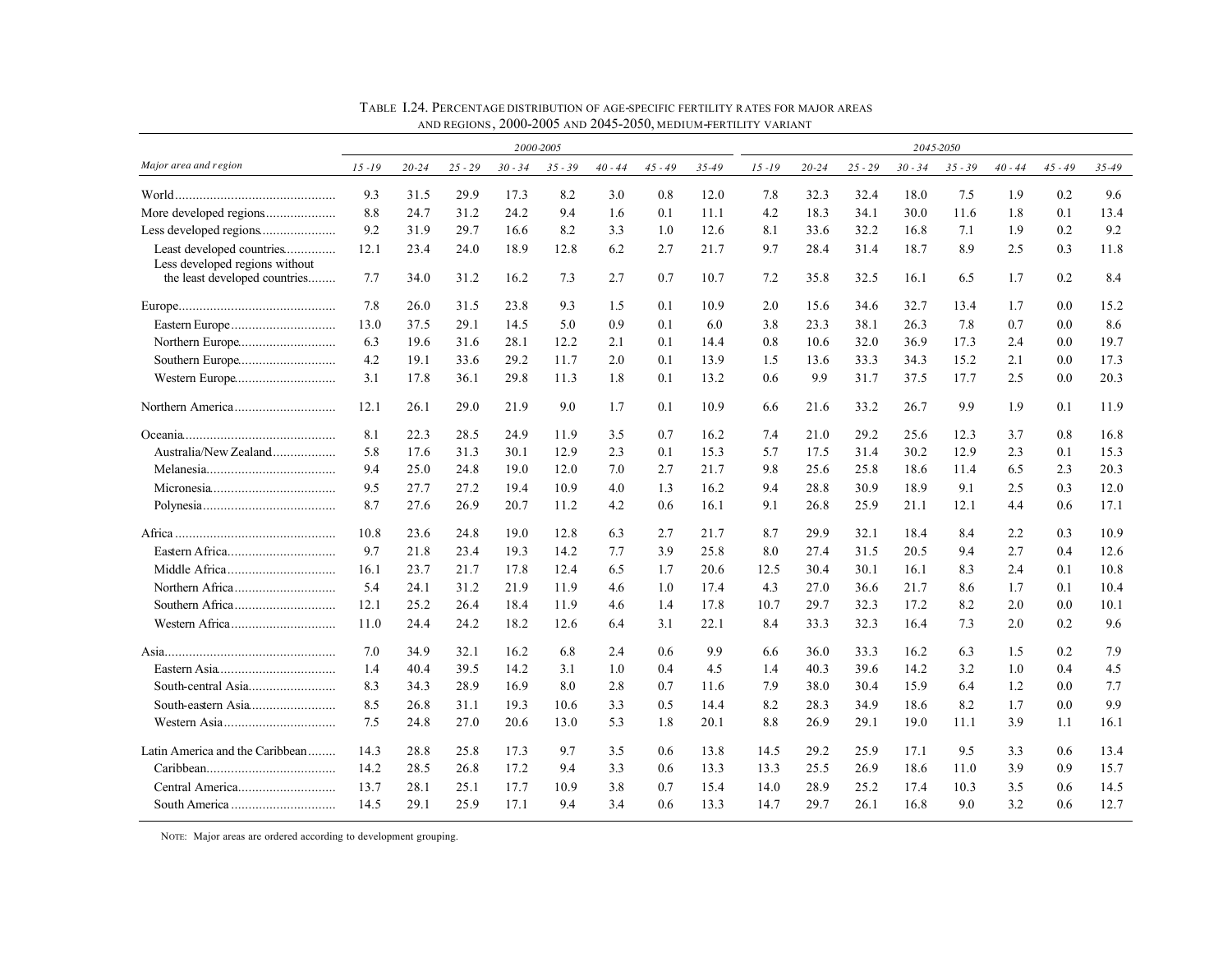

**Figure I.2. Age-specific fertility pattern for the more developed regions, the less developed regions and the least developed countries, 2000-2005**

**Figure I.3. Age-specific fertility pattern for the world, the least developed countries and the less developed regions excluding the least developed countries, 2000-2005**

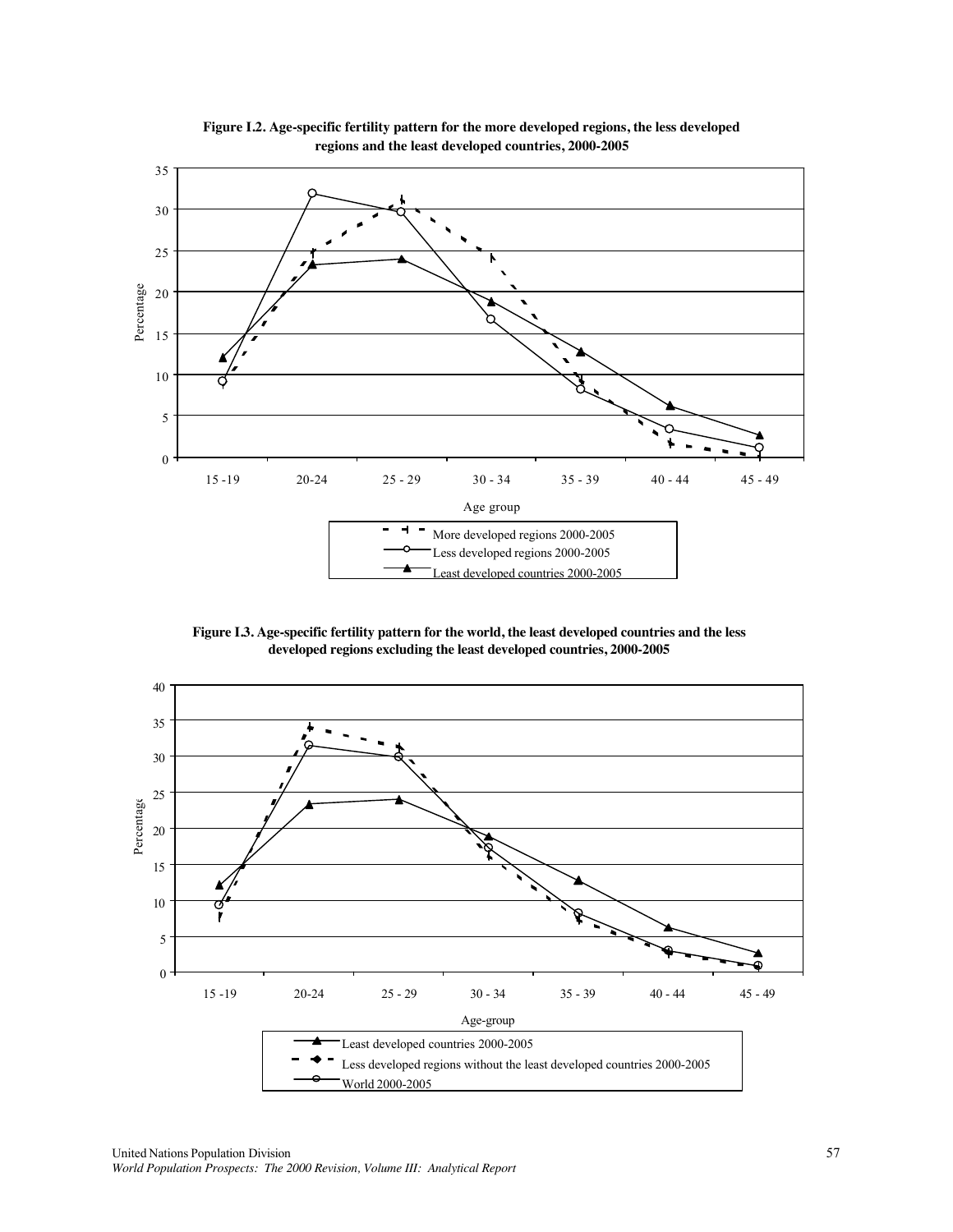Eastern Europe also displays a strong concentration of fertility in the age group 20-24, with 37 per cent of its total fertility occurring at those ages. The other regions of Europe as well as Australia and New Zealand tend to have a higher concentration of fertility in the age group 25-29 and the share at ages 35-49 ranges from 13 to 15 per cent. This means that, in comparison with Eastern Europe, childbearing in the other more developed regions occurs later in life and extends over the entire reproductive life span. Among the more developed regions, Northern America also exhibits certain special traits, having a moderate share of childbearing at older ages (about 11 per cent), a high share among teenagers (slightly above 12 per cent), and a fairly flat distribution of the remaining share among the age groups in the range 20 to 34.

In order to show how the distribution of fertility by age varies according to the level of total fertility attained, figure I.4 displays in schematic form the distribution of countries according to the percentage of total fertility in three age groups: 15-19, 20-34 and 35-49. As suggested by the variations observed among regions, as fertility levels decline, a higher proportion of total fertility is concentrated in the central age range  $(20-34)$ , whereas a lower proportion tends to  $\infty$ cur at older ages (35-49). However, at the older age groups, the difference in medians between the countries with total fertility ranging from 2.1 to 3 children per woman and that of countries with total fertility at or below replacement is not large, and greater central variation is present among the second group. Among countries with very low fertility, a moderate proportion of total fertility occurs in numerous cases at advanced ages, probably as a result of the postponement of childbearing.

Figure I.4 illustrates another important feature of the distribution of fertility by age. The share of total fertility in the teenage years (15-19) bears almost no relation with the level of fertility; high and low shares are observed at every level. This finding confirms that low fertility can be achieved and maintained with a variety of patterns regarding the timing of childbearing, whether it occurs relatively early in women's lives or later,

after they acquire education, skills and a career, and engage in childrearing at a later stage of their lives.

For the period 2045-2050, table I.24 presents the distribution of total fertility by age group, major area and region, according to the medium variant. In general, major areas and regions that have already reached very low fertility levels experience little change in the distribution of fertility over the projection period. Consequently, their pattern of fertility in 2045-2050 is very similar to that in 1995-2000, as is the case for regions of Australia and New Zealand, Eastern Asia, Europe and Northern America. Among the less developed regions, perhaps the major change is the one experienced by Africa and its regions, for which the age pattern of the fertility becomes more concentrated in ages 20-29 with a declining share in the teenage years and among women aged 35-49 (the latter account for about 10 per cent to 13 per cent of period fertility). In South-central Asia and South-eastern Asia, as in Micronesia, an increasing concentration of the share of fertility on the central age groups (20-24 and 25-29) will also occur. A corresponding reduction is expected to take place at older ages, with the share of fertility after age 35 varying between 8 per cent and 12 per cent.

In Latin America and the Caribbean the distribution of fertility will change little, implying that by 2045-2050 those regions will exhibit among the highest shares of fertility at older ages (varying between 13 per cent and 16 per cent). The other regions that will have large concentrations of fertility at the older ages are Western Europe and Northern Europe (about 20 per cent), Melanesia and Polynesia, with 20 per cent and 17 per cent of total fertility occurring in the age range 35 to 49, respectively. As shown in figure I.5, the age-specific fertility pattern for Europe will shift towards age groups 25-29 and 30-34 by 2045- 2050 with declining proportions of childbearing observed among teenagers and young women (20- 24 year olds). As a result, the share of fertility among women aged 15-19 will decline from 7.8 per cent to 2 per cent, whereas that for women aged 35-49 it will increase from 10.9 per cent to 15.2 per cent.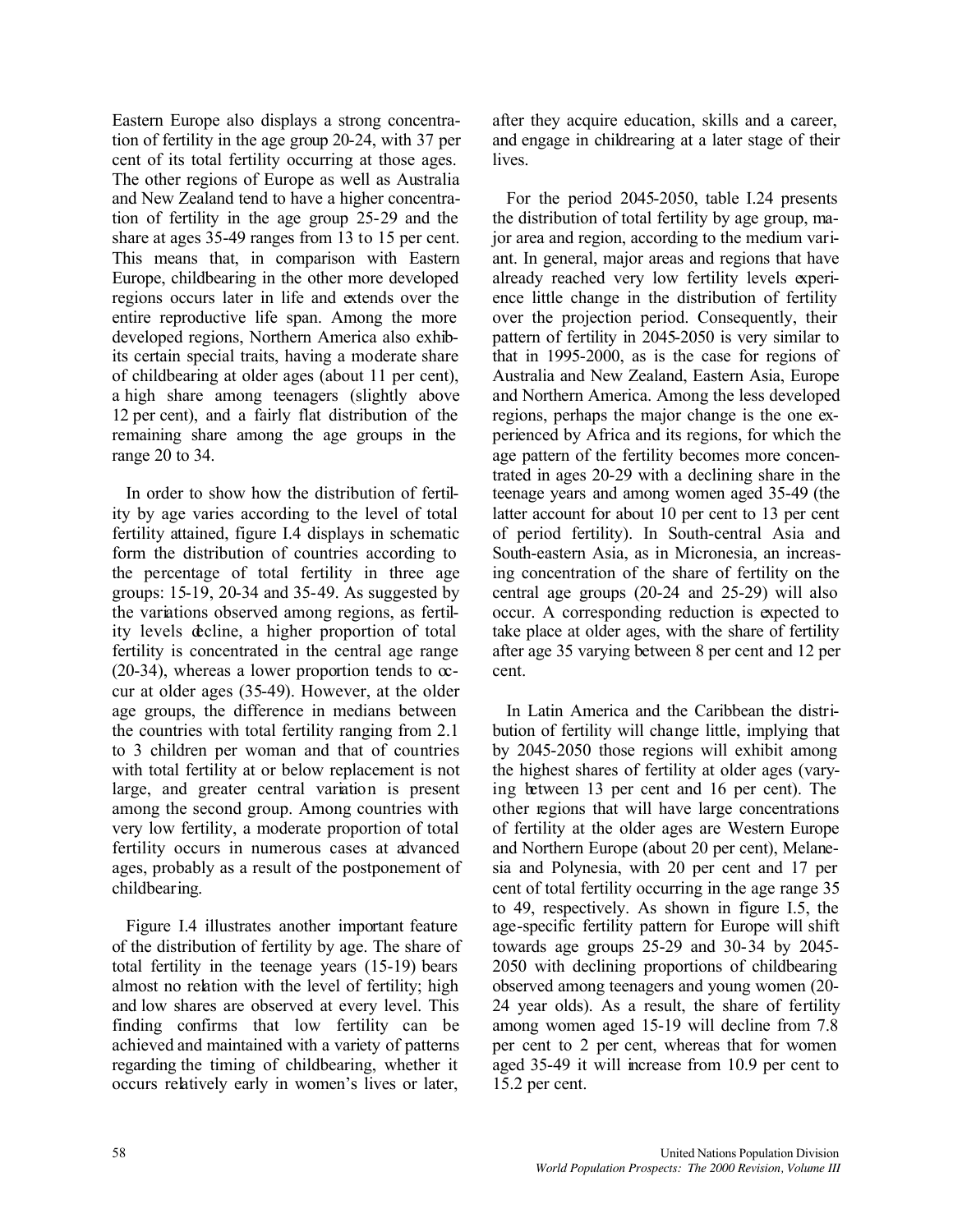### **Figure 1.4. Distribution of countries by the percentage of age -specific fertility in total fertility, according to stages of the fertility transition, 1995-2000**

Ages 15-19







Ages 35-49



United Nations Population Division 59 *World Population Prospects: The 2000 Revision, Volume III: Analytical Report*